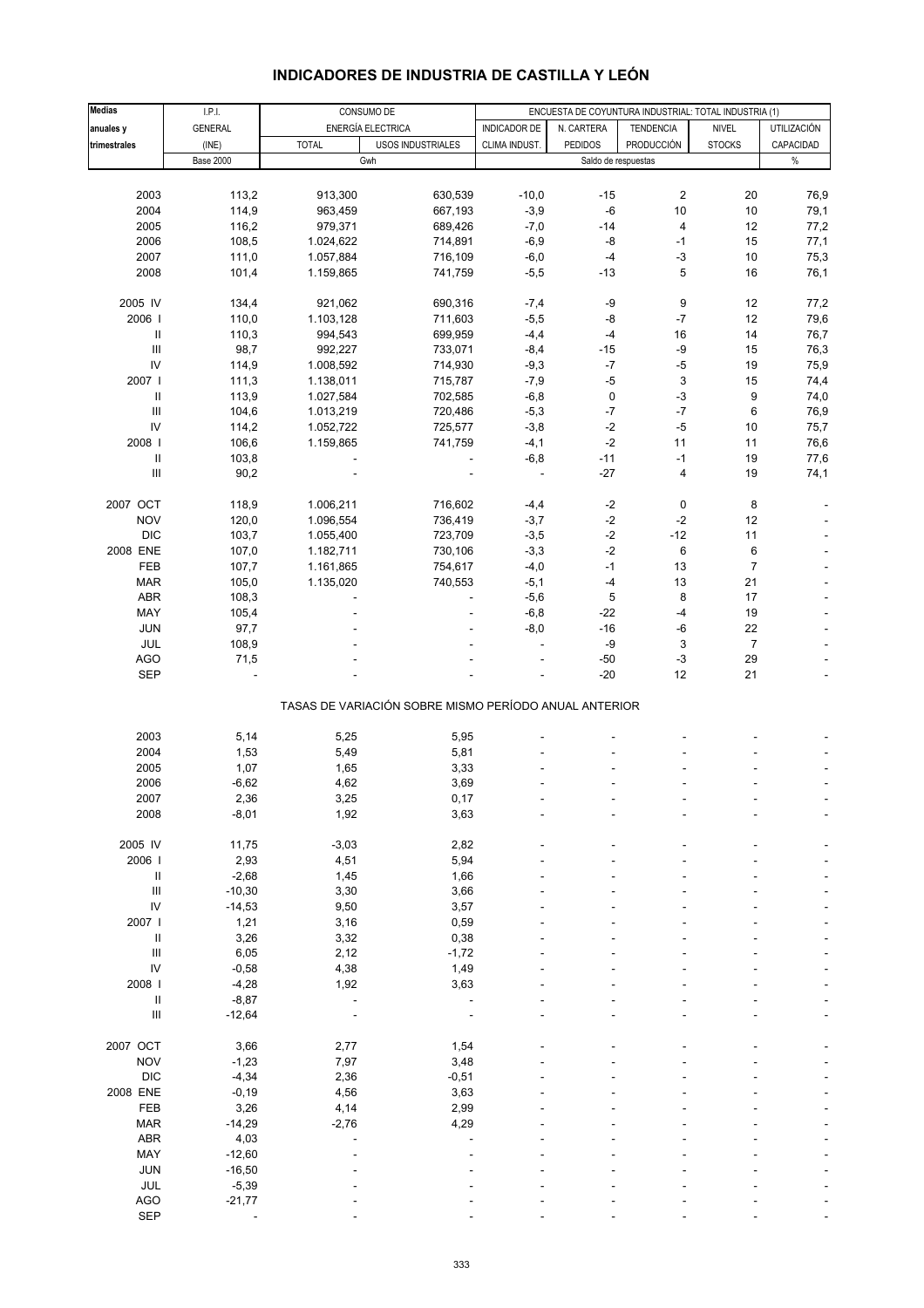# **INDICADORES DE CONSTRUCCIÓN DE CASTILLA Y LEÓN. I**

| <b>Medias</b>                      |              | VISADOS: SUPERFICIE A CONSTRUIR |                                                       |                 |              |              | LICENCIAS: SUPERFICIE A CONSTRUIR |            |           |
|------------------------------------|--------------|---------------------------------|-------------------------------------------------------|-----------------|--------------|--------------|-----------------------------------|------------|-----------|
|                                    |              |                                 |                                                       |                 |              |              |                                   |            |           |
| anuales y                          | <b>TOTAL</b> | <b>EDIFICIOS</b>                | <b>SERVICIOS</b>                                      | <b>OTROS</b>    | <b>TOTAL</b> |              | <b>RESIDENCIAL</b>                |            | NO RESID. |
| trimestrales                       |              | <b>VIVIENDAS</b>                | COMERCIALES                                           | <b>DESTINOS</b> |              | <b>TOTAL</b> | <b>VIVIENDAS</b>                  | COLECTIVOS |           |
|                                    |              | Metros cuadrados                |                                                       |                 |              |              | Miles de metros cuadrados         |            |           |
|                                    |              |                                 |                                                       |                 |              |              |                                   |            |           |
|                                    |              |                                 |                                                       |                 |              |              |                                   |            |           |
| 2003                               | 578.428      | 501.173                         | 13.588                                                | 63.667          | 290          | 248          | 244                               | 4          | 42        |
| 2004                               | 683.789      | 619.227                         | 9.344                                                 | 55.218          | 276          | 224          | 222                               | 3          | 52        |
| 2005                               | 715.203      | 615.548                         | 27.780                                                | 71.875          | 485          | 399          | 396                               | 3          | 86        |
| 2006                               | 860.601      | 733.113                         | 36.721                                                | 90.767          | 490          | 425          | 422                               | 3          | 65        |
|                                    |              |                                 |                                                       |                 |              |              |                                   |            |           |
| 2007                               | 668.927      | 552.611                         | 21.352                                                | 94.964          | 419          | 340          | 325                               | 15         | 79        |
| 2008                               | 404.196      | 318.349                         | 18.736                                                | 67.111          | 239          | 191          | 191                               | 0          | 47        |
|                                    |              |                                 |                                                       |                 |              |              |                                   |            |           |
| 2005 IV                            | 693.715      | 596.806                         | 17.554                                                | 79.355          | 367          | 296          | 292                               | 5          | 71        |
| 2006                               | 795.933      | 677.595                         | 50.973                                                | 67.365          | 373          | 347          | 342                               | 5          | 26        |
|                                    |              |                                 |                                                       |                 |              |              |                                   |            |           |
| Ш                                  | 785.523      | 670.997                         | 34.266                                                | 80.260          | 336          | 261          | 261                               | 0          | 75        |
| Ш                                  | 1.198.922    | 1.001.212                       | 38.593                                                | 159.117         | 458          | 402          | 398                               | 4          | 56        |
| IV                                 | 662.026      | 582.646                         | 23.054                                                | 56.325          | 795          | 691          | 687                               | 4          | 104       |
| 2007                               | 845.324      | 736.425                         | 12.804                                                | 96.095          | 507          | 413          | 412                               | 1          | 94        |
| Ш                                  | 679.842      | 536.943                         | 27.111                                                | 115.788         | 500          | 397          | 345                               | 52         | 103       |
|                                    |              |                                 |                                                       |                 |              |              |                                   |            |           |
| Ш                                  | 606.984      | 501.325                         | 28.109                                                | 77.551          | 298          | 249          | 245                               | 4          | 49        |
| IV                                 | 543.557      | 435.750                         | 17.385                                                | 90.422          | 371          | 302          | 299                               | 3          | 69        |
| 2008                               | 452.462      | 354.407                         | 21.613                                                | 76.442          | 238          | 187          | 187                               | 0          | 51        |
| $\ensuremath{\mathsf{II}}$         | 406.403      | 321.259                         | 16.002                                                | 69.142          | 239          | 203          | 203                               | 0          | 36        |
| Ш                                  | 252.779      | 201.446                         | 18.304                                                | 33.029          |              |              |                                   |            |           |
|                                    |              |                                 |                                                       |                 |              |              |                                   |            |           |
|                                    |              |                                 |                                                       |                 |              |              |                                   |            |           |
| 2007 AGO                           | 649.229      | 500.457                         | 46.903                                                | 101.869         | 417          | 343          | 342                               | 1          | 74        |
| <b>SEP</b>                         | 506.983      | 457.463                         | 4.659                                                 | 44.861          | 247          | 199          | 187                               | 12         | 48        |
| OCT                                | 604.623      | 516.013                         | 7.941                                                 | 80.669          | 456          | 342          | 342                               | $\pmb{0}$  | 114       |
| <b>NOV</b>                         | 550.087      | 435.397                         | 12.997                                                | 101.693         | 364          | 331          | 331                               | 0          | 33        |
|                                    |              |                                 |                                                       |                 |              |              |                                   |            |           |
| <b>DIC</b>                         | 475.962      | 355.840                         | 31.218                                                | 88.904          | 294          | 234          | 224                               | 10         | 60        |
| 2008 ENE                           | 452.634      | 320.267                         | 12.200                                                | 120.167         | 197          | 166          | 166                               | 0          | 31        |
| FEB                                | 558.265      | 482.534                         | 23.060                                                | 52.671          | 213          | 172          | 171                               | 1          | 41        |
| <b>MAR</b>                         | 346.486      | 260.419                         | 29.580                                                | 56.487          | 305          | 224          | 224                               | 0          | 81        |
| ABR                                | 523.499      | 417.487                         | 29.056                                                | 76.956          | 239          | 203          | 203                               | 0          | 36        |
|                                    |              |                                 |                                                       |                 |              |              |                                   |            |           |
| MAY                                | 373.276      | 293.036                         | 12.818                                                | 67.422          |              |              |                                   |            |           |
| JUN                                | 322.433      | 253.253                         | 6.133                                                 | 63.047          |              |              |                                   |            |           |
| JUL                                | 252.779      | 201.446                         | 18.304                                                | 33.029          |              |              |                                   |            |           |
|                                    |              |                                 |                                                       |                 |              |              |                                   |            |           |
|                                    |              |                                 | TASAS DE VARIACIÓN SOBRE MISMO PERÍODO ANUAL ANTERIOR |                 |              |              |                                   |            |           |
|                                    |              |                                 |                                                       |                 |              |              |                                   |            |           |
| 2003                               | 25,72        | 28,93                           | $-29,19$                                              | 22,02           | 25,69        | 23,95        | 26,34                             | $-44, 44$  | 37,19     |
| 2004                               | 18,22        | 23,56                           | $-31,24$                                              | $-13,27$        | $-4,61$      | $-9,51$      | $-9,25$                           | $-26,67$   | 24,70     |
| 2005                               | 4,59         | $-0,59$                         | 197,32                                                | 30,17           | 75,74        | 77,83        | 78,76                             | 3,03       | 66,67     |
| 2006                               | 20,33        | 19,10                           | 32,19                                                 | 26,28           | 1,00         | 6,47         | 6,46                              | 8,82       | $-24,35$  |
|                                    |              |                                 |                                                       |                 |              |              |                                   |            |           |
| 2007                               | $-22,27$     | $-24,62$                        | $-41,85$                                              | 4,62            | $-14,50$     | $-19,95$     | $-22,94$                          | 389,19     | 20,95     |
| 2008                               | $-46,01$     | $-48,96$                        | $-14,01$                                              | $-34,89$        | $-51,15$     | $-49,84$     | $-49,17$                          | $-95,45$   | $-55,84$  |
|                                    |              |                                 |                                                       |                 |              |              |                                   |            |           |
| 2005 IV                            | 7,00         | 0,44                            | 524,39                                                | 54,61           | 30,14        | 29,59        | 28,49                             | 180,00     | 32,50     |
| 2006                               | 16,80        | 16,64                           | 115,76                                                | $-12,36$        | $-28,88$     | $-22,04$     | $-22,57$                          | 55,56      | $-67,23$  |
|                                    |              |                                 |                                                       |                 |              |              |                                   |            |           |
| Ш                                  | 1,34         | $-1,69$                         | 218,57                                                | $-1,91$         | $-38,37$     | $-38,33$     | $-38,23$                          |            | $-38,52$  |
| $\ensuremath{\mathsf{III}}\xspace$ | 68,74        | 66,35                           | $-34,79$                                              | 221,69          | $-9,49$      | $-7,16$      | $-7,45$                           | 33,33      | $-23,29$  |
| IV                                 | $-4,57$      | $-2,37$                         | 31,33                                                 | $-29,02$        | 116,53       | 133,07       | 135,54                            | $-21,43$   | 47,17     |
| 2007 l                             | 6,21         | 8,68                            | $-74,88$                                              | 42,65           | 36,05        | 19,04        | 20,37                             | $-78,57$   | 262,82    |
| Ш                                  | $-13,45$     | $-19,98$                        | $-20,88$                                              | 44,27           | 48,96        | 52,17        | 32,35                             |            | 37,78     |
| Ш                                  | $-49,37$     | $-49,93$                        | $-27,17$                                              | $-51,26$        | $-34,89$     | $-38,01$     | $-38,47$                          | 8,33       | $-12,50$  |
|                                    |              |                                 |                                                       |                 |              |              |                                   |            |           |
| IV                                 | $-17,89$     | $-25,21$                        | $-24,59$                                              | 60,54           | $-53,27$     | $-56,23$     | $-56,48$                          | $-9,09$    | $-33,65$  |
| 2008                               | $-46,47$     | $-51,87$                        | 68,80                                                 | $-20,45$        | $-52,99$     | $-54,60$     | $-54,57$                          | $-66,67$   | $-45,94$  |
| Ш                                  | $-40,22$     | $-40,17$                        | $-40,98$                                              | $-40,29$        | $-44,68$     | $-29,27$     | $-24,25$                          | $\sim$     | $-75,17$  |
| Ш                                  | $-61,97$     | $-63,11$                        | $-44, 13$                                             | $-61,56$        |              |              | $\sim$                            |            |           |
|                                    |              |                                 |                                                       |                 |              |              |                                   |            |           |
| 2007 AGO                           | $-45,09$     | $-45,72$                        | 228,06                                                | $-58,60$        | $-14,90$     | $-28,84$     |                                   | $-83,33$   | 825,00    |
|                                    |              |                                 |                                                       |                 |              |              | $-28,15$                          |            |           |
| <b>SEP</b>                         | $-67,49$     | $-65,31$                        | $-95,31$                                              | $-68,31$        | $-39,31$     | $-38,39$     | $-41,74$                          | 500,00     | $-42,86$  |
| OCT                                | $-20,52$     | $-22,54$                        | $-64,07$                                              | 11,36           | $-63,72$     | $-65,14$     | $-65,14$                          |            | $-58,70$  |
| <b>NOV</b>                         | $-25,72$     | $-33,33$                        | $-68,97$                                              | 122,85          | $-36,92$     | $-41,73$     | $-41,73$                          | $\sim$     | 266,67    |
| <b>DIC</b>                         | $-1,82$      | $-17,00$                        | 502,55                                                | 74,65           | $-46,55$     | $-55,26$     | $-56,25$                          | $-9,09$    | 122,22    |
| 2008 ENE                           | $-36,70$     | $-47,40$                        | 107,24                                                | 19,78           | $-49,74$     | $-42,16$     | $-42,16$                          |            | $-70,48$  |
|                                    |              |                                 |                                                       |                 |              |              |                                   |            |           |
| FEB                                | $-13,70$     | $-11,03$                        | 62,58                                                 | $-41,72$        | $-62,70$     | $-64,39$     | $-64,45$                          | $-50,00$   | $-53,41$  |
| <b>MAR</b>                         | $-70,49$     | $-75,39$                        | 61,27                                                 | $-42, 12$       | $-45,34$     | $-52,14$     | $-52,03$                          |            | $-10,00$  |
| ABR                                | $-18,55$     | $-16,49$                        | 288,66                                                | $-43,13$        | $-44,68$     | $-29,27$     | $-24,25$                          |            | $-75,17$  |
| MAY                                | $-51,24$     | $-49,57$                        | $-79,23$                                              | $-45,06$        |              |              |                                   |            |           |
| JUN                                | $-48,93$     | $-52,20$                        | $-49,53$                                              | $-29,43$        |              |              |                                   |            |           |
| JUL                                | $-61,97$     | $-63,11$                        | $-44, 13$                                             | $-61,56$        |              |              |                                   |            |           |
|                                    |              |                                 |                                                       |                 |              |              |                                   |            |           |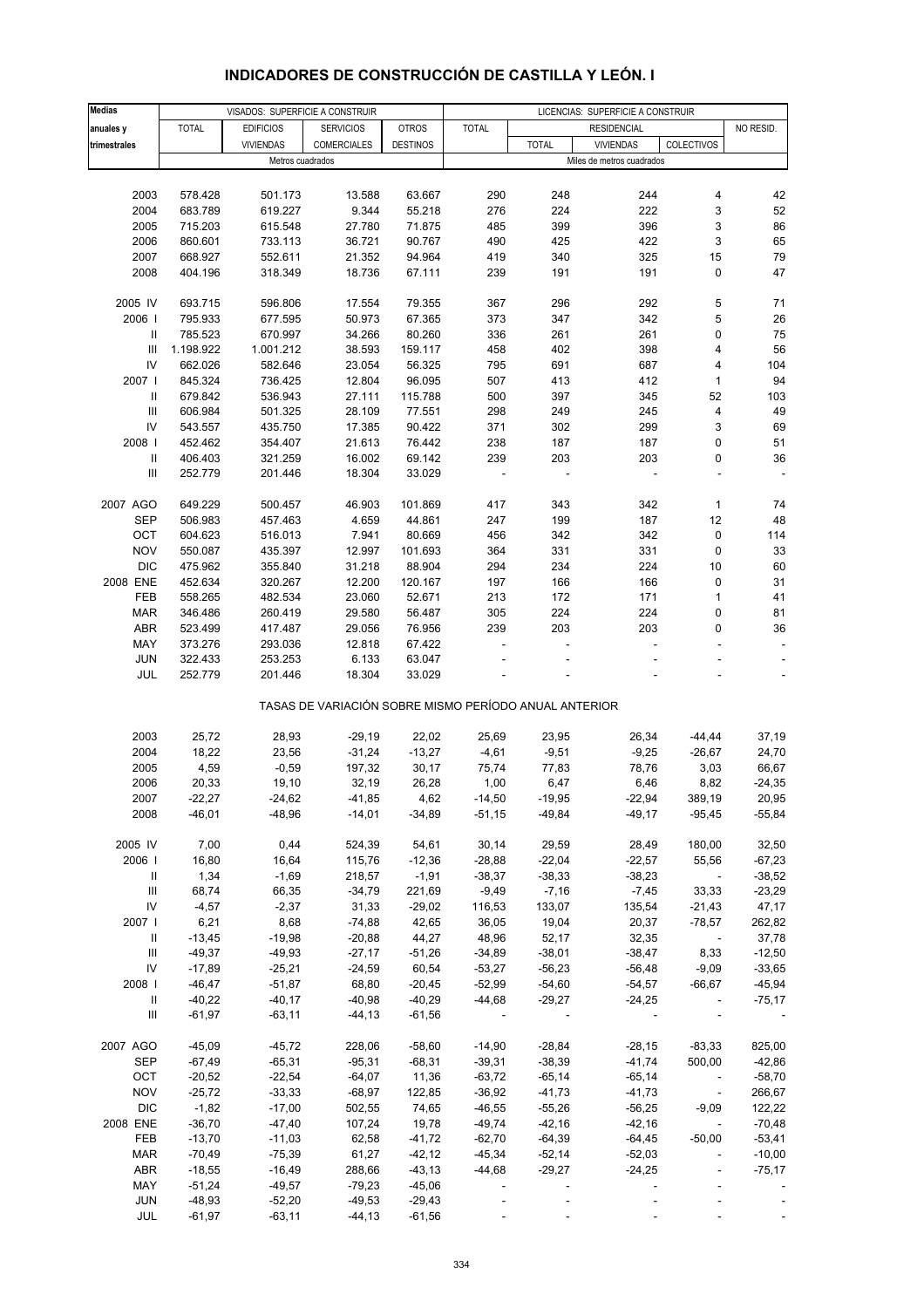| <b>Medias</b>                      |                      |                      | VIVIENDAS VISADAS COLEGIO ARQUITECTOS TÉCNICOS |                                                       | LICENCIAS MUNIC.: Nº DE VIVIENDAS |                  |                |                |               |
|------------------------------------|----------------------|----------------------|------------------------------------------------|-------------------------------------------------------|-----------------------------------|------------------|----------------|----------------|---------------|
| anuales y                          | <b>TOTAL</b>         |                      | OBRA NUEVA                                     |                                                       | Α                                 | Α                | <b>OBRA</b>    | REHABI-        | DEMO-         |
| trimestrales                       |                      | <b>TOTAL</b>         | EDIF.VIV.                                      | OTROS EDIF.                                           | AMPLIAR                           | <b>REFORMAR</b>  | <b>NUEVA</b>   | LITACIÓN       | <b>LICIÓN</b> |
|                                    |                      |                      |                                                |                                                       | Unidades                          |                  |                |                |               |
|                                    |                      |                      |                                                |                                                       |                                   |                  |                |                |               |
| 2003                               | 3.076                | 2.843                | 2.825                                          | 18                                                    | 24                                | 209              | 1.310          | 47             | 64            |
| 2004                               | 3.839                | 3.588                | 3.608                                          | 9                                                     | 26                                | 226              | 1.267          | 40             | 25            |
| 2005                               | 3.770                | 3.590                | 3.581                                          | 8                                                     | 24                                | 156              | 1.604          | 55             | 42            |
| 2006                               | 4.514                | 4.296                | 4.295                                          | 1                                                     | 25                                | 193              | 2.586          | 64             | 63            |
| 2007                               | 3.329                | 3.181                | 3.180                                          | $\mathbf{1}$                                          | 22                                | 126              | 1.919          | 39             | 46            |
| 2008                               | 1.973                | 1.847                | 1.847                                          | 0                                                     | 22                                | 104              | 1.109          | 34             | 37            |
|                                    |                      |                      |                                                |                                                       |                                   |                  |                |                |               |
| 2005 IV                            | 3.678                | 3.471                | 3.456                                          | 15                                                    | 22                                | 185              | 1.743          | 45             | 43            |
| 2006                               | 4.435                | 4.025                | 4.022                                          | 3                                                     | 26                                | 384              | 2.125          | 81             | 81            |
| Ш                                  | 4.068                | 3.871                | 3.870                                          | $\mathbf{1}$                                          | 23                                | 175              | 1.548          | 48             | 78            |
| $\ensuremath{\mathsf{III}}\xspace$ | 5.912                | 5.764                | 5.764                                          | 0                                                     | 32                                | 116              | 2.434          | 61             | 49            |
| IV                                 | 3.641                | 3.525                | 3.525                                          | 0                                                     | 19                                | 97               | 4.236          | 64             | 46            |
| 2007 l                             | 4.371                | 4.252                | 4.251                                          | 0                                                     | 22                                | 97               | 2.525          | 21             | 31            |
| $\ensuremath{\mathsf{II}}$         | 3.221                | 3.100                | 3.100                                          | 0                                                     | 23                                | 97               | 2.025          | 35             | 87            |
| $\ensuremath{\mathsf{III}}\xspace$ | 3.150                | 2.927                | 2.927                                          | 0                                                     | 23                                | 200              | 1.275          | 75             | 31            |
| IV                                 | 2.572                | 2.445                | 2.443                                          | 2                                                     | 19                                | 108              | 1.852          | 23             | 35            |
| 2008                               | 2.284                | 2.160                | 2.160                                          | 0                                                     | 23                                | 101              | 1.026          | 33             | 35            |
| $\sf II$                           | 1.898                | 1.778                | 1.778                                          | 0                                                     | 18                                | 102              | 1.357          | 36             | 41            |
| $\ensuremath{\mathsf{III}}\xspace$ | 1.264                | 1.114                | 1.114                                          | 0                                                     | 30                                | 120              |                |                |               |
|                                    |                      |                      |                                                |                                                       |                                   |                  |                |                |               |
| 2007 AGO                           | 3.453                | 3.030                | 3.029                                          | 1                                                     | 22                                | 401              | 1.584          | 25             | 20            |
| <b>SEP</b><br>OCT                  | 2.774                | 2.673                | 2.673<br>2.760                                 | 0                                                     | 15<br>25                          | 86<br>111        | 1.131<br>2.131 | 94<br>31       | 39<br>50      |
| <b>NOV</b>                         | 2.896                | 2.760                | 2.485                                          | 0                                                     |                                   |                  |                |                |               |
| <b>DIC</b>                         | 2.621                | 2.486                |                                                | 1                                                     | 18<br>14                          | 117              | 2.038          | 10             | 19<br>37      |
| 2008 ENE                           | 2.198<br>2.157       | 2.088<br>2.042       | 2.084<br>2.042                                 | 4<br>0                                                | 16                                | 96<br>99         | 1.386<br>997   | 27<br>33       | 21            |
| FEB                                | 3.033                | 2.894                | 2.894                                          | 0                                                     | 33                                | 106              | 802            | 63             | 62            |
| <b>MAR</b>                         | 1.661                | 1.544                | 1.544                                          | 0                                                     | 19                                | 98               | 1.278          | 3              | 22            |
| <b>ABR</b>                         | 2.426                | 2.297                | 2.297                                          | 0                                                     | 18                                | 111              | 1.357          | 36             | 41            |
| MAY                                | 1.744                | 1.637                | 1.637                                          | 0                                                     | 19                                | 88               | $\overline{a}$ | $\overline{a}$ |               |
| <b>JUN</b>                         | 1.524                | 1.401                | 1.401                                          | 0                                                     | 17                                | 106              |                |                |               |
| JUL                                | 1.264                | 1.114                | 1.114                                          | 0                                                     | 30                                | 120              |                |                |               |
|                                    |                      |                      |                                                |                                                       |                                   |                  |                |                |               |
|                                    |                      |                      |                                                | TASAS DE VARIACIÓN SOBRE MISMO PERÍODO ANUAL ANTERIOR |                                   |                  |                |                |               |
|                                    |                      |                      |                                                |                                                       |                                   |                  |                |                |               |
| 2003                               | 23,22                | 28,04                | 28,21                                          | 5,34                                                  | 0,70                              | $-17,10$         | 15,97          | 21,04          | 29,66         |
| 2004                               | 24,81                | 26,18                | 27,71                                          | $-52,07$                                              | 5,88                              | 8,34             | $-3,33$        | $-14,52$       | $-61,44$      |
| 2005                               | $-1,81$              | 0,06                 | $-0,74$                                        | $-4,81$                                               | $-4,58$                           | $-31,15$         | 26,65          | 38,78          | 71,19         |
| 2006                               | 19,74                | 19,68                | 19,93                                          | $-87,88$                                              | 2,74                              | 23,80            | 61,22          | 15,41          | 50,69         |
| 2007                               | -26,26               | -25,96               | -25,95                                         | -33,33                                                | -12,67                            | -34,86           | $-25,79$       | -39,53         | -27,60        |
| 2008                               | $-46,89$             | $-48,56$             | $-48,56$                                       |                                                       | $-9,52$                           | 4,45             | $-50,91$       | 1,50           | $-9,88$       |
| 2005 IV                            | 0,06                 | 0,26                 | $-3,35$                                        | 400,00                                                | $-4,35$                           | $-2,97$          | 34,94          | 23,85          | 55,42         |
| 2006                               | 23,86                | 17,89                | 18,37                                          | $-81,63$                                              | 16,18                             | 166,28           | 93,10          | $-6, 15$       | 272,31        |
| Ш                                  | $-0,36$              | $-1,58$              | $-1,59$                                        | 100,00                                                | $-26,88$                          | 47,19            | 5,52           | 38,10          | 155,43        |
| Ш                                  | 58,18                | 62,81                | 62,87                                          | $\overline{\phantom{a}}$                              | 46,15                             | $-33,84$         | 15,65          | 12,96          | $-32,88$      |
| IV                                 | $-1,01$              | 1,55                 | 1,98                                           | $-97,78$                                              | $-12,12$                          | $-47,75$         | 143,03         | 42,22          | 6,20          |
| 2007 l                             | $-1,45$              | 5,64                 | 5,71                                           | $-88,89$                                              | $-15,19$                          | $-74,76$         | 18,79          | $-73,77$       | $-61,57$      |
| Ш                                  | $-20,82$             | $-19,90$             | $-19,90$                                       | $-50,00$                                              | 2,94                              | $-44,27$         | 30,79          | $-28,28$       | 10,64         |
| $\ensuremath{\mathsf{III}}\xspace$ | $-46,71$             | $-49,21$             | $-49,22$                                       | $\overline{\phantom{a}}$                              | $-28,42$                          | 72,70            | $-47,64$       | 23,50          | $-37,41$      |
| IV                                 | $-29,37$             | $-30,65$             | $-30,69$                                       | 400,00                                                | $-1,72$                           | 11,72            | $-56,29$       | $-64,58$       | $-22,63$      |
| 2008                               | $-47,75$             | $-49,20$             | $-49,19$                                       | $\overline{\phantom{a}}$                              | 1,49                              | 4,12             | $-59,37$       | 54,69          | 12,90         |
| $\ensuremath{\mathsf{II}}$         | $-41,07$             | $-42,64$             | $-42,63$                                       | $\blacksquare$                                        | $-22,86$                          | 4,45             | $-6,99$        | $-47,83$       | $-40,58$      |
| Ш                                  | $-60,79$             | $-63,82$             | $-63,82$                                       |                                                       | $-3,23$                           | 5,26             |                |                |               |
|                                    |                      |                      |                                                |                                                       |                                   |                  |                |                |               |
| 2007 AGO                           | $-37,59$             | $-43,51$             | $-43,53$                                       | $\blacksquare$                                        | $-24,14$                          | 186,43           | $-43,00$       | $-53,70$       | $-69,23$      |
| SEP                                | $-64,32$             | $-65,05$             | $-65,05$                                       | $\overline{\phantom{a}}$                              | $-55,88$                          | $-5,49$          | $-41,46$       | $-3,09$        | 50,00         |
| OCT                                | $-29,84$             | $-30,72$             | $-30,72$                                       | $\overline{\phantom{a}}$                              | 25,00                             | $-10,48$         | $-61,65$       | 29,17          | 21,95         |
| <b>NOV</b>                         | $-34,65$             | $-36,37$             | $-36,38$                                       | 0,00                                                  | $-5,26$                           | 37,65            | $-42,51$       | $-88,51$       | $-71,21$      |
| <b>DIC</b>                         | $-21,05$             | $-22,21$             | $-22,35$                                       | $\blacksquare$                                        | $-26,32$                          | 18,52            | $-61,57$       | $-66,67$       | 23,33         |
| 2008 ENE                           | $-43,64$             | $-44,90$             | $-44,89$                                       |                                                       | $-20,00$                          | $-1,98$          | $-35,22$       | 120,00         | $-43,24$      |
| FEB                                | $-4,14$              | $-5,70$              | $-5,70$                                        | $\overline{a}$                                        | 50,00                             | 45,21            | $-73,88$       | 117,24         | 181,82        |
| <b>MAR</b>                         | $-72,87$             | $-74,18$             | $-74,18$                                       |                                                       | $-24,00$                          | $-16,24$         | $-56,90$       | $-85,00$       | $-35,29$      |
| ABR<br>MAY                         | $-19,46$<br>$-49,07$ | $-21,25$<br>$-50,50$ | $-21,23$<br>$-50,50$                           | $\blacksquare$                                        | 12,50<br>$-26,92$                 | 40,51<br>$-3,30$ | $-6,99$        | $-47,83$       | $-40,58$      |
| <b>JUN</b>                         | $-52,77$             | $-54,47$             | $-54,47$                                       |                                                       | $-39,29$                          | $-13,11$         |                |                |               |
| JUL                                | $-60,79$             | $-63,82$             | $-63,82$                                       |                                                       | $-3,23$                           | 5,26             |                |                |               |
|                                    |                      |                      |                                                |                                                       |                                   |                  |                |                |               |

# **INDICADORES DE CONSTRUCCIÓN DE CASTILLA Y LEÓN. II**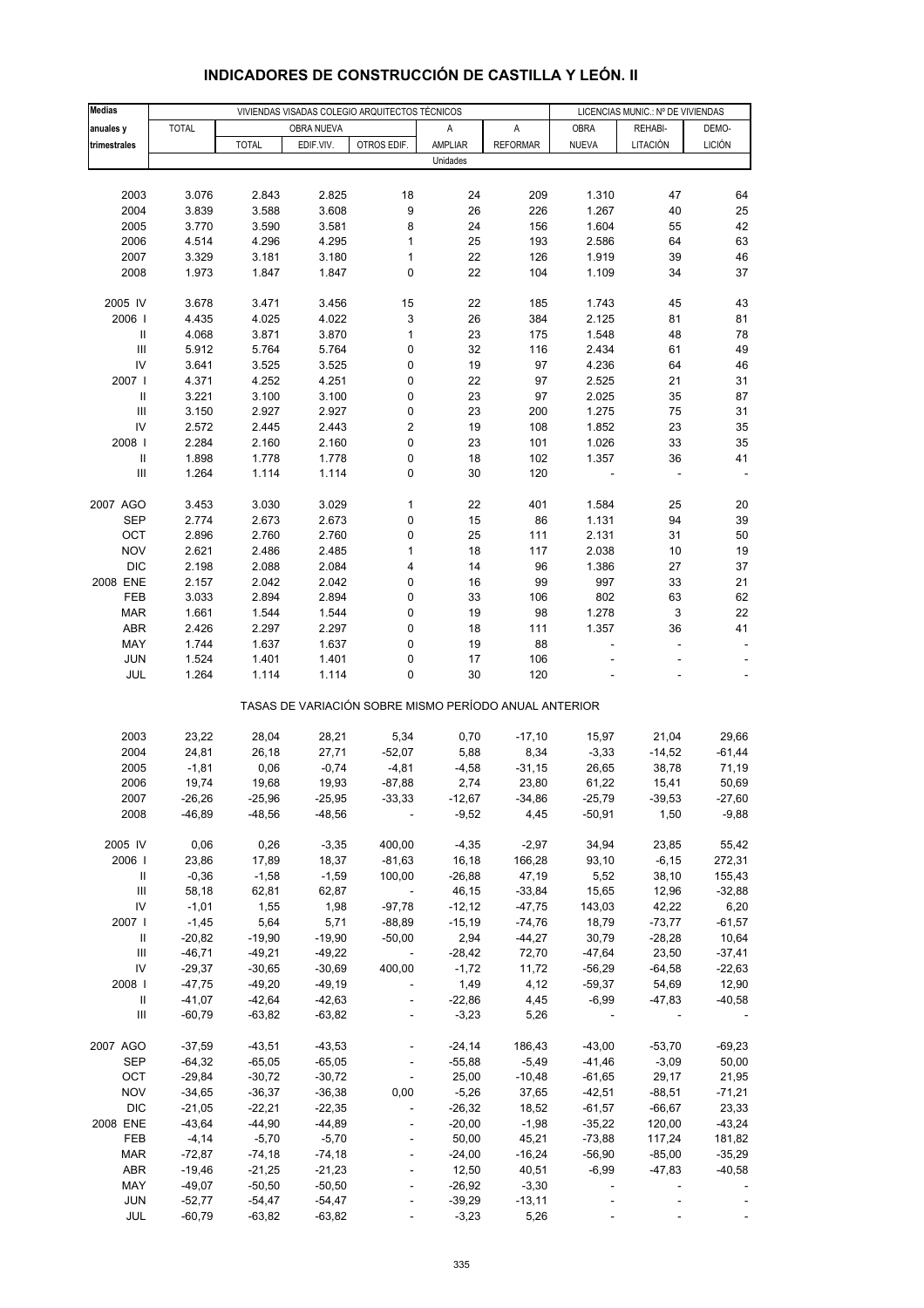| <b>Medias</b>                      |                          |                          |                          | VIVIENDAS (2) |                   |               |              | PROYECTOS VISADOS                                     |                | CERTIFICAC.  | LIQUIDACIÓN      |
|------------------------------------|--------------------------|--------------------------|--------------------------|---------------|-------------------|---------------|--------------|-------------------------------------------------------|----------------|--------------|------------------|
| anuales y                          |                          | <b>INICIADAS</b>         |                          |               | <b>TERMINADAS</b> |               |              | POR EL COLEGIO DE ARQUITECTOS                         |                | FIN DE OBRA  | <b>EJECUCIÓN</b> |
| trimestrales                       | <b>TOTAL</b>             | <b>PROTEGIDAS</b>        | <b>LIBRES</b>            | <b>TOTAL</b>  | <b>PROTEGIDAS</b> | <b>LIBRES</b> | <b>TOTAL</b> | <b>PROTEGIDOS</b>                                     | <b>LIBRES</b>  | Nº VIVIENDAS | MAT. OBRA        |
|                                    |                          |                          |                          |               | Unidades          |               |              |                                                       |                | Unidades     | Miles €          |
|                                    |                          |                          |                          |               |                   |               |              |                                                       |                |              |                  |
| 2003                               | 2.446                    | 238                      | 2.209                    | 2.290         | 181               | 2.109         | 2.776        | 109                                                   | 2.667          | 1.460        | 83.304           |
| 2004                               | 3.611                    | 301                      | 3.310                    | 2.436         | 131               | 2.306         | 4.047        | 238                                                   | 3.809          | 1.657        | 98.749           |
| 2005                               | 3.677                    | 442                      | 3.235                    | 2.852         | 249               | 2.602         | 3.924        | 252                                                   | 3.672          | 2.018        | 128.373          |
| 2006                               | 3.759                    | 450                      | 3.309                    | 3.475         | 289               | 3.186         | 4.008        | 180                                                   | 3.828          | 2.214        | 158.268          |
| 2007                               | 3.063                    | 498                      | 2.565                    | 3.260         | 302               | 2.959         | 3.194        | 145                                                   | 3.049          | 3.285        | 206.793          |
| 2008                               | 2.214                    | 286                      | 1.928                    | 3.442         | 186               | 3.256         | 1.894        | 141                                                   | 1.753          | 2.898        | 192.087          |
|                                    |                          |                          |                          |               |                   |               |              |                                                       |                |              |                  |
| 2005 IV                            | 3.942                    | 956                      | 2.986                    | 3.322         | 343               | 2.979         | 3.850        | 253                                                   | 3.596          | 2.094        | 128.114          |
| 2006                               | 3.295                    | 204                      | 3.091                    | 3.353         | 230               | 3.123         | 3.506        | 120                                                   | 3.386          | 1.852        | 106.022          |
| $\ensuremath{\mathsf{II}}$         | 3.578                    | 457                      | 3.121                    | 3.387         | 218               | 3.170         | 3.705        | 231                                                   | 3.475          | 2.207        | 132.300          |
| $\ensuremath{\mathsf{III}}\xspace$ | 3.172                    | 164                      | 3.008                    | 3.343         | 191               | 3.152         | 5.846        | 192                                                   | 5.655          | 2.407        | 240.833          |
| ${\sf IV}$                         | 4.992                    | 974                      | 4.018                    | 3.816         | 517               | 3.299         | 2.973        | 178                                                   | 2.795          | 2.391        | 153.918          |
| 2007                               | 2.923                    | 268                      | 2.655                    | 3.139         | 253               | 2.885         | 4.182        | 227                                                   | 3.955          | 2.939        | 185.349          |
| $\mathbf{II}$                      | 3.069                    | 355                      | 2.714                    | 3.382         | 215               | 3.167         | 3.019        | 193                                                   | 2.826          | 3.514        | 202.453          |
| Ш                                  | 2.768                    | 270                      | 2.498                    | 3.204         | 187               | 3.017         | 3.082        | 87                                                    | 2.995          | 3.295        | 211.355          |
| $\mathsf{IV}$                      | 3.492                    | 1.100                    | 2.392                    | 3.317         | 551               | 2.766         | 2.494        | 73                                                    | 2.420          | 3.391        | 228.015          |
| 2008 l                             | 2.273                    | 271                      | 2.002                    | 3.639         | 200               | 3.439         | 1.947        | 87                                                    | 1.860          | 2.812        | 183.908          |
| $\ensuremath{\mathsf{II}}$         | 2.155                    | 301                      | 1.855                    | 3.244         | 172               | 3.073         | 1.841        | 195                                                   | 1.646          | 2.927        | 194.677          |
| $\ensuremath{\mathsf{III}}\xspace$ | $\blacksquare$           | Ĭ.                       |                          |               | ÷,                | ÷,            |              | $\blacksquare$                                        | $\blacksquare$ | 3.071        | 208.853          |
|                                    |                          |                          |                          |               |                   |               |              |                                                       |                |              |                  |
| 2007 AGO                           | 2.891                    | 123                      | 2.768                    | 3.376         | 267               | 3.109         | 3.495        | 80                                                    | 3.415          | 3.020        | 191.056          |
| <b>SEP</b>                         | 2.804                    | 504                      | 2.300                    | 2.535         | 6                 | 2.529         | 2.617        | 17                                                    | 2.600          | 3.081        | 190.995          |
| OCT                                | 2.924                    | 319                      | 2.605                    | 3.033         | 398               | 2.635         | 2.613        | 167                                                   | 2.446          | 4.216        | 307.999          |
| <b>NOV</b>                         | 2.678                    | 62                       | 2.616                    | 3.559         | 521               | 3.038         | 2.688        | 46                                                    | 2.642          | 3.634        | 233.072          |
| <b>DIC</b>                         | 4.873                    | 2.919                    | 1.954                    | 3.359         | 734               | 2.625         | 2.180        | 7                                                     | 2.173          | 2.322        | 142.973          |
| 2008 ENE                           | 2.346                    | 148                      | 2.198                    | 3.572         | 200               | 3.372         | 2.342        | 133                                                   | 2.209          | 3.274        | 202.261          |
| FEB                                | 2.350                    | 167                      | 2.183                    | 3.433         | 264               | 3.169         | 1.821        | $\pmb{0}$                                             | 1.821          | 2.619        | 186.119          |
| <b>MAR</b>                         | 2.122                    | 497                      | 1.625                    | 3.913         | 136               | 3.777         | 1.677        | 127                                                   | 1.550          | 2.542        | 163.344          |
| ABR                                | 1.888                    | 183                      | 1.705                    | 2.404         | 80                | 2.324         | 1.758        | 194                                                   | 1.564          | 2.783        | 189.318          |
| MAY                                | 2.556                    | 101                      | 2.455                    | 4.156         | 367               | 3.789         | 1.748        | 198                                                   | 1.550          | 2.470        | 169.315          |
| JUN                                | 2.022                    | 618                      | 1.404                    | 3.173         | 68                | 3.105         | 2.016        | 192                                                   | 1.824          | 3.528        | 225.398          |
| JUL                                |                          |                          |                          |               |                   |               |              |                                                       |                | 3.071        | 208.853          |
|                                    |                          |                          |                          |               |                   |               |              | TASAS DE VARIACIÓN SOBRE MISMO PERÍODO ANUAL ANTERIOR |                |              |                  |
|                                    |                          |                          |                          |               |                   |               |              |                                                       |                |              |                  |
| 2003                               | 12,99                    | 63,38                    | 9,36                     | $-14,38$      | 425,67            | $-20,11$      | 23,60        | 222,36                                                | 20,56          | 20,24        | 16,57            |
| 2004                               | 47,61                    | 26,52                    | 49,88                    | 6,38          | $-27,68$          | 9,30          | 45,75        | 117,30                                                | 42,82          | 13,46        | 18,54            |
| 2005                               | 1,82                     | 47,05                    | $-2,28$                  | 17,04         | 90,64             | 12,87         | $-3,04$      | 6,00                                                  | $-3,60$        | 21,79        | 30,00            |
| 2006                               | 2,24                     | 1,77                     | 2,31                     | 21,85         | 15,80             | 22,43         | 2,14         | $-28,42$                                              | 4,24           | 9,73         | 23,29            |
| 2007                               | $-18,53$                 | 10,73                    | $-22,50$                 | $-6,17$       | 4,41              | $-7,13$       | $-20,30$     | $-19,46$                                              | $-20,34$       | 48,34        | 30,66            |
| 2008                               | $-26,10$                 | $-8,19$                  | $-28,18$                 | 5,57          | $-20,58$          | 7,59          | -47,41       | $-33,12$                                              | $-48,29$       | $-12,34$     | $-5,00$          |
|                                    |                          |                          |                          |               |                   |               |              |                                                       |                |              |                  |
| 2005 IV                            | 5,96                     | 288,23                   | $-14,06$                 | 38,43         | 173,94            | 30,96         | $-5,45$      | 59,33                                                 | $-8,08$        | 47,41        | 48,08            |
| 2006                               | $-11,67$                 | $-2,24$                  | $-12,23$                 | 32,83         | $-18,46$          | 39,27         | $-8,17$      | $-41,96$                                              | $-6,23$        | 10,00        | 3,41             |
| Ш                                  | 2,52                     | 10,47                    | 1,45                     | 8,87          | $-5,91$           | 10,06         | $-14,76$     | $-33,91$                                              | $-13,09$       | $-2,83$      | $-5,79$          |
| Ш                                  | $-10,52$                 | $-13,23$                 | $-10,37$                 | 36,50         | 35,14             | 36,59         | 58,87        | $-3,04$                                               | 62,38          | 19,00        | 69,09            |
| ${\sf IV}$                         | 26,64                    | 1,85                     | 34,58                    | 14,87         | 50,58             | 10,75         | $-22,76$     | $-29,61$                                              | $-22,28$       | 14,20        | 20,14            |
| 2007                               | $-11,28$                 | 31,21                    | $-14,09$                 | $-6,38$       | 10,30             | $-7,61$       | 19,27        | 88,92                                                 | 16,79          | 58,68        | 74,82            |
| Ш                                  | $-14,23$                 | $-22,45$                 | $-13,03$                 | $-0,17$       | $-1,38$           | $-0,08$       | $-18,51$     | $-16,18$                                              | $-18,67$       | 59,20        | 53,03            |
| Ш                                  | $-12,75$                 | 64,63                    | $-16,97$                 | $-4,15$       | $-1,92$           | $-4,28$       | $-47,28$     | $-54,78$                                              | $-47,03$       | 36,91        | $-12,24$         |
| ${\sf IV}$                         | $-30,05$                 | 12,94                    | $-40,48$                 | $-13,08$      | 6,58              | $-16, 16$     | $-16, 13$    | $-58,88$                                              | $-13,40$       | 41,81        | 48,14            |
| 2008                               | $-22,25$                 | 1,12                     | $-24,60$                 | 15,95         | $-21,05$          | 19,20         | $-53,45$     | $-61,88$                                              | $-52,97$       | $-4,32$      | $-0,78$          |
| $\mathbf{II}$                      | $-29,77$                 | $-15,23$                 | $-31,67$                 | $-4,06$       | $-20,03$          | $-2,98$       | $-39,04$     | 0,69                                                  | $-41,76$       | $-16,70$     | $-3,84$          |
| Ш                                  | $\overline{\phantom{a}}$ | $\overline{\phantom{a}}$ | $\overline{\phantom{a}}$ | $\sim$        |                   |               |              |                                                       | $\sim$         | $-18,84$     | $-17,13$         |
|                                    |                          |                          |                          |               |                   |               |              |                                                       |                |              |                  |
| 2007 AGO                           | $-26,79$                 | $-59,00$                 | $-24,14$                 | 12,27         | 12,18             | 12,28         | $-29,16$     | $-61,35$                                              | $-27,76$       | 33,16        | $-57,35$         |
| SEP                                | $-7,34$                  | 293,75                   | $-20,63$                 | $-10,90$      | $-87,23$          | $-9,61$       | $-70,36$     | $-94,70$                                              | $-69,44$       | 54,13        | 76,02            |
| OCT                                | $-25,47$                 | 147,29                   | $-31,34$                 | $-1,14$       | 19,52             | $-3,66$       | $-2,46$      | 87,64                                                 | $-5,56$        | 83,94        | 127,08           |
| <b>NOV</b>                         | $-48,08$                 | $-89,65$                 | $-42,62$                 | $-8,08$       | 42,35             | $-13,35$      | $-26,58$     | $-72,78$                                              | $-24,34$       | 48,02        | 20,76            |
| <b>DIC</b>                         | $-17,34$                 | 33,04                    | $-47,20$                 | $-25,50$      | $-13,85$          | $-28,22$      | $-15,50$     | $-97,47$                                              | $-5,64$        | $-4,29$      | 7,40             |
| 2008 ENE                           | $-34,16$                 | $-1,99$                  | $-35,58$                 | 30,36         | $-34,21$          | 38,42         | $-29,71$     | $-36,36$                                              | $-29,27$       | 16,14        | 19,75            |
| FEB                                | $-21,90$                 | $-61,16$                 | $-15,35$                 | 7,15          | 5,18              | 7,31          | $-43,34$     | $\sim$ $-$                                            | $-38,27$       | 14,77        | 23,62            |
| <b>MAR</b>                         | $-3,41$                  | 123,87                   | $-17,72$                 | 12,70         | $-33,66$          | 15,61         | $-72,05$     | $-39,23$                                              | $-73,23$       | $-31,57$     | $-30,96$         |
| ABR                                | $-35,87$                 | $-17,94$                 | $-37,34$                 | $-32,36$      | 11,11             | $-33,26$      | $-25,76$     | 88,35                                                 | $-30,95$       | 0, 18        | 5,81             |
| MAY                                | 2,24                     | $-56,47$                 | 8,25                     | 27,48         | 7,31              | 29,85         | $-48,71$     | 46,67                                                 | $-52,64$       | $-27,65$     | $-15,46$         |
| JUN                                | $-46,27$                 | 1,48                     | $-55,49$                 | $-4,74$       | $-70,43$          | 0,13          | $-38,57$     | $-43,86$                                              | $-37,96$       | $-18,90$     | $-1,21$          |
| JUL                                |                          |                          |                          |               |                   |               |              |                                                       |                | $-18,84$     | $-17,13$         |

### **INDICADORES DE CONSTRUCCIÓN DE CASTILLA Y LEÓN. III**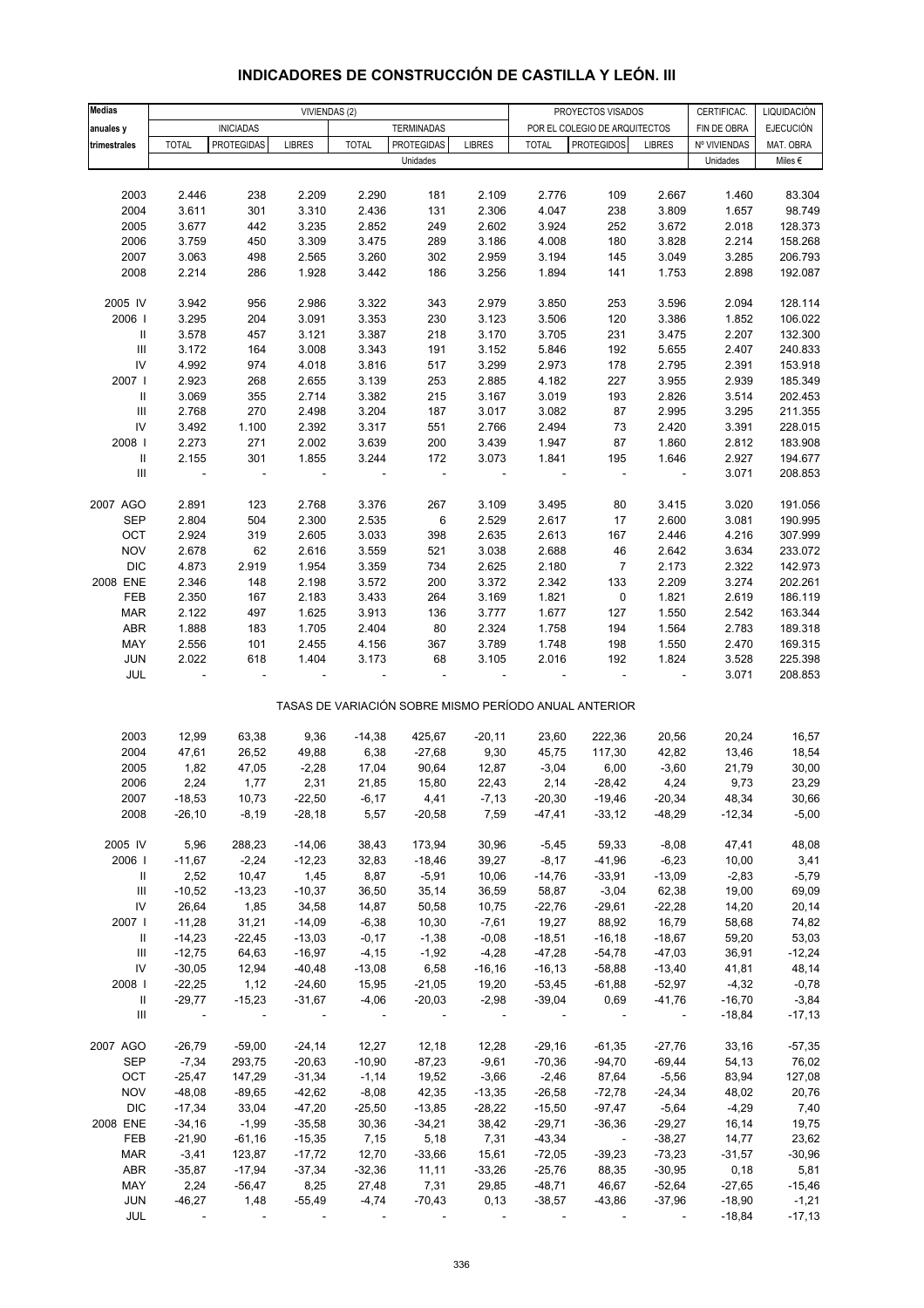#### **Medias** LICITACIÓN OFICIAL (SEOPAN) LICITACIÓN OFICIAL (FOMENTO) **anuales y** TOTAL EDIFICACIÓN OBRA CIVIL TOTAL EDIFICACIÓN INGENIERÍA trimestrales **different to the city of the city of the city of the city of the city of the city of the city of t** 2003 193.256,6 32.926,7 160.329,9 148.832 27.448 121.384 2004 143.360,7 33.403,5 109.957,3 134.259 31.769 102.490 2005 530.090,3 143.615,2 386.475,2 227.923 50.720 177.203 2006 229.693,6 84.883,4 144.810,2 214.957 59.950 155.008 2007 251.774,4 44.667,2 207.107,3 234.830 41.380 193.450 2008 277.059,8 58.804,8 218.255,0 285.387 56.918 228.470 2005 IV 1.302.139,7 353.260,7 948.879,0 302.791 69.823 232.968 2006 I 139.490,7 38.580,0 100.910,7 135.728 42.336 93.392 II 275.126,3 117.219,3 157.907,0 251.331 97.837 153.495 III 222.250,3 62.764,7 159.485,7 219.894 54.234 165.660 IV 281.907,0 120.969,7 160.937,3 252.876 45.392 207.484 2007 I 187.096,7 37.716,0 149.380,7 131.921 27.510 104.411 II 355.493,3 41.509,7 313.983,7 345.993 38.966 307.027 III 270.373,3 44.181,7 226.191,7 267.597 39.201 228.397 IV 194.134,3 55.261,3 138.873,0 193.807 59.843 133.965 2008 I 422.479,3 87.988,0 334.491,3 420.399 77.536 342.863 II 149.380,0 44.079,7 105.300,3 143.929 45.862 98.066 III 250.450,0 37.117,5 213.332,5 304.727 28.228 276.499 2007 SEP 240.021,0 38.451,0 201.570,0 237.771 33.549 204.222 OCT 157.173,0 47.207,0 109.966,0 146.054 45.017 101.037 NOV 140.709,0 47.156,0 93.553,0 148.160 48.988 99.172 DIC 284.521,0 71.421,0 213.100,0 287.208 85.523 201.685 2008 ENE 465.898,0 179.339,0 286.559,0 437.818 155.859 281.959 FEB 268.386,0 34.912,0 233.474,0 287.249 29.180 258.070 MAR 533.154,0 49.713,0 483.441,0 536.130 47.570 488.560 ABR 361.857,0 110.913,0 250.944,0 332.715 113.821 218.894 MAY 28.406,0 8.281,0 20.125,0 66.372 8.809 57.562 JUN 57.877,0 13.045,0 44.832,0 32.700 14.957 17.743 JUL 305.804,0 33.920,0 271.884,0 304.727 28.228 276.499 AGO 195.096,0 40.315,0 154.781,0 TASAS DE VARIACIÓN SOBRE MISMO PERÍODO ANUAL ANTERIOR 2003 42,12 5,36 53,09 8,17 -43,19 35,97 2004 -25,82 1,45 -31,42 -9,79 15,74 -15,57 2005 269,76 329,94 251,48 69,76 59,65 72,90 2006 -56,67 -40,90 -62,53 -5,69 18,20 -12,53 2007 9,61 -47,38 43,02 9,24 -30,98 24,80 2008 0,80 41,80 -6,48 9,24 62,69 0,98 2005 IV - 808,38 - 182,86 168,95 187,31 2006 I 19,78 0,54 29,23 32,02 25,43 35,24 II 16,43 155,27 -17,06 6,23 85,19 -16,47 III -52,25 -54,16 -51,46 -18,41 16,70 -25,72 IV -78,35 -65,76 -83,04 -16,48 -34,99 -10,94 2007 I 34,13 -2,24 48,03 -2,80 -35,02 11,80 II 29,21 -64,59 98,84 37,66 -60,17 100,02 III 21,65 -29,61 41,83 21,69 -27,72 37,87 IV -31,14 -54,32 -13,71 -23,36 31,83 -35,43 2008 I 125,81 133,29 123,92 218,67 181,85 228,38 II -57,98 6,19 -66,46 -58,40 17,70 -68,06 III -12,29 -21,11 -10,55 -22,85 -37,92 -20,89 2007 SEP 106,16 -11,10 175,46 82,77 -4,33 114,91 OCT -46,66 -27,68 -52,06 -51,51 -25,43 -58,05 NOV -39,15 33,21 -52,23 -29,17 60,61 -44,50 DIC -11,04 -72,76 270,07 15,71 88,75 -0,61 2008 ENE 106,48 382,55 52,04 500,75 - 319,99 FEB 230,87 359,61 217,57 294,15 408,01 284,40 MAR 109,46 -27,31 159,71 114,45 -33,04 172,99 ABR 58,93 265,64 27,16 46,86 267,53 11,91 MAY -89,85 -85,03 -91,04 -75,55 -83,49 -73,61 JUN -89,65 -66,46 -91,38 -93,94 -54,08 -96,50 Miles €

#### **INDICADORES DE CONSTRUCCIÓN DE CASTILLA Y LEÓN. IV**

 JUL -23,39 -36,61 -21,34 -22,85 -37,92 -20,89 AGO 13,47 -0,65 17,83 - - - - -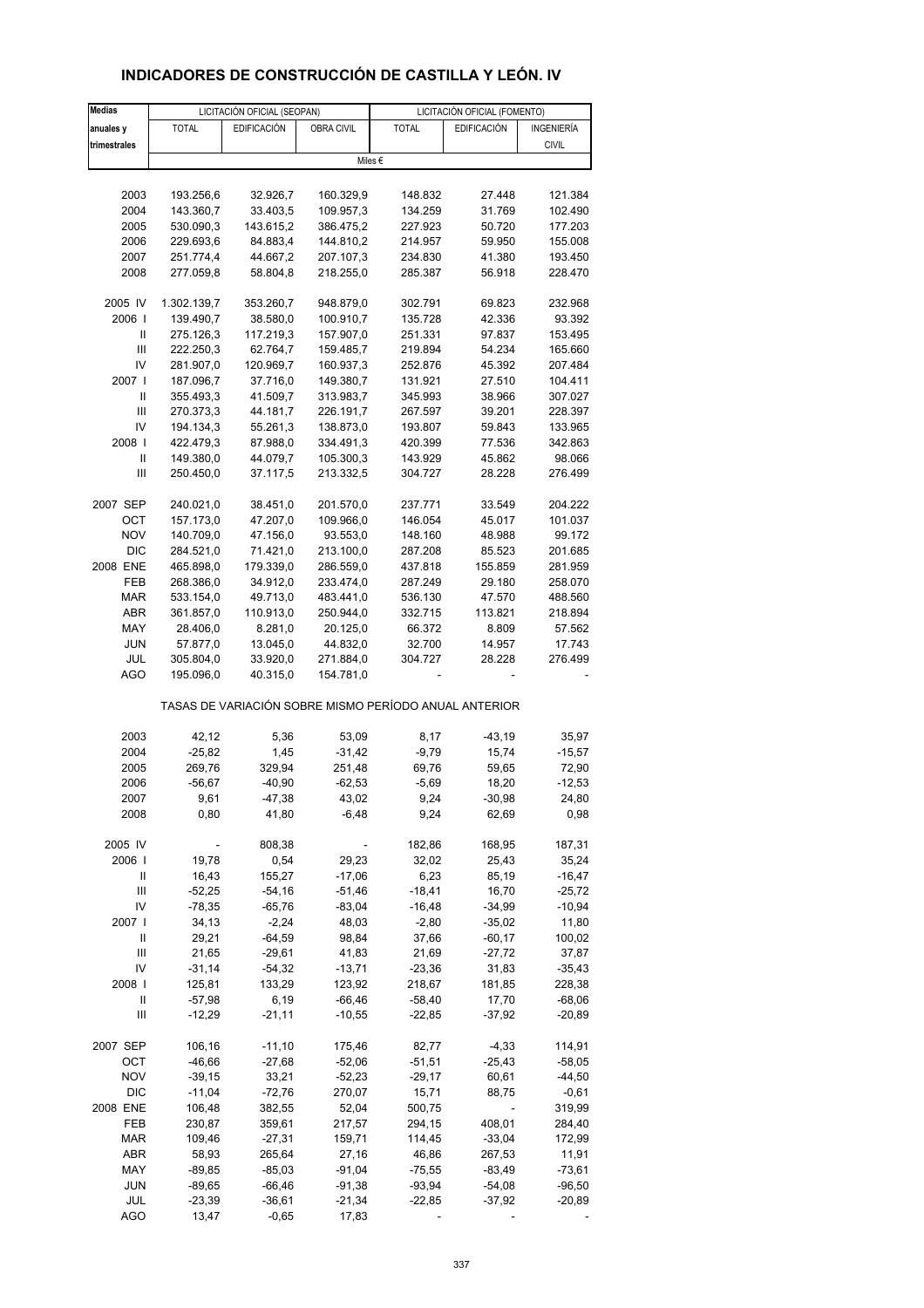| <b>Medias</b>       |                    |                    |                                                       | ESTABLECIMIENTOS HOTELEROS |                          |                    |                  |
|---------------------|--------------------|--------------------|-------------------------------------------------------|----------------------------|--------------------------|--------------------|------------------|
| anuales y           |                    | NÚMERO DE VIAJEROS |                                                       |                            | NÚMERO DE PERNOCTACIONES |                    | <b>GRADO DE</b>  |
| trimestrales        | <b>TOTAL</b>       | <b>ESPAÑOLES</b>   | <b>EXTRANJEROS</b>                                    | <b>TOTAL</b>               | <b>ESPAÑOLES</b>         | <b>EXTRANJEROS</b> | <b>OCUPACIÓN</b> |
|                     |                    |                    | Unidades                                              |                            |                          |                    | %                |
|                     |                    |                    |                                                       |                            |                          |                    |                  |
| 2003                | 309.720            | 254.258            | 55.448                                                | 538.002                    | 453.675                  | 84.307             | 35,10            |
| 2004                | 340.894            | 279.824            | 61.063                                                | 575.000                    | 484.199                  | 90.794             | 36,17            |
| 2005                | 339.224            | 279.717            | 59.507                                                | 572.752                    | 482.284                  | 90.468             | 35,65            |
| 2006                | 354.092            | 292.392            | 61.700                                                | 599.523                    | 502.710                  | 96.813             | 36,12            |
| 2007                | 377.273            | 307.875            | 69.398                                                | 646.854                    | 536.516                  | 110.338            | 37,16            |
| 2008                | 373.719            | 300.915            | 72.804                                                | 650.238                    | 536.122                  | 114.116            | 35,91            |
| 2005 IV             | 307.085            | 263.869            | 43.216                                                | 521.447                    | 452.031                  | 69.417             | 32,59            |
| 2006                | 245.068            | 216.336            | 28.732                                                | 412.724                    | 361.246                  | 51.478             | 26,67            |
| Ш                   | 379.546            | 303.520            | 76.026                                                | 640.433                    | 523.024                  | 117.409            | 38,73            |
| $\mathbf{III}$      | 457.193            | 364.365            | 92.828                                                | 773.738                    | 636.370                  | 137.368            | 44,86            |
| IV                  | 334.559            | 285.345            | 49.214                                                | 571.198                    | 490.202                  | 80.996             | 34,22            |
| 2007 l              | 270.949            | 234.644            | 36.304                                                | 454.326                    | 388.796                  | 65.530             | 27,68            |
| Ш                   | 405.753            | 317.148            | 88.605                                                | 698.641                    | 563.246                  | 135.395            | 39,78            |
| III                 | 476.214            | 375.142            | 101.072                                               | 817.046                    | 664.135                  | 152.911            | 45,61            |
| IV                  | 356.176            | 304.566            | 51.610                                                | 617.402                    | 529.886                  | 87.515             | 35,55            |
| 2008                | 294.077            | 256.825            | 37.253                                                | 517.226                    | 449.789                  | 67.437             | 29,99            |
| $\sf II$            | 390.215            | 301.991            | 88.224                                                | 664.379                    | 529.388                  | 134.991            | 36,50            |
| Ш                   | 468.436            | 365.436            | 103.000                                               | 828.545                    | 675.723                  | 152.822            | 43,89            |
| 2007 SEP            | 468.907            | 363.236            | 105.671                                               | 772.468                    | 618.367                  | 154.101            | 44,61            |
| OCT                 | 449.605            | 369.391            | 80.214                                                | 766.882                    | 633.686                  | 133.196            | 42,85            |
| <b>NOV</b>          | 341.592            | 299.458            | 42.134                                                | 611.543                    | 536.260                  | 75.283             | 35,98            |
| <b>DIC</b>          | 277.330            | 244.848            | 32.482                                                | 473.780                    | 419.713                  | 54.067             | 27,82            |
| 2008 ENE            | 230.016            | 200.193            | 29.823                                                | 392.707                    | 337.137                  | 55.570             | 23,56            |
| FEB                 | 290.132            | 255.276            | 34.856                                                | 495.057                    | 433.280                  | 61.777             | 30,06            |
| <b>MAR</b>          | 362.084            | 315.005            | 47.079                                                | 663.913                    | 578.950                  | 84.963             | 36,35            |
| ABR                 | 343.411            | 274.228            | 69.183                                                | 586.181                    | 476.023                  | 110.158            | 33,06            |
| <b>MAY</b>          | 424.947            | 315.754            | 109.193                                               | 725.869                    | 561.327                  | 164.542            | 38,94            |
| <b>JUN</b>          | 402.288            | 315.992            | 86.296                                                | 681.086                    | 550.814                  | 130.272            | 37,51            |
| JUL<br><b>AGO</b>   | 424.919<br>511.952 | 330.163<br>400.708 | 94.756<br>111.244                                     | 747.551<br>909.539         | 602.368<br>749.078       | 145.183<br>160.461 | 39,63<br>48,15   |
|                     |                    |                    | TASAS DE VARIACIÓN SOBRE MISMO PERÍODO ANUAL ANTERIOR |                            |                          |                    |                  |
|                     |                    |                    |                                                       |                            |                          |                    |                  |
| 2003                | $-2,17$            | $-0,50$            | $-9,15$                                               | $-2,74$                    | $-2,00$                  | $-6,63$            | $-4,66$          |
| 2004                | 10,07              | 10,06              | 10,13                                                 | 6,88                       | 6,73                     | 7,69               | 3,04             |
| 2005                | $-0,49$            | $-0,04$            | $-2,55$                                               | $-0,39$                    | $-0,40$                  | $-0,36$            | $-1,45$          |
| 2006                | 4,38               | 4,53               | 3,69                                                  | 4,67                       | 4,24                     | 7,01               | 1,34             |
| 2007<br>2008        | 6,55<br>0,00       | 5,30<br>$-0,42$    | 12,48<br>1,77                                         | 7,89<br>1,25               | 6,72<br>1,39             | 13,97<br>0,61      | 2,86<br>$-2,49$  |
|                     |                    |                    |                                                       |                            |                          |                    |                  |
| 2005 IV             | $-2,65$<br>$-1,73$ | $-2,57$            | $-3,18$                                               | $-2,25$                    | $-2,54$                  | $-0,31$            | $-3,84$          |
| 2006                |                    | $-1,67$            | $-2,25$                                               | $-2,13$                    | $-3,14$                  | 5,60               | $-3,21$          |
| Ш<br>$\mathbf{III}$ | 8,91<br>1,17       | 10,14<br>1,37      | 4,24<br>0,37                                          | 9,71<br>1,26               | 9,60<br>1,51             | 10,25<br>0,11      | 6,42<br>$-2,56$  |
| IV                  | 8,95               | 8,14               | 13,88                                                 | 9,54                       | 8,44                     | 16,68              | 5,01             |
| 2007 l              | 10,56              | 8,46               | 26,36                                                 | 10,08                      | 7,63                     | 27,30              | 3,79             |
| Ш                   | 6,90               | 4,49               | 16,55                                                 | 9,09                       | 7,69                     | 15,32              | 2,70             |
| $\mathbf{III}$      | 4,16               | 2,96               | 8,88                                                  | 5,60                       | 4,36                     | 11,31              | 1,67             |
| IV                  | 6,46               | 6,74               | 4,87                                                  | 8,09                       | 8,10                     | 8,05               | 3,89             |
| 2008                | 8,54               | 9,45               | 2,61                                                  | 13,84                      | 15,69                    | 2,91               | 8,35             |
| Ш                   | $-3,83$            | $-4,78$            | $-0,43$                                               | $-4,90$                    | $-6,01$                  | $-0,30$            | $-8,24$          |
| Ш                   | $-2,38$            | $-4, 11$           | 4,28                                                  | $-1,29$                    | $-1,64$                  | 0,33               | $-4,82$          |
| 2007 SEP            | 7,95               | 6,16               | 14,62                                                 | 6,86                       | 5,48                     | 12,81              | 3,19             |
| OCT                 | 8,28               | 9,17               | 4,38                                                  | 8,38                       | 8,12                     | 9,65               | 3,93             |
| <b>NOV</b>          | 11,68              | 11,55              | 12,63                                                 | 16,16                      | 16,51                    | 13,74              | 13,07            |
| <b>DIC</b>          | $-1,87$            | $-1,76$            | $-2,70$                                               | $-1,20$                    | $-1,06$                  | $-2,28$            | $-6,05$          |
| 2008 ENE            | 6,40               | 6,48               | 5,88                                                  | 9,27                       | 9,51                     | 7,83               | 6,51             |
| FEB                 | 7,84               | 9,38               | $-2,19$                                               | 13,28                      | 15,60                    | $-0,73$            | 5,25             |
| <b>MAR</b>          | 10,51              | 11,49              | 4,37                                                  | 17,18                      | 19,68                    | 2,59               | 12,33            |
| ABR                 | $-16,34$           | $-18,37$           | $-7,18$                                               | $-20,41$                   | $-23,23$                 | $-5,42$            | $-22,12$         |
| MAY                 | 7,85               | 7,64               | 8,49                                                  | 9,89                       | 10,50                    | 7,85               | 5,76             |
| JUN                 | $-2,54$            | $-1,91$            | $-4,78$                                               | $-2,54$                    | $-1,94$                  | $-5,02$            | $-6,39$          |
| JUL                 | $-0,30$            | $-2,22$            | 7,05                                                  | 1,90                       | 0,81                     | 6,69               | $-2,32$          |
| <b>AGO</b>          | $-4,05$            | $-5,61$            | 2,03                                                  | $-3,76$                    | $-3,53$                  | $-4,80$            | $-6,79$          |

### **INDICADORES DE SERVICIOS DE CASTILLA Y LEÓN. I**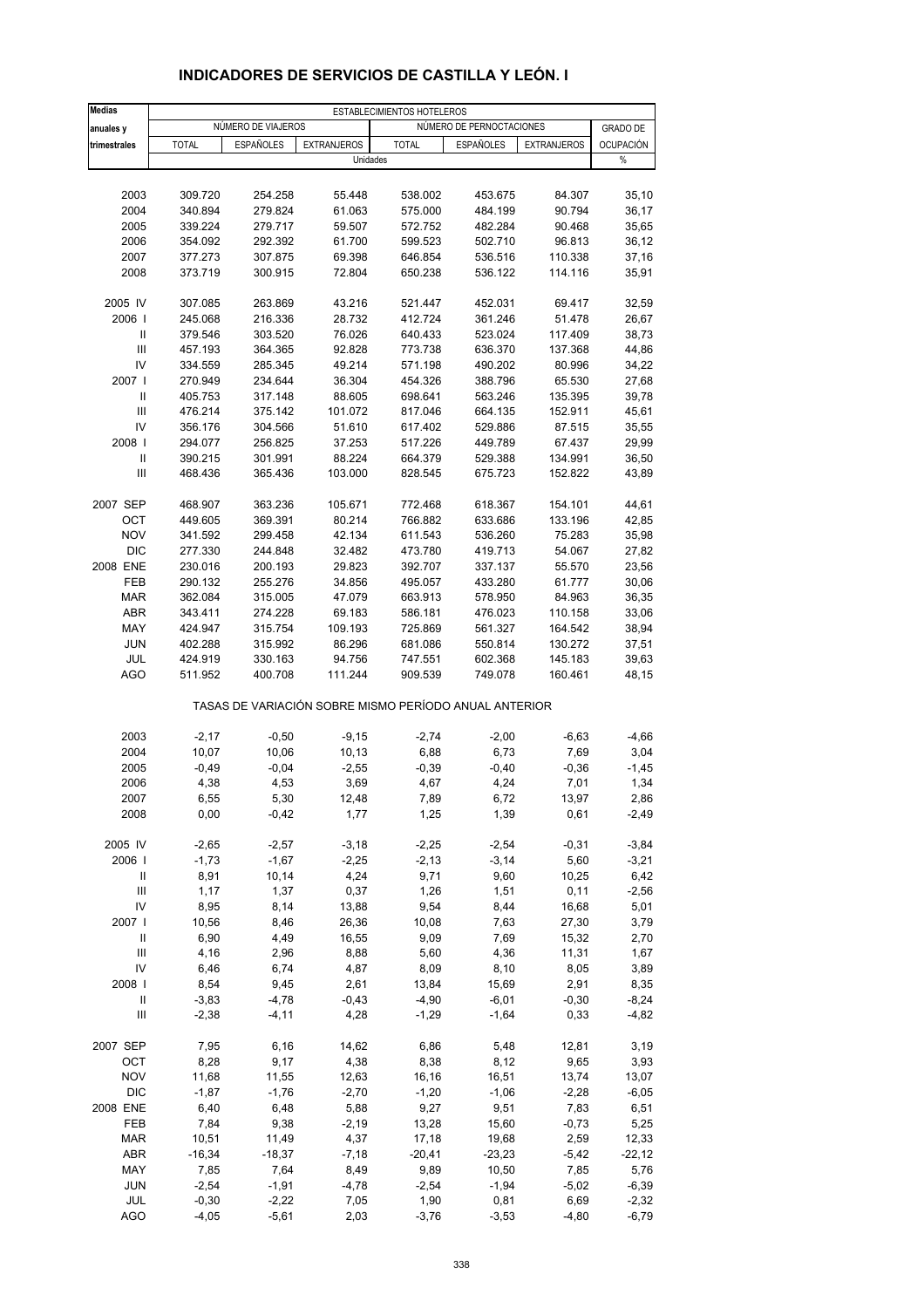| <b>Medias</b>                      | <b>ACAMPAMENTOS TURÍSTICOS (5)</b>             |                  |                    |                                                       |                  |                    |                                     |
|------------------------------------|------------------------------------------------|------------------|--------------------|-------------------------------------------------------|------------------|--------------------|-------------------------------------|
| anuales y                          | NÚMERO DE PERNOCTACIONES<br>NÚMERO DE VIAJEROS |                  |                    |                                                       |                  |                    |                                     |
| trimestrales                       | <b>TOTAL</b>                                   | <b>ESPAÑOLES</b> | <b>EXTRANJEROS</b> | <b>TOTAL</b>                                          | <b>ESPAÑOLES</b> | <b>EXTRANJEROS</b> | <b>GRADO DE</b><br><b>OCUPACIÓN</b> |
|                                    |                                                |                  |                    | Unidades                                              |                  |                    | %                                   |
|                                    |                                                |                  |                    |                                                       |                  |                    |                                     |
| 2003                               | 25.572                                         | 17.989           | 7.583              | 60.389                                                | 49.336           | 11.054             | 17,56                               |
| 2004                               | 24.024                                         | 17.301           | 6.723              | 58.842                                                | 47.455           | 11.387             | 20,43                               |
| 2005                               | 25.489                                         | 18.063           | 7.425              | 61.650                                                | 49.282           | 12.368             | 20,28                               |
| 2006                               | 25.538                                         | 17.006           | 8.531              | 63.950                                                | 49.531           | 14.419             | 20,82                               |
| 2007                               | 22.978                                         | 15.059           | 7.919              | 56.971                                                | 43.580           | 13.391             | 19,66                               |
| 2008                               | 31.422                                         | 22.001           | 9.421              | 83.339                                                | 68.414           | 14.926             | 21,78                               |
|                                    |                                                |                  |                    |                                                       |                  |                    |                                     |
| 2005 IV                            | 3.446                                          | 2.444            | 1.003              | 5.912                                                 | 4.542            | 1.370              | 19,77                               |
| 2006                               | 2.707                                          | 1.495            | 1.212              | 3.994                                                 | 2.558            | 1.436              | 16,96                               |
| $\ensuremath{\mathsf{II}}$         | 25.250                                         | 14.865           | 10.386             | 53.024                                                | 34.718           | 18.306             | 21,06                               |
| Ш                                  | 70.170                                         | 48.874           | 21.296             | 191.737                                               | 155.394          | 36.343             | 27,49                               |
| IV                                 | 4.023                                          | 2.792            | 1.231              | 7.045                                                 | 5.455            | 1.590              | 17,75                               |
| 2007 l                             | 2.552                                          | 1.275            | 1.277              | 3.881                                                 | 1.970            | 1.911              | 14,82                               |
| $\mathbf{I}$                       | 22.571                                         | 13.282           | 9.289              | 44.192                                                | 29.029           | 15.163             | 21,56                               |
| Ш                                  | 63.268                                         | 43.488           | 19.780             | 173.143                                               | 138.942          | 34.201             | 27,61                               |
| IV                                 | 3.522                                          | 2.191            | 1.331              | 6.667                                                 | 4.377            | 2.290              | 14,66                               |
| 2008                               | 3.804                                          | 2.319            | 1.485              | 7.557                                                 | 5.312            | 2.246              | 17,32                               |
| $\mathbf{I}$                       | 21.531                                         | 13.304           | 8.227              | 44.295                                                | 31.694           | 12.601             | 18,68                               |
| Ш                                  | 87.687                                         | 64.571           | 23.116             | 255.579                                               | 218.147          | 37.432             | 33,11                               |
|                                    |                                                |                  |                    |                                                       |                  |                    |                                     |
| 2007 SEP                           | 22.473                                         | 11.931           | 10.542             | 38.291                                                | 24.187           | 14.104             | 18,87                               |
| OCT                                | 5.709                                          | 3.871            | 1.838              | 11.404                                                | 7.343            | 4.061              | 18,83                               |
| <b>NOV</b>                         | 3.479                                          | 1.866            | 1.613              | 5.811                                                 | 3.806            | 2.005              | 13,84                               |
| <b>DIC</b>                         | 1.379                                          | 836              | 543                | 2.786                                                 | 1.982            | 804                | 11,30                               |
| 2008 ENE                           | 1.175                                          | 521              | 654                | 2.072                                                 | 1.097            | 975                | 12,59                               |
| FEB                                | 2.441                                          | 1.556            | 885                | 3.821                                                 | 2.488            | 1.333              | 17,70                               |
| <b>MAR</b>                         | 7.796                                          | 4.879            | 2.917              | 16.779                                                | 12.350           | 4.429              | 21,67                               |
| <b>ABR</b>                         | 14.786                                         | 8.623            | 6.163              | 26.656                                                | 17.106           | 9.550              | 16,80                               |
| MAY                                | 18.705                                         | 10.416           | 8.289              | 40.451                                                | 27.139           | 13.312             | 19,70                               |
| <b>JUN</b>                         | 31.101                                         | 20.873           | 10.228             | 65.778                                                | 50.837           | 14.941             | 19,53                               |
| JUL                                | 66.777                                         | 51.054           | 15.723             | 207.866                                               | 175.494          | 32.372             | 29,64                               |
| <b>AGO</b>                         | 108.597                                        | 78.088           | 30.509             | 303.292                                               | 260.800          | 42.492             | 36,57                               |
|                                    |                                                |                  |                    | TASAS DE VARIACIÓN SOBRE MISMO PERÍODO ANUAL ANTERIOR |                  |                    |                                     |
| 2003                               | 9,03                                           | 14,59            | $-2,21$            | 2,91                                                  | 9,29             | $-18,37$           | -4,66                               |
| 2004                               | $-6,06$                                        | $-3,83$          | $-11,35$           | $-2,56$                                               | $-3,81$          | 3,01               | 16,35                               |
| 2005                               | 6,10                                           | 4,41             | 10,45              | 4,77                                                  | 3,85             | 8,62               | $-0,73$                             |
| 2006                               | 0, 19                                          | $-5,85$          | 14,89              | 3,73                                                  | 0,51             | 16,58              | 2,65                                |
| 2007                               | $-10,02$                                       | $-11,45$         | $-7,18$            | $-10,91$                                              | $-12,02$         | $-7,13$            | $-5,55$                             |
| 2008                               | 3,58                                           | 8,51             | $-6,37$            | 6,61                                                  | 12,70            | $-14,54$           | 0,64                                |
|                                    |                                                |                  |                    |                                                       |                  |                    |                                     |
| 2005 IV                            | 3,34                                           | $-0,88$          | 15,29              | $-2,16$                                               | $-7,75$          | 22,42              | 11,93                               |
| 2006                               | $-1,75$                                        | $-13,77$         | 18,62              | $-23,78$                                              | $-34,74$         | 8,73               | $-1,98$                             |
| Ш                                  | 26,36                                          | 24,90            | 28,52              | 38,26                                                 | 43,67            | 29,06              | 15,91                               |
| $\mathsf{III}$                     | $-7,39$                                        | $-13,00$         | 8,68               | $-2,72$                                               | $-5,54$          | 11,50              | 6,23                                |
| IV                                 | 16,73                                          | 14,25            | 22,77              | 19,16                                                 | 20,10            | 16,05              | $-10,19$                            |
| 2007 l                             | $-5,74$                                        | $-14,70$         | 5,31               | $-2,82$                                               | $-22,99$         | 33,10              | $-12,65$                            |
| Ш                                  | $-10,61$                                       | $-10,65$         | $-10,56$           | $-16,66$                                              | $-16,39$         | $-17,17$           | 2,37                                |
| Ш                                  | $-9,84$                                        | $-11,02$         | $-7,12$            | $-9,70$                                               | $-10,59$         | $-5,89$            | 0,44                                |
| IV                                 | $-12,45$                                       | $-21,53$         | 8,15               | $-5,37$                                               | $-19,76$         | 43,99              | $-17,44$                            |
| 2008                               | 49,08                                          | 81,86            | 16,34              | 94,71                                                 | 169,63           | 17,49              | 16,90                               |
| Ш                                  | $-4,61$                                        | 0,17             | $-11,43$           | 0,23                                                  | 9,18             | $-16,89$           | $-13,36$                            |
| $\ensuremath{\mathsf{III}}\xspace$ | 4,81                                           | 8,95             | $-5,26$            | 6,24                                                  | 11,12            | $-15,41$           | 3,50                                |
| 2007 SEP                           | $-10,00$                                       | $-17,41$         | 0,17               | $-38,77$                                              | $-47,32$         | $-15,14$           | $-6,31$                             |
| OCT                                | $-8,04$                                        | $-6,75$          | $-10,65$           | $-3,76$                                               | $-19,21$         | 47,08              | $-8,33$                             |
| <b>NOV</b>                         | $-2,19$                                        | $-23,27$         | 43,38              | 5,37                                                  | $-7,13$          | 41,50              | $-13,28$                            |
| <b>DIC</b>                         | $-40, 15$                                      | $-53,37$         | 6,26               | $-26, 12$                                             | $-37,63$         | 35,58              | $-32,58$                            |
| 2008 ENE                           | $-8,91$                                        | $-14,73$         | $-3,68$            | 14,03                                                 | 26,53            | 2,63               | 16,79                               |
| FEB                                | 14,60                                          | 32,09            | $-7,04$            | 14,81                                                 | 31,36            | $-7,04$            | 15,91                               |
| <b>MAR</b>                         | 84,09                                          | 139,64           | 32,65              | 158,18                                                | 292,19           | 32,21              | 17,77                               |
| <b>ABR</b>                         | $-11,43$                                       | $-9,47$          | $-14,03$           | $-24,61$                                              | $-26,87$         | $-20,19$           | $-19,50$                            |
| MAY                                | 9,79                                           | 28,15            | $-6,96$            | 36,41                                                 | 67,38            | $-0,96$            | $-7,56$                             |
| <b>JUN</b>                         | $-8,48$                                        | $-5,95$          | $-13,23$           | $-2,64$                                               | 7,07             | $-25,60$           | $-13,16$                            |
| JUL                                | $-16,81$                                       | $-6,21$          | $-39,13$           | $-5,59$                                               | 3,93             | $-36,93$           | $-3,26$                             |
| <b>AGO</b>                         | 24,73                                          | 21,83            | 32,84              | 16,22                                                 | 16,54            | 14,30              | 9,72                                |

### **INDICADORES DE SERVICIOS DE CASTILLA Y LEÓN. II**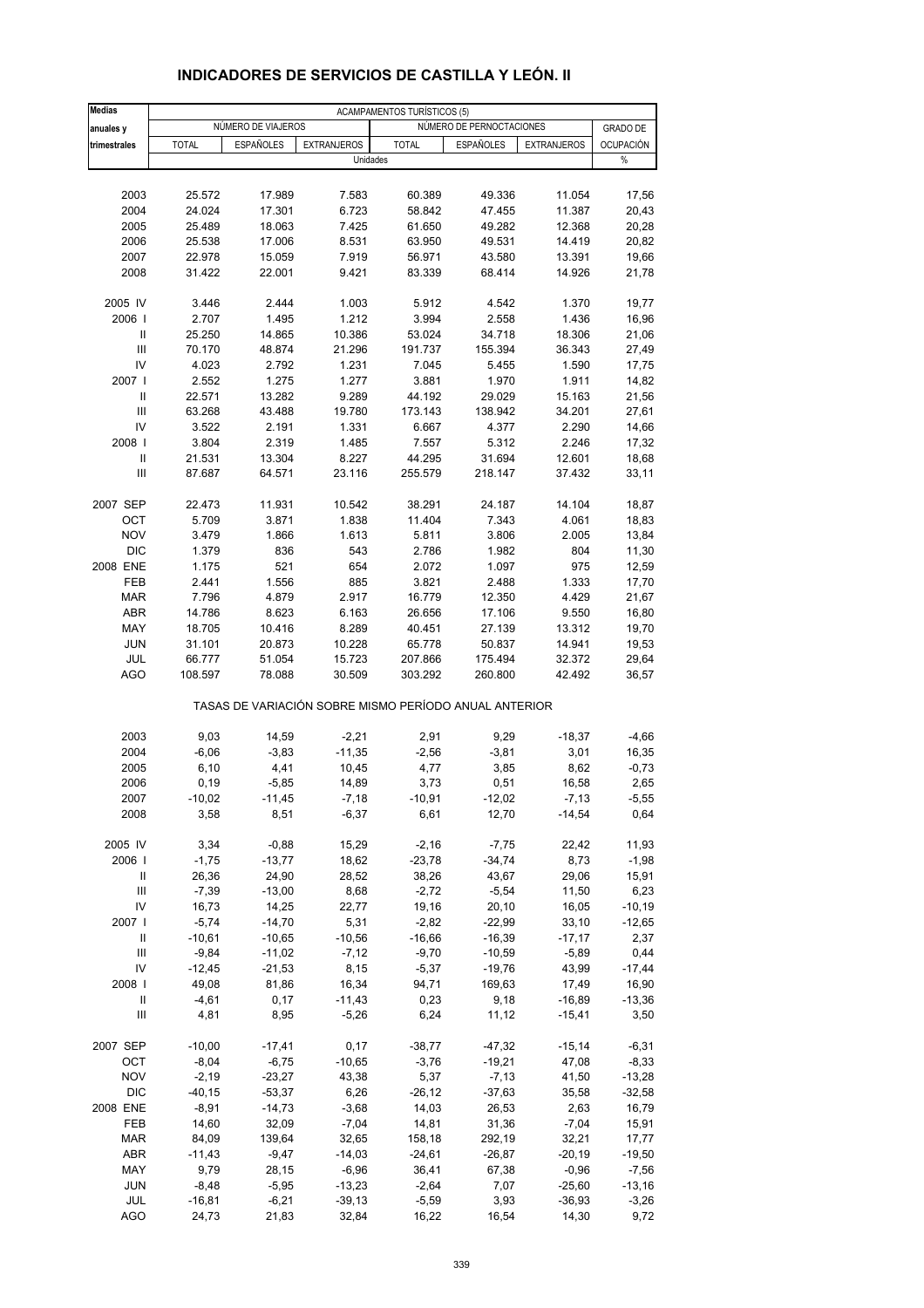| <b>Medias</b>     | APARTAMENTOS TURÍSTICOS (5) |                    |                                                       |                |                          |                    |                  |  |
|-------------------|-----------------------------|--------------------|-------------------------------------------------------|----------------|--------------------------|--------------------|------------------|--|
| anuales y         |                             | NÚMERO DE VIAJEROS |                                                       |                | NÚMERO DE PERNOCTACIONES |                    | <b>GRADO DE</b>  |  |
| trimestrales      | <b>TOTAL</b>                | <b>ESPAÑOLES</b>   | <b>EXTRANJEROS</b>                                    | <b>TOTAL</b>   | <b>ESPAÑOLES</b>         | <b>EXTRANJEROS</b> | <b>OCUPACIÓN</b> |  |
|                   |                             |                    | Unidades                                              |                |                          |                    | %                |  |
|                   |                             |                    |                                                       |                |                          |                    |                  |  |
| 2003              | 413                         | 360                | 53                                                    | 1.828          | 1.605                    | 222                | 16,16            |  |
| 2004              | 394                         | 370                | 24                                                    | 2.293          | 2.078                    | 215                | 21,41            |  |
| 2005              | 524                         | 487                | 38                                                    | 2.842          | 2.577                    | 265                | 22,56            |  |
| 2006              | 870                         | 826                | 44                                                    | 4.264<br>4.809 | 4.025                    | 238                | 22,11            |  |
| 2007<br>2008      | 1.122<br>1.463              | 1.037<br>1.375     | 85<br>88                                              | 6.422          | 4.233<br>5.780           | 576<br>642         | 18,25<br>18,63   |  |
|                   |                             |                    |                                                       |                |                          |                    |                  |  |
| 2005 IV           | 470                         | 426                | 44                                                    | 2.520          | 2.334                    | 186                | 18,24            |  |
| 2006              | 807                         | 727                | 80                                                    | 3.657          | 3.391                    | 266                | 22,11            |  |
| $\mathbf{II}$     | 926                         | 878                | 48                                                    | 4.039          | 3.728                    | 311                | 20,50            |  |
| III               | 960                         | 933                | 27                                                    | 5.753          | 5.523                    | 230                | 28,64            |  |
| IV                | 787                         | 767                | 21                                                    | 3.606          | 3.460                    | 146                | 17,17            |  |
| 2007 l            | 980                         | 949                | 31                                                    | 3.850          | 3.509                    | 341                | 17,59            |  |
| Ш                 | 951                         | 906                | 45                                                    | 4.231          | 3.856                    | 375                | 15,98            |  |
| Ш<br>IV           | 1.355                       | 1.288              | 67                                                    | 6.635          | 6.072                    | 562                | 24,08            |  |
| 2008              | 1.204<br>1.375              | 1.006<br>1.271     | 198<br>104                                            | 4.519<br>5.721 | 3.495<br>5.090           | 1.025<br>631       | 15,34            |  |
| Ш                 | 1.166                       | 1.103              | 63                                                    | 4.758          | 4.192                    | 566                | 17,87<br>13,86   |  |
| III               | 2.040                       | 1.940              | 101                                                   | 9.971          | 9.198                    | 774                | 26,90            |  |
|                   |                             |                    |                                                       |                |                          |                    |                  |  |
| 2007 SEP          | 938                         | 889                | 49                                                    | 4.405          | 3.858                    | 547                | 16,40            |  |
| OCT               | 1.136                       | 1.054              | 82                                                    | 3.746          | 3.155                    | 591                | 13,40            |  |
| <b>NOV</b>        | 900                         | 754                | 146                                                   | 3.754          | 2.884                    | 870                | 12,63            |  |
| <b>DIC</b>        | 1.576                       | 1.209              | 367                                                   | 6.058          | 4.445                    | 1.613              | 20,00            |  |
| 2008 ENE          | 1.042                       | 947                | 95                                                    | 4.666          | 3.896                    | 770                | 15,15            |  |
| FEB               | 1.175                       | 1.065              | 110                                                   | 5.235          | 4.708                    | 527                | 17,36            |  |
| <b>MAR</b>        | 1.909                       | 1.802              | 107                                                   | 7.262          | 6.665                    | 597                | 21,11            |  |
| ABR               | 1.032                       | 970                | 62                                                    | 4.420          | 3.778                    | 642                | 13,69            |  |
| MAY               | 1.346                       | 1.262              | 84                                                    | 5.491          | 4.940                    | 551                | 15,33            |  |
| <b>JUN</b><br>JUL | 1.120<br>1.615              | 1.076<br>1.531     | 44<br>84                                              | 4.363<br>7.466 | 3.859<br>6.847           | 504<br>619         | 12,57<br>20,21   |  |
| <b>AGO</b>        | 2.465                       | 2.348              | 117                                                   | 12.476         | 11.548                   | 928                | 33,59            |  |
|                   |                             |                    | TASAS DE VARIACIÓN SOBRE MISMO PERÍODO ANUAL ANTERIOR |                |                          |                    |                  |  |
| 2003              | 6,45                        | 6,57               | 5,68                                                  | 14,45          | 12,61                    | 29,75              | $-2,97$          |  |
| 2004              | $-4,48$                     | 2,97               | $-55,29$                                              | 25,47          | 29,47                    | $-3,37$            | 32,54            |  |
| 2005              | 33,08                       | 31,43              | 59,01                                                 | 23,91          | 23,99                    | 23,07              | 5,37             |  |
| 2006              | 65,94                       | 69,69              | 17,33                                                 | 50,05          | 56,20                    | $-9,86$            | $-2,02$          |  |
| 2007              | 29,00                       | 25,53              | 94,13                                                 | 12,78          | 5,16                     | 141,45             | -17,45           |  |
| 2008              | 31,23                       | 28,85              | 84,51                                                 | 29,28          | 26,84                    | 56,31              | $-4,82$          |  |
| 2005 IV           | 70,50                       | 60,43              | 329,03                                                | 24,03          | 26,34                    | 0,90               | $-3,17$          |  |
| 2006              | 36,49                       | 33,58              | 70,21                                                 | 19,86          | 26,38                    | $-27,63$           | $-21,09$         |  |
| Ш                 | 129,29                      | 125,99             | 213,04                                                | 74,11          | 78,29                    | 35,95              | 11,19            |  |
| Ш                 | 51,82                       | 58,35              | $-36,92$                                              | 65,56          | 72,58                    | $-16,14$           | 12,08            |  |
| IV                | 67,52                       | 80,11              | $-53,38$                                              | 43,06          | 48,24                    | $-21,82$           | $-5,85$          |  |
| 2007              | 21,49                       | 30,60              | $-61,25$                                              | 5,29           | 3,50                     | 28,04              | $-20,47$         |  |
| Ш                 | 2,66                        | 3,11               | $-5,56$                                               | 4,74           | 3,43                     | 20,34              | $-22,05$         |  |
| $\mathsf{III}$    | 41,11                       | 38,06              | 145,12                                                | 15,32          | 9,95                     | 144,14             | $-15,91$         |  |
| IV                | 52,92                       | 31,17              | 859,68                                                | 25,34          | 1,00                     | 603,43             | $-10,64$         |  |
| 2008              | 40,34                       | 33,97              | 235,48                                                | 48,58          | 45,03                    | 85,14              | 1,63             |  |
| Ш                 | 22,61                       | 21,75              | 39,71                                                 | 12,46          | 8,72                     | 50,98              | $-13,26$         |  |
| Ш                 | 30,52                       | 30,43              | 32,24                                                 | 28,67          | 28,11                    | 35,70              | $-3,65$          |  |
| 2007 SEP          | 57,91                       | 50,68              |                                                       | 26,87          | 14,14                    | 494,57             | $-8,02$          |  |
| OCT               | 50,46                       | 40,35              |                                                       | $-2,63$        | $-13,82$                 | 217,74             | $-25,47$         |  |
| <b>NOV</b>        | 111,27                      | 79,52              |                                                       | 47,10          | 16,01                    |                    | $-0,16$          |  |
| <b>DIC</b>        | 33,45                       | 7,09               | 605,77                                                | 37,12          | 5,01                     | 771,89             | $-4,21$          |  |
| 2008 ENE          | 37,11                       | 26,94              | 578,57                                                | 16,91          | 10,43                    | 66,31              | $-16,80$         |  |
| FEB               | 1,29                        | $-3,88$            | 111,54                                                | 45,74          | 43,80                    | 65,72              | -4,09            |  |
| <b>MAR</b>        | 87,16                       | 81,47              | 296,30                                                | 83,01          | 78,88                    | 146,69             | 28,33            |  |
| ABR               | $-24,45$                    | $-25,84$           | 6,90                                                  | $-21,66$       | -26,61                   | 29,96              | $-36,30$         |  |
| MAY               | 94,23                       | 97,50              | 55,56                                                 | 80,27          | 81,75                    | 67,99              | 34,47            |  |
| <b>JUN</b>        | 41,06                       | 39,74              | 83,33                                                 | 8,97           | 4,24                     | 66,89              | $-16,53$         |  |
| JUL               | 11,38                       | 8,74               | 100,00                                                | 21,26          | 17,97                    | 75,35              | -9,37            |  |
| <b>AGO</b>        | 47,08                       | 49,94              | 6,36                                                  | 33,55          | 34,99                    | 17,92              | 0, 15            |  |

# **INDICADORES DE SERVICIOS DE CASTILLA Y LEÓN. III**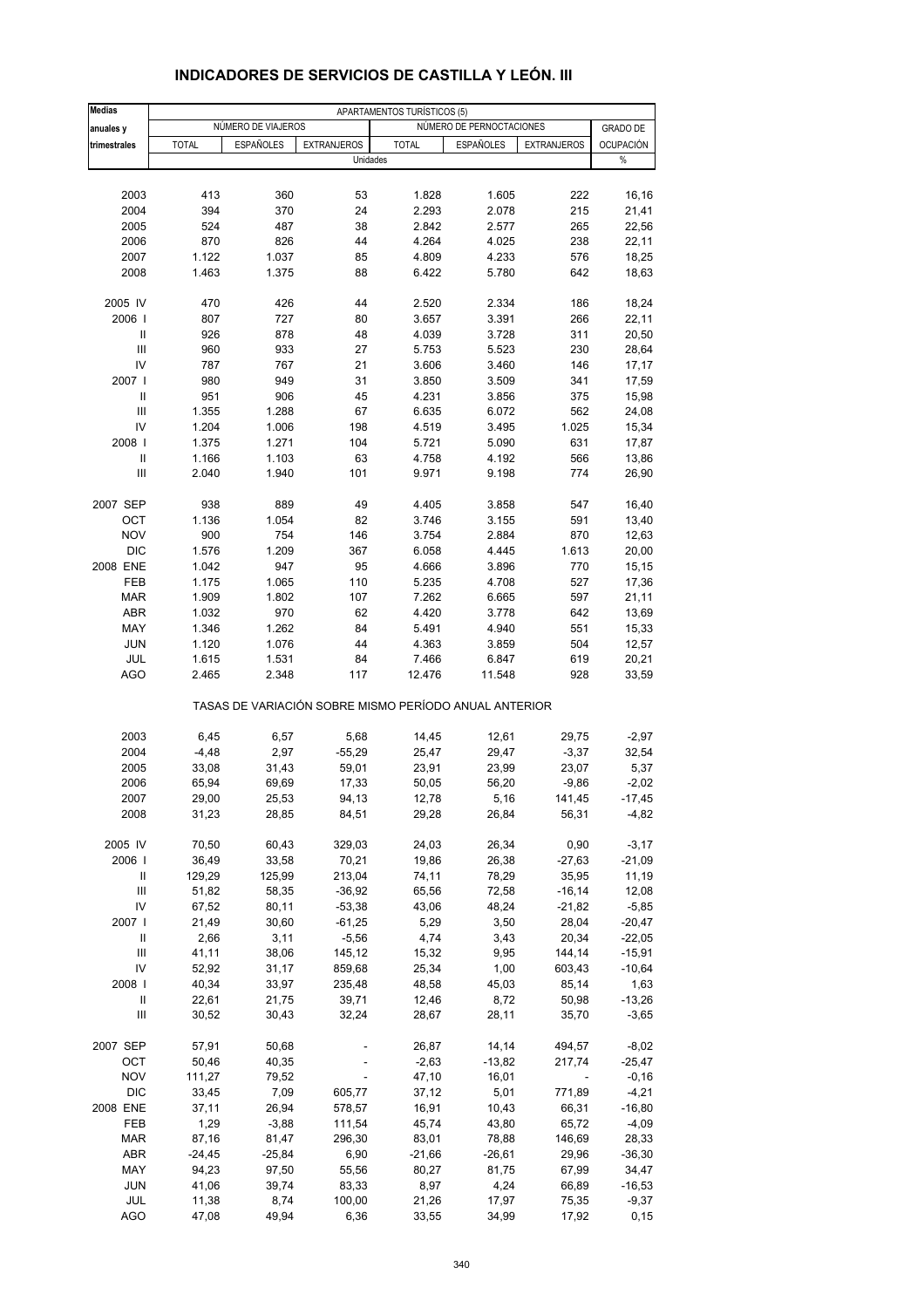| <b>Medias</b>              | TRANSPORTE AÉREO DE PASAJEROS |              |                 |            |                                                       |                |            |  |
|----------------------------|-------------------------------|--------------|-----------------|------------|-------------------------------------------------------|----------------|------------|--|
| anuales y                  | <b>TOTAL</b>                  |              | <b>INTERIOR</b> |            |                                                       | INTERNACIONAL  |            |  |
| trimestrales               |                               | <b>TOTAL</b> | <b>REGULAR</b>  | NO REGULAR | <b>TOTAL</b>                                          | <b>REGULAR</b> | NO REGULAR |  |
|                            |                               |              |                 | Unidades   |                                                       |                |            |  |
|                            |                               |              |                 |            |                                                       |                |            |  |
| 2003                       | 21.361                        | 15.263       | 10.413          | 4.850      | 6.099                                                 | 4.810          | 1.288      |  |
| 2004                       | 42.044                        | 18.940       | 13.307          | 5.633      | 23.104                                                | 21.831         | 1.273      |  |
| 2005                       | 44.823                        | 21.738       | 16.382          | 5.356      | 23.085                                                | 21.552         | 1.533      |  |
| 2006                       | 50.747                        | 27.722       | 21.538          | 6.184      | 23.025                                                | 21.092         | 1.933      |  |
| 2007                       | 61.268                        | 38.758       | 32.484          | 6.274      | 22.510                                                | 20.179         | 2.331      |  |
| 2008                       | 58.278                        | 34.917       | 27.713          | 7.203      | 23.361                                                | 21.414         | 1.948      |  |
|                            |                               |              |                 |            |                                                       |                |            |  |
| 2005 IV                    | 43.959                        | 20.786       | 16.277          | 4.510      | 23.172                                                | 21.836         | 1.336      |  |
| 2006                       | 41.494                        | 21.877       | 16.116          | 5.761      | 19.617                                                | 19.366         | 251        |  |
| Ш                          | 52.051                        | 25.621       | 19.609          | 6.013      | 26.430                                                | 23.377         | 3.053      |  |
| $\mathsf{III}$             | 60.748                        | 35.810       | 26.366          | 9.445      | 24.938                                                | 23.658         | 1.280      |  |
| IV                         | 48.694                        | 27.580       | 24.061          | 3.519      | 21.113                                                | 17.967         | 3.146      |  |
| 2007 l                     | 46.577                        | 30.152       | 25.454          | 4.698      | 16.424                                                | 15.799         | 625        |  |
| Ш                          | 64.941                        | 38.437       | 33.331          | 5.106      | 26.505                                                | 22.058         | 4.447      |  |
| Ш                          | 79.231                        | 50.299       | 40.302          | 9.997      | 28.931                                                | 26.902         | 2.029      |  |
| IV                         | 54.323                        | 36.142       | 30.847          | 5.295      | 18.181                                                | 15.958         | 2.223      |  |
| 2008                       | 44.830                        | 30.411       | 24.017          | 6.394      | 14.419                                                | 13.800         | 620        |  |
| $\ensuremath{\mathsf{II}}$ | 61.533                        | 32.734       | 25.944          | 6.790      | 28.799                                                | 24.714         | 4.085      |  |
| Ш                          | 73.568                        | 44.950       | 35.912          | 9.038      | 28.618                                                | 27.884         | 734        |  |
|                            |                               |              |                 |            |                                                       |                |            |  |
| 2007 SEP                   | 74.608                        | 45.704       | 38.056          | 7.648      | 28.904                                                | 24.670         | 4.234      |  |
| OCT                        | 70.129                        | 41.025       | 35.844          | 5.181      | 29.104                                                | 23.658         | 5.446      |  |
| <b>NOV</b>                 | 49.693                        | 36.762       | 31.091          | 5.671      | 12.931                                                | 12.463         | 468        |  |
| <b>DIC</b>                 | 43.146                        | 30.639       | 25.605          | 5.034      | 12.507                                                | 11.752         | 755        |  |
| 2008 ENE                   | 37.735                        | 26.605       | 21.197          | 5.408      | 11.130                                                | 10.782         | 348        |  |
| FEB                        | 42.493                        | 30.325       | 24.867          | 5.458      | 12.168                                                | 11.925         | 243        |  |
| <b>MAR</b>                 | 54.262                        | 34.302       | 25.987          | 8.315      | 19.960                                                | 18.692         | 1.268      |  |
| <b>ABR</b>                 | 62.837                        | 36.233       | 24.920          | 11.313     | 26.604                                                | 25.022         | 1.582      |  |
| MAY                        | 62.256                        | 29.486       | 25.901          | 3.585      | 32.770                                                | 24.412         | 8.358      |  |
| <b>JUN</b>                 | 59.505                        | 32.482       | 27.010          | 5.472      | 27.023                                                | 24.708         | 2.315      |  |
| JUL                        | 68.708                        | 40.667       | 32.532          | 8.135      | 28.041                                                | 27.635         | 406        |  |
| <b>AGO</b>                 | 78.427                        | 49.233       | 39.292          | 9.941      | 29.194                                                | 28.132         | 1.062      |  |
|                            |                               |              |                 |            | TASAS DE VARIACIÓN SOBRE MISMO PERÍODO ANUAL ANTERIOR |                |            |  |
| 2003                       | 17,90                         | 8,51         | 1,35            | 27,90      | 50,51                                                 | 64,99          | 13,35      |  |
| 2004                       | 96,82                         | 24,09        | 27,79           | 16,15      | 278,84                                                | 353,85         | $-1,18$    |  |
| 2005                       | 6,61                          | 14,77        | 23,10           | $-4,90$    | $-0,08$                                               | $-1,28$        | 20,41      |  |
| 2006                       | 13,22                         | 27,53        | 31,47           | 15,46      | $-0,26$                                               | $-2,13$        | 26,05      |  |
| 2007                       | 20,73                         | 39,81        | 50,82           | 1,45       | -2,23                                                 | -4,33          | 20,62      |  |
| 2008                       | $-6,31$                       | $-10,17$     | $-14,47$        | 11,35      | 0,11                                                  | 1,00           | $-8,71$    |  |
|                            |                               |              |                 |            |                                                       |                |            |  |
| 2005 IV                    | 18,45                         | 32,25        | 36,77           | 18,16      | 8,31                                                  | 10,88          | $-21,46$   |  |
| 2006                       | 20,36                         | 42,23        | 40,79           | 46,44      | 2,74                                                  | 5,69           | $-67,47$   |  |
| Ш                          | 11,95                         | 18,93        | 16,08           | 29,31      | 5,93                                                  | 4,36           | 19,70      |  |
| $\mathsf{III}$             | 11,74                         | 22,46        | 26,09           | 13,36      | $-0,73$                                               | 0,04           | $-13,18$   |  |
| IV                         | 10,77                         | 32,68        | 47,83           | $-21,97$   | $-8,89$                                               | $-17,72$       | 135,50     |  |
| 2007 l                     | 12,25                         | 37,83        | 57,95           | $-18,46$   | $-16,27$                                              | $-18,42$       | 149,14     |  |
| Ш                          | 24,76                         | 50,02        | 69,98           | $-15,08$   | 0,28                                                  | $-5,64$        | 45,66      |  |
| III                        | 30,42                         | 40,46        | 52,86           | 5,85       | 16,01                                                 | 13,71          | 58,52      |  |
| IV                         | 11,56                         | 31,04        | 28,20           | 50,48      | $-13,89$                                              | $-11,18$       | $-29,35$   |  |
| 2008                       | $-3,75$                       | 0,86         | $-5,65$         | 36,09      | $-12,21$                                              | $-12,65$       | $-0,91$    |  |
| Ш                          | $-5,25$                       | $-14,84$     | $-22,16$        | 32,98      | 8,66                                                  | 12,04          | $-8,13$    |  |
| $\mathsf{III}$             | $-9,78$                       | $-14,54$     | $-13,31$        | $-19,10$   | $-1, 13$                                              | $-0,48$        | $-20,78$   |  |
| 2007 SEP                   | 30,66                         | 41,82        | 57,02           | $-4,28$    | 16,19                                                 | 3,51           | 306,33     |  |
| OCT                        | 22,60                         | 55,07        | 64,61           | 10,68      | $-5,34$                                               | 0,68           | $-24,86$   |  |
| <b>NOV</b>                 | 5,24                          | 22,66        | 18,10           | 55,58      | $-25,02$                                              | $-21,99$       | $-63, 12$  |  |
| <b>DIC</b>                 | 3,56                          | 16,44        | 6,32            | 125,64     | $-18,51$                                              | $-18,54$       | $-18,11$   |  |
| 2008 ENE                   | 1,23                          | 7,28         | $-2,27$         | 73,89      | $-10,80$                                              | $-12,81$       | 213,51     |  |
| FEB                        | $-4,95$                       | 0,88         | $-1,98$         | 16,40      | $-16,92$                                              | $-17,37$       | 13,02      |  |
| <b>MAR</b>                 | $-6,04$                       | $-3,64$      | $-11,32$        | 32,09      | $-9,89$                                               | $-9,26$        | $-18,19$   |  |
| <b>ABR</b>                 | $-4, 15$                      | $-7,44$      | $-20,04$        | 41,77      | 0,74                                                  | 9,37           | $-55,20$   |  |
| MAY                        | $-2,89$                       | $-21,30$     | $-22,48$        | $-11,53$   | 22,97                                                 | 22,37          | 24,76      |  |
| JUN                        | $-8,67$                       | $-16,07$     | $-23,73$        | 66,52      | 2,14                                                  | 5,83           | $-25,56$   |  |
| JUL                        | $-14,42$                      | $-21,73$     | $-22,41$        | $-18,86$   | $-1,01$                                               | $-0,26$        | -34,52     |  |
| <b>AGO</b>                 | $-5,28$                       | $-7,52$      | $-3,98$         | $-19,29$   | $-1,25$                                               | $-0,70$        | $-13,87$   |  |

# **INDICADORES DE SERVICIOS DE CASTILLA Y LEÓN. IV**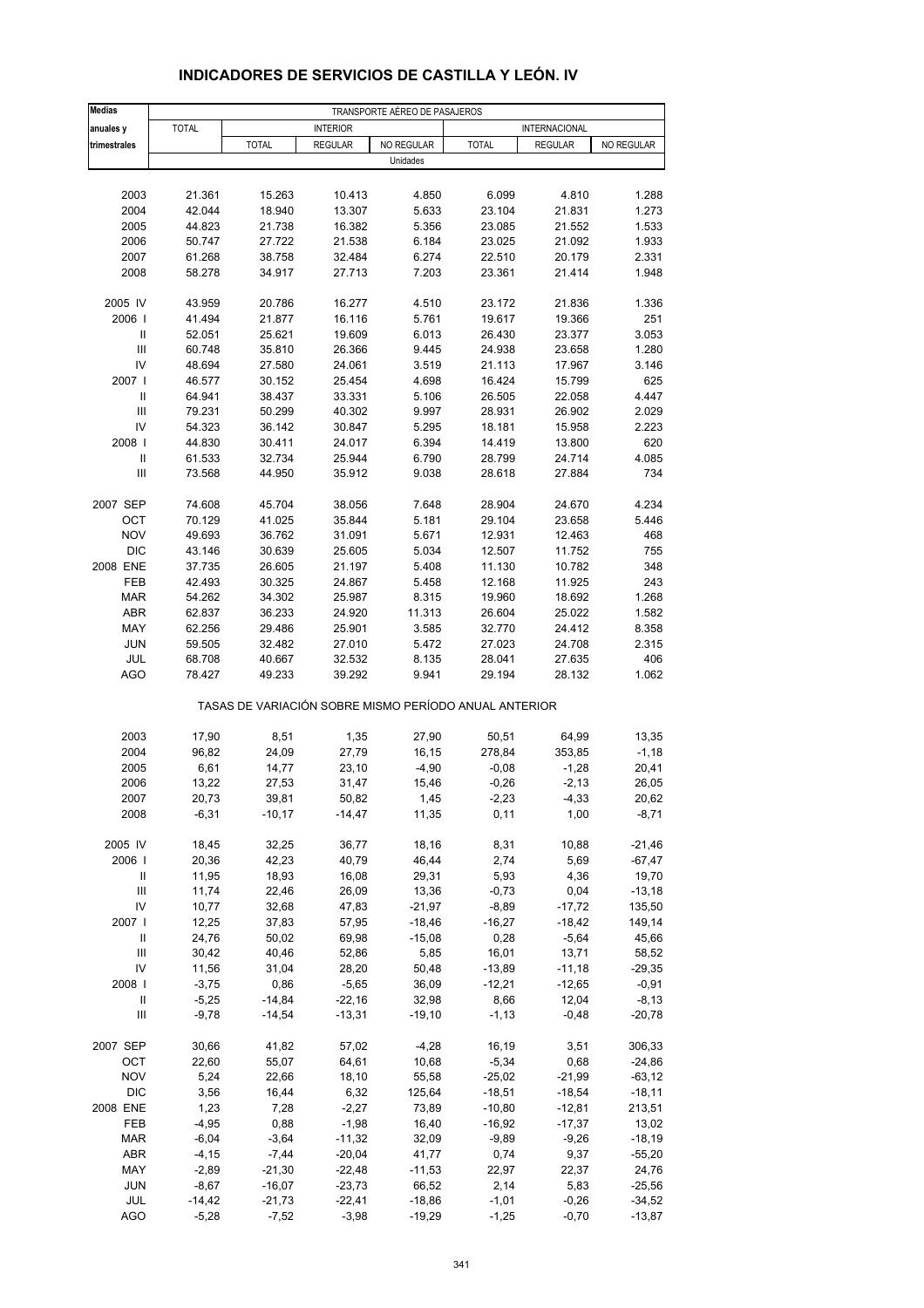| <b>Medias</b> |                  |                 | CONSUMO         |                                                       |                  |
|---------------|------------------|-----------------|-----------------|-------------------------------------------------------|------------------|
| anuales y     | IPI. INE         | <b>GASOLINA</b> | MATRICULACIÓN   | E. ELÉCTRICA                                          | ÍNDICE           |
| trimestrales  | <b>B.CONSUMO</b> | <b>AUTO</b>     | <b>TURISMOS</b> | USOS DOMEST.                                          | COMERC. MENOR    |
|               | <b>Base 2000</b> | Toneladas       | Unidades        | Gwh                                                   | <b>Base 2005</b> |
|               |                  |                 |                 |                                                       |                  |
|               |                  |                 |                 |                                                       |                  |
| 2003          | 125,2            | 41.247          | 5.137           | 262,992                                               | 91,00            |
| 2004          | 129,8            | 40.376          | 5.667           | 276,484                                               | 95,66            |
| 2005          | 132,3            | 37.770          | 5.686           | 268,033                                               | 100,00           |
| 2006          | 125,1            | 36.563          | 5.586           | 284,559                                               | 104,29           |
| 2007          | 120,4            | 34.853          | 5.542           | 320,682                                               | 108,27           |
| 2008          | 107,8            | 31.649          | 4.127           | 395,722                                               | 109,20           |
|               |                  |                 |                 |                                                       |                  |
| 2005 IV       | 159,7            | 34.907          | 5.751           | 206,708                                               | 106,03           |
| 2006          | 122,5            | 31.436          | 5.559           | 364,896                                               | 97,41            |
| Ш             | 118,7            | 37.574          | 5.829           | 270,540                                               |                  |
|               |                  |                 |                 |                                                       | 101,50           |
| Ш             | 115,9            | 42.521          | 5.233           | 233,927                                               | 107,21           |
| IV            | 143,3            | 34.720          | 5.722           | 268,874                                               | 111,04           |
| 2007 I        | 121,4            | 30.606          | 5.527           | 400,976                                               | 102,16           |
| Ш             | 114,1            | 35.095          | 5.391           | 304,085                                               | 104,36           |
| Ш             | 108,9            | 40.292          | 5.292           | 271,189                                               | 109,70           |
| IV            | 137,3            | 33.417          | 5.958           |                                                       |                  |
|               |                  |                 |                 | 306,477                                               | 116,86           |
| 2008          | 113,9            | 29.832          | 4.581           | 395,722                                               | 106,81           |
| Ш             | 107,6            | 31.358          | 4.224           |                                                       | 107,15           |
| Ш             | 99,0             | 37.977          | 3.578           |                                                       | 115,86           |
|               |                  |                 |                 |                                                       |                  |
| 2007 OCT      | 133,2            | 36.083          | 5.933           | 270,587                                               | 112,18           |
| <b>NOV</b>    | 151,3            | 31.127          | 5.411           | 338,719                                               | 107,85           |
| <b>DIC</b>    | 127,3            | 33.041          | 6.530           | 310,126                                               | 130,57           |
| 2008 ENE      | 120,9            | 28.149          | 4.464           | 430,075                                               | 114,71           |
| FEB           | 119,0            | 27.982          | 4.793           | 384,128                                               | 100,07           |
| <b>MAR</b>    | 101,8            | 33.363          | 4.485           | 372,962                                               | 105,65           |
|               |                  |                 |                 |                                                       |                  |
| ABR           | 110,1            | 30.580          | 4.654           |                                                       | 107,05           |
| MAY           | 108,4            | 32.349          | 4.132           |                                                       | 109,73           |
| JUN           | 104,2            | 31.145          | 3.885           |                                                       | 104,68           |
| JUL           | 116,2            | 37.977          | 4.648           |                                                       | 119,01           |
| AGO           | 81,7             |                 | 2.907           |                                                       | 112,71           |
| SEP           |                  |                 | 3.178           |                                                       |                  |
|               |                  |                 |                 | TASAS DE VARIACIÓN SOBRE MISMO PERÍODO ANUAL ANTERIOR |                  |
|               |                  |                 |                 |                                                       |                  |
| 2003          | 7,10             | $-0,33$         | 7,19            | 3,16                                                  | 2,37             |
| 2004          | 3,72             | $-2,11$         | 10,32           | 5,13                                                  | 5,12             |
| 2005          | 1,91             | $-6,46$         | 0,34            | $-3,06$                                               | 4,54             |
| 2006          | $-5,44$          | $-3,19$         | $-1,77$         | 6,17                                                  | 4,29             |
| 2007          | $-3,72$          | $-4,68$         | $-0,78$         | 12,69                                                 | 3,82             |
| 2008          | $-6,22$          | $-6,55$         | $-23,61$        | $-1,31$                                               | 3,32             |
|               |                  |                 |                 |                                                       |                  |
| 2005 IV       | 4,20             | $-8,53$         | $-1,42$         | $-20,23$                                              | 4,19             |
| 2006          | 1,83             | $-3,19$         | $-0,05$         | 0,80                                                  | 4,07             |
| Ш             | $-4,74$          | 1,32            | $-1,75$         | $-0,83$                                               | 2,66             |
| Ш             | $-6,96$          | $-8,79$         | $-4,84$         | 1,43                                                  | 5,63             |
| IV            | $-10,29$         | $-0,54$         | $-0,50$         | 30,07                                                 | 4,72             |
|               |                  |                 |                 |                                                       |                  |
| 2007          | $-0,90$          | $-2,64$         | $-0,58$         | 9,89                                                  | 4,88             |
| Ш             | $-3,82$          | $-6,60$         | $-7,51$         | 12,40                                                 | 2,82             |
| Ш             | $-6,01$          | $-5,24$         | 1,12            | 15,93                                                 | 2,32             |
| IV            | $-4,21$          | $-3,75$         | 4,13            | 13,99                                                 | 5,25             |
| 2008          | $-6,20$          | $-2,53$         | $-17,12$        | $-1,31$                                               | 4,55             |
| Ш             | $-5,75$          | $-10,65$        | $-21,65$        |                                                       |                  |
|               |                  |                 |                 |                                                       | 2,68             |
| Ш             | $-7,00$          | $-4,97$         | $-32,39$        |                                                       | 2,55             |
| 2007 OCT      | $-4,31$          | $-0,30$         | 6,27            | 8,59                                                  | 6,88             |
| <b>NOV</b>    | $-0,46$          | $-1,88$         | $-4,28$         | 21,84                                                 | 5,12             |
|               |                  |                 |                 |                                                       |                  |
| <b>DIC</b>    | $-8,22$          | $-8,84$         | 10,14           | 10,98                                                 | 3,99             |
| 2008 ENE      | $-4,43$          | $-5,58$         | $-18,67$        | 6,05                                                  | 5,19             |
| FEB           | 12,90            | $-0,48$         | $-7,06$         | 6,38                                                  | 7,91             |
| <b>MAR</b>    | $-23,11$         | $-1,54$         | $-24,43$        | $-14,52$                                              | 0,90             |
| ABR           | 5,56             | $-15,04$        | 1,42            |                                                       | 7,37             |
|               |                  |                 |                 |                                                       |                  |
| MAY           | $-11,94$         | $-3,45$         | $-29,26$        |                                                       | 2,52             |
| JUN           | $-9,39$          | $-12,98$        | $-32,34$        |                                                       | $-1,56$          |
| JUL           | 2,11             | $-4,97$         | $-30,01$        |                                                       | 5,23             |
| <b>AGO</b>    | $-17,47$         |                 | $-40,59$        |                                                       | $-0,13$          |
| SEP           |                  |                 | $-26,79$        |                                                       |                  |

### **INDICADORES DE DEMANDA DE CASTILLA Y LEÓN. I**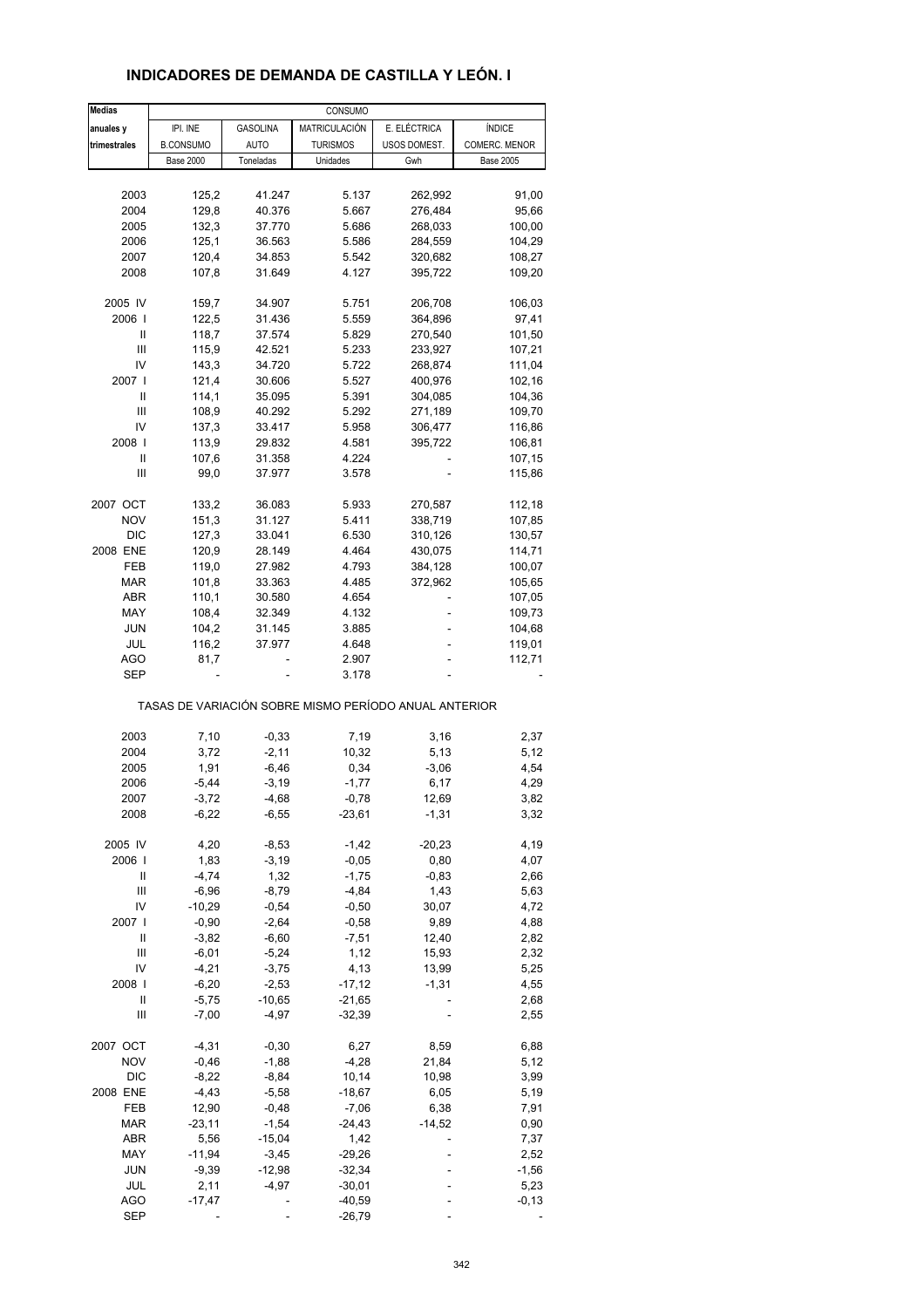| <b>Medias</b> |                  |                       |          | <b>INVERSIÓN</b> |                                                       |
|---------------|------------------|-----------------------|----------|------------------|-------------------------------------------------------|
| anuales y     |                  | IPI. INE              |          | MATRICULACIÓN    | <b>INSCRIPCIÓN</b>                                    |
| trimestrales  | <b>B. EQUIPO</b> | <b>B. INTERMEDIOS</b> | ENERGÍA  | VEHÍCULOS CARGA  | MAQUINARIA AGRICOLA                                   |
|               |                  | <b>Base 2000</b>      |          |                  | Unidades                                              |
|               |                  |                       |          |                  |                                                       |
|               |                  |                       |          |                  |                                                       |
| 2003          | 106,6            | 106,6                 | 114,2    | 1.156            | 214                                                   |
| 2004          | 103,0            | 111,9                 | 112,1    | 1.316            | 226                                                   |
| 2005          | 98,2             | 128,1                 | 96,8     | 1.469            | 177                                                   |
| 2006          | 91,4             | 112,5                 | 98,5     | 1.445            | 176                                                   |
| 2007          | 98,1             | 118,5                 | 101,1    | 1.452            | 201                                                   |
|               |                  |                       |          |                  |                                                       |
| 2008          | 99,6             | 108,4                 | 86,5     | 899              | 197                                                   |
| 2005 IV       | 99,9             | 159,6                 | 100,8    | 1.544            | 179                                                   |
| 2006          | 99,6             | 112,7                 | 100,9    | 1.444            | 151                                                   |
|               |                  |                       |          |                  |                                                       |
| Ш             | 103,4            | 117,4                 | 97,1     | 1.526            | 228                                                   |
| Ш             | 74,6             | 104,2                 | 91,8     | 1.337            | 155                                                   |
| IV            | 88,0             | 115,6                 | 104,2    | 1.473            | 169                                                   |
| 2007          | 100,8            | 121,0                 | 95,7     | 1.465            | 132                                                   |
| Ш             |                  |                       |          |                  |                                                       |
|               | 98,3             | 129,2                 | 105,8    | 1.433            | 212                                                   |
| Ш             | 87,4             | 111,7                 | 104,6    | 1.310            | 184                                                   |
| IV            | 105,9            | 112,2                 | 98,2     | 1.599            | 273                                                   |
| 2008          | 109,0            | 112,6                 | 88,4     | 1.083            | 169                                                   |
| Ш             | 105,1            | 114,5                 | 84,2     | 920              | 232                                                   |
| Ш             | 77,1             | 93,2                  | 87,1     | 693              | 187                                                   |
|               |                  |                       |          |                  |                                                       |
| 2007 OCT      | 119,5            | 123,1                 | 97,0     | 1.500            | 331                                                   |
| <b>NOV</b>    | 107,2            | 118,0                 | 98,7     | 1.558            | 199                                                   |
|               |                  |                       |          |                  |                                                       |
| <b>DIC</b>    | 90,9             | 95,6                  | 98,9     | 1.738            | 290                                                   |
| 2008 ENE      | 99,8             | 111,3                 | 91,8     | 1.079            | 173                                                   |
| FEB           | 110,4            | 115,2                 | 82,9     | 1.122            | 135                                                   |
| <b>MAR</b>    | 116,8            | 111,2                 | 90,6     | 1.047            | 198                                                   |
|               |                  |                       |          |                  |                                                       |
| <b>ABR</b>    | 108,9            | 118,5                 | 92,2     | 1.003            | 242                                                   |
| MAY           | 112,7            | 117,0                 | 80,4     | 934              | 206                                                   |
| <b>JUN</b>    | 93,8             | 107,9                 | 79,9     | 824              | 248                                                   |
| JUL           | 106,8            | 112,0                 | 98,2     | 937              | 244                                                   |
| <b>AGO</b>    | 47,4             | 74,4                  | 75,9     | 590              | 129                                                   |
|               |                  |                       |          |                  |                                                       |
| <b>SEP</b>    |                  |                       |          | 552              |                                                       |
|               |                  |                       |          |                  | TASAS DE VARIACIÓN SOBRE MISMO PERÍODO ANUAL ANTERIOR |
|               |                  |                       |          |                  |                                                       |
| 2003          | $-5,32$          | 3,99                  | 13,74    | 8,85             | 6,13                                                  |
| 2004          | $-3,32$          | 4,97                  | $-1,83$  | 13,86            | 5,93                                                  |
| 2005          | $-4,64$          | 14,47                 | $-13,66$ | 11,64            | $-21,99$                                              |
| 2006          | $-6,96$          | $-12,20$              | 1,76     | $-1,66$          | $-0,42$                                               |
|               |                  |                       |          |                  |                                                       |
| 2007          | 7,31             | 5,37                  | 2,61     | 0,45             | 14,08                                                 |
| 2008          | 5,71             | $-11,07$              | $-15,68$ | $-35,93$         | 14,55                                                 |
|               |                  |                       |          |                  |                                                       |
| 2005 IV       | $-0,53$          | 42,90                 | $-9,63$  | 10,55            | $-21,38$                                              |
| 2006          | 2,19             | 2,99                  | 4,99     | $-2,37$          | $-11,52$                                              |
| Ш             | $-6,54$          | $-2,19$               | 3,30     | $-2,12$          | 6,38                                                  |
| Ш             | $-12,21$         | $-15,55$              | $-4,67$  | 3,19             | 9,15                                                  |
| IV            | $-11,88$         | $-27,55$              | 3,41     | $-4,58$          | $-5,59$                                               |
|               |                  |                       |          |                  |                                                       |
| 2007 l        | 1,17             | 7,39                  | $-5,15$  | 1,43             | $-12,36$                                              |
| Ш             | $-4,90$          | 10,02                 | 8,99     | $-6,07$          | $-6,87$                                               |
| Ш             | 17,17            | 7,13                  | 13,90    | $-2,07$          | 18,71                                                 |
| IV            | 20,26            | $-2,91$               | $-5,76$  | 8,53             | 61,74                                                 |
| 2008          | 8,13             | $-7,00$               | $-7,59$  | $-26,10$         | 27,46                                                 |
|               |                  |                       |          |                  |                                                       |
| Ш             | 6,95             | $-11,38$              | $-20,47$ | $-35,78$         | 9,26                                                  |
| Ш             | $-1,34$          | $-17,12$              | $-19,40$ | $-47,09$         | 9,38                                                  |
| 2007 OCT      | 30,89            | $-1,05$               | 3,63     | 5,26             | 77,96                                                 |
| <b>NOV</b>    | 5,51             | $-5,14$               | $-1,20$  | $-3,53$          | 44,20                                                 |
|               |                  |                       |          |                  |                                                       |
| <b>DIC</b>    | 27,67            | $-2,45$               | $-16,96$ | 26,03            | 58,47                                                 |
| 2008 ENE      | 13,15            | $-2,37$               | $-0,43$  | $-26,60$         | 54,46                                                 |
| FEB           | 13,00            | $-0,35$               | $-11,05$ | $-16,21$         | 48,35                                                 |
| <b>MAR</b>    | 0,26             | $-16,70$              | $-10,91$ | $-33,98$         | 2,06                                                  |
|               |                  |                       |          |                  |                                                       |
| <b>ABR</b>    | 33,62            | $-1,50$               | $-8,17$  | $-22,07$         | 35,20                                                 |
| MAY           | 6,62             | $-11,50$              | $-29,78$ | $-40,43$         | $-11,59$                                              |
| <b>JUN</b>    | $-12,91$         | $-20,07$              | $-22,12$ | $-42,94$         | 10,22                                                 |
| JUL           | 9,65             | $-15,15$              | $-9,41$  | -41,33           | 15,09                                                 |
|               |                  |                       |          |                  |                                                       |
| <b>AGO</b>    | $-19,52$         | $-19,91$              | $-29,46$ | $-53,76$         | 0,00                                                  |

SEP - - - -47,73 -

### **INDICADORES DE DEMANDA DE CASTILLA Y LEÓN II**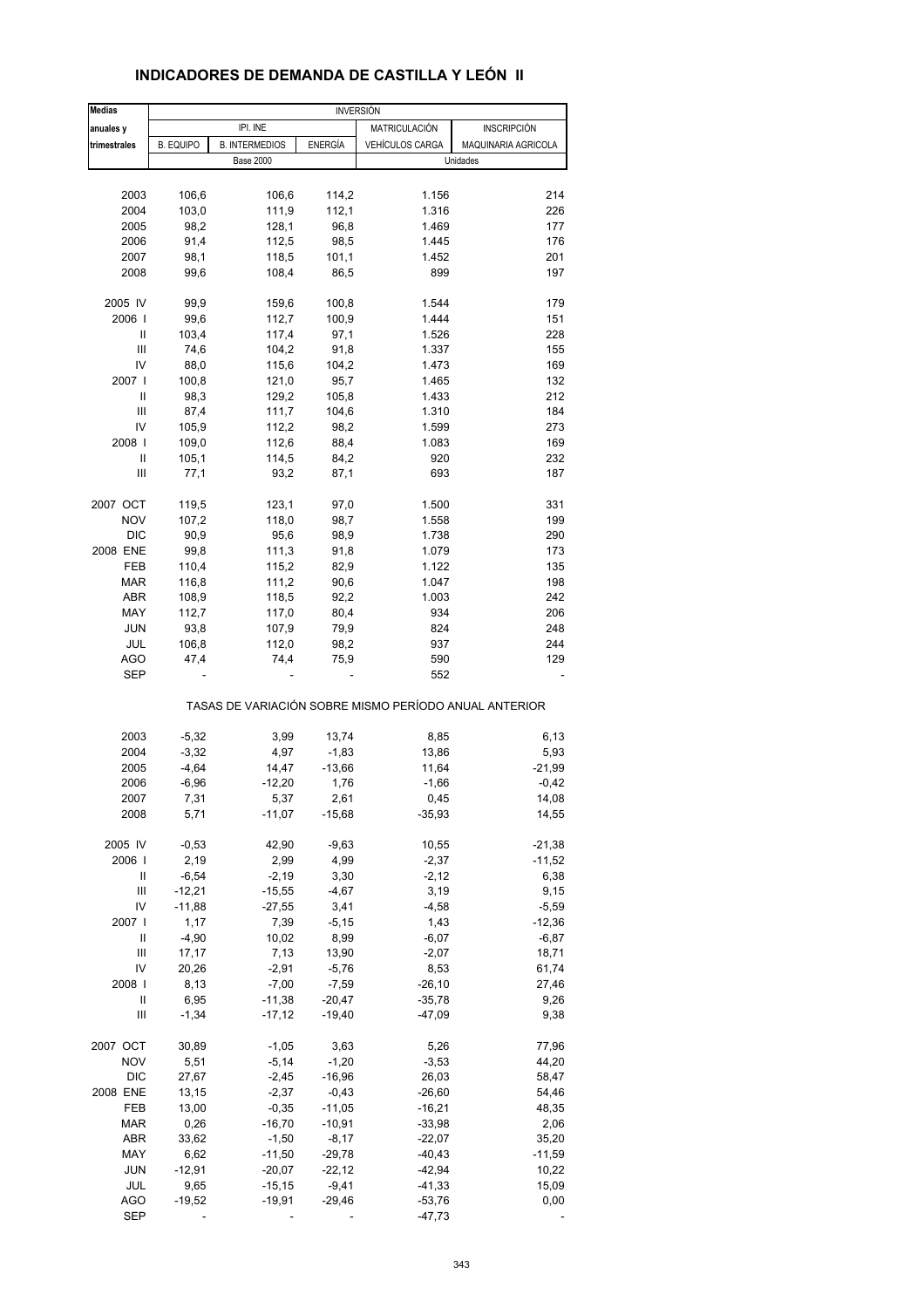# **INDICADORES DEL MERCADO DE TRABAJO DE CASTILLA Y LEÓN. I**

| <b>Medias</b>              |              | POBLACIÓN ACTIVA (9) |                |                   |                 | POBLACIÓN OCUPADA (9)                                 |              |                  |
|----------------------------|--------------|----------------------|----------------|-------------------|-----------------|-------------------------------------------------------|--------------|------------------|
| anuales y                  |              |                      |                |                   |                 |                                                       |              |                  |
| trimestrales               | <b>TOTAL</b> | VARONES              | <b>MUJERES</b> | <b>TOTAL</b>      | AGRICULT.       | <b>INDUSTRIA</b>                                      | CONSTRUC.    | <b>SERVICIOS</b> |
|                            |              |                      |                | Miles de personas |                 |                                                       |              |                  |
|                            |              |                      |                |                   |                 |                                                       |              |                  |
| 2003                       | 1.053,790    | 644,935              | 408,858        | 937,143           | 85,793          | 179,173                                               | 117,235      | 554,943          |
| 2004                       | 1.074,178    | 653,678              | 420,500        | 959,450           | 79,123          | 186,038                                               | 121,700      | 572,590          |
| 2005                       | 1.120,450    | 674,250              | 446,225        | 1.022,725         | 86,450          | 189,250                                               | 130,850      | 616,125          |
| 2006                       | 1.137,950    | 674,350              | 463,600        | 1.045,600         | 84,700          | 185,925                                               | 136,475      | 638,525          |
| 2007                       | 1.156,000    | 680,125              | 475,875        | 1.073,025         | 79,725          | 189,450                                               | 136,350      | 667,525          |
| 2008                       | 1.172,550    | 685,200              | 487,350        | 1.070,250         | 81,300          | 188,100                                               | 124,650      | 676,250          |
| 2005 III                   | 1.135,300    | 683,700              | 451,700        | 1.048,600         | 87,400          | 194,500                                               | 131,000      | 635,700          |
| IV                         | 1.128,000    | 674,100              | 454,000        | 1.031,700         | 88,200          | 183,000                                               | 132,600      | 627,900          |
| 2006                       | 1.122,800    | 669,000              | 453,800        | 1.020,000         | 85,900          | 181,600                                               | 132,300      | 620,200          |
| Ш                          | 1.133,100    | 674,300              | 458,900        | 1.038,400         | 86,200          | 185,000                                               | 137,600      | 629,600          |
| Ш                          | 1.149,800    | 681,400              | 468,300        | 1.063,500         | 85,700          | 188,600                                               | 137,000      | 652,200          |
| IV                         | 1.146,100    | 672,700              | 473,400        | 1.060,500         | 81,000          | 188,500                                               | 139,000      | 652,100          |
| 2007 l                     | 1.140,700    | 671,300              | 469,400        | 1.056,200         | 81,600          | 185,000                                               | 140,800      | 648,900          |
| Ш                          | 1.150,000    | 675,700              | 474,300        | 1.066,200         | 77,600          | 190,400                                               | 132,700      | 665,600          |
| III                        | 1.170,900    | 692,300              | 478,600        | 1.088,600         | 77,800          | 194,300                                               | 137,400      | 679,000          |
| IV                         | 1.162,400    | 681,200              | 481,200        | 1.081,100         | 81,900          | 188,100                                               | 134,500      | 676,600          |
| 2008                       | 1.171,400    | 684,100              | 487,300        | 1.075,800         | 80,900          | 186,800                                               | 127,300      | 680,800          |
| $\mathbf{I}$               | 1.173,700    | 686,300              | 487,400        | 1.064,700         | 81,700          | 189,400                                               | 122,000      | 671,700          |
|                            |              |                      |                |                   |                 |                                                       |              |                  |
| 2007 JUL                   |              |                      |                |                   |                 |                                                       |              |                  |
| <b>AGO</b>                 |              |                      |                |                   |                 |                                                       | ۰            |                  |
| <b>SEP</b>                 |              |                      |                |                   |                 |                                                       |              |                  |
| OCT                        |              |                      |                |                   |                 |                                                       |              |                  |
| <b>NOV</b>                 |              |                      |                |                   |                 |                                                       |              |                  |
| <b>DIC</b>                 |              |                      |                |                   |                 |                                                       |              |                  |
| 2008 ENE                   |              |                      |                |                   |                 |                                                       |              |                  |
| FEB                        |              |                      |                |                   |                 |                                                       |              |                  |
| <b>MAR</b>                 |              |                      |                |                   |                 |                                                       |              |                  |
| ABR<br>MAY                 |              |                      |                |                   |                 |                                                       |              |                  |
| JUN                        |              |                      |                |                   |                 |                                                       |              |                  |
|                            |              |                      |                |                   |                 |                                                       |              |                  |
|                            |              |                      |                |                   |                 | TASAS DE VARIACIÓN SOBRE MISMO PERÍODO ANUAL ANTERIOR |              |                  |
|                            |              |                      |                |                   |                 |                                                       |              |                  |
| 2003                       | 2,36         | 0,95                 | 4,66           | 1,68              | $-0,78$         | 4,90                                                  | 2,78         | 0,84             |
| 2004<br>2005               | 1,93<br>4,31 | 1,36                 | 2,85           | 2,38              | $-7,77$<br>9,26 | 3,83<br>1,73                                          | 3,81<br>7,52 | 3,18<br>7,60     |
| 2006                       | 1,56         | 3,15<br>0,01         | 6,12<br>3,89   | 6,59<br>2,24      | $-2,02$         | $-1,76$                                               | 4,30         | 3,64             |
| 2007                       | 1,59         | 0,86                 | 2,65           | 2,62              | $-5,87$         | 1,90                                                  | $-0,09$      | 4,54             |
| 2008                       | 2,37         | 1,74                 | 3,28           | 0,85              | 2,14            | 0,21                                                  | $-8,85$      | 2,89             |
|                            |              |                      |                |                   |                 |                                                       |              |                  |
| 2005 III                   | 4,25         | 3,26                 | 5,79           | 6,70              | 10,05           | 2,75                                                  | 5,99         | 7,67             |
| IV                         | 3,27         | 1,91                 | 5,40           | 5,59              | 15,46           | $-4,37$                                               | 8,41         | 6,96             |
| 2006                       | 1,77         | 0,48                 | 3,75           | 2,85              | 2,14            | $-4,22$                                               | 3,76         | 5,05             |
| $\ensuremath{\mathsf{II}}$ | 1,61         | 0, 13                | 3,87           | 1,91              | 0,12            | $-2,58$                                               | 4,01         | 3,13             |
| $\mathbf{III}$             | 1,28         | $-0,34$              | 3,68           | 1,42              | $-1,95$         | $-3,03$                                               | 4,58         | 2,60             |
| IV                         | 1,60         | $-0,21$              | 4,27           | 2,79              | $-8,16$         | 3,01                                                  | 4,83         | 3,85             |
| 2007 l                     | 1,59         | 0,34                 | 3,44           | 3,55              | $-5,01$         | 1,87                                                  | 6,42         | 4,63             |
| $\ensuremath{\mathsf{II}}$ | 1,49         | 0,21                 | 3,36           | 2,68              | $-9,98$         | 2,92                                                  | $-3,56$      | 5,72             |
| $\mathbf{III}$             | 1,84         | 1,60                 | 2,20           | 2,36              | $-9,22$         | 3,02                                                  | 0,29         | 4,11             |
| IV                         | 1,42         | 1,26                 | 1,65           | 1,94              | 1,11            | $-0,21$                                               | $-3,24$      | 3,76             |
| 2008 l                     | 2,69         | 1,91                 | 3,81           | 1,86              | $-0,86$         | 0,97                                                  | $-9,59$      | 4,92             |
| $\sf II$                   | 2,06         | 1,57                 | 2,76           | $-0,14$           | 5,28            | $-0,53$                                               | $-8,06$      | 0,92             |
|                            |              |                      |                |                   |                 |                                                       |              |                  |
| 2007 JUL<br><b>AGO</b>     |              |                      |                |                   |                 |                                                       |              |                  |
| <b>SEP</b>                 |              |                      |                |                   |                 |                                                       |              |                  |
| OCT                        |              |                      |                |                   |                 |                                                       |              |                  |
| <b>NOV</b>                 |              |                      |                |                   |                 |                                                       |              |                  |
| <b>DIC</b>                 |              |                      |                |                   |                 |                                                       |              |                  |
| 2008 ENE                   |              |                      |                |                   |                 |                                                       |              |                  |
| FEB                        |              |                      |                |                   |                 |                                                       |              |                  |
| <b>MAR</b>                 |              |                      |                |                   |                 |                                                       |              |                  |
| ABR                        |              |                      |                |                   |                 |                                                       |              |                  |
| MAY                        |              |                      |                |                   |                 |                                                       |              |                  |
| <b>JUN</b>                 |              |                      |                |                   |                 |                                                       |              |                  |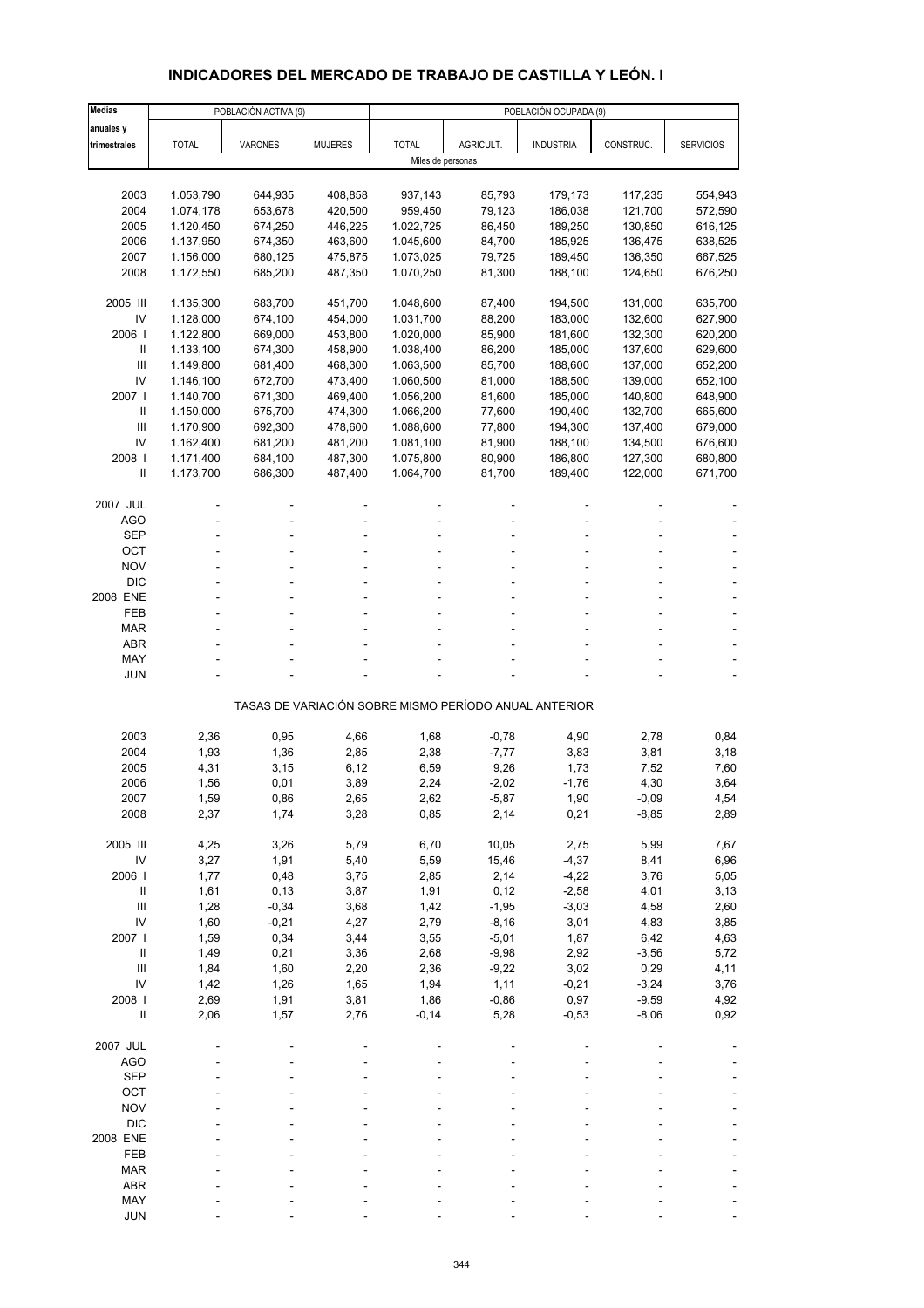# **INDICADORES DEL MERCADO DE TRABAJO DE CASTILLA Y LEÓN. II**

| <b>Medias</b> |              |                   | POBLACIÓN ASALARIADA (9)                              |              |                  |
|---------------|--------------|-------------------|-------------------------------------------------------|--------------|------------------|
| anuales y     |              |                   |                                                       |              |                  |
| trimestrales  | <b>TOTAL</b> | AGRICULT.         | <b>INDUSTRIA</b>                                      | CONSTRUC.    | <b>SERVICIOS</b> |
|               |              |                   | Miles de Personas                                     |              |                  |
| 2003          | 709,060      | 18,638            | 158,415                                               | 87,690       | 444,318          |
| 2004          | 721,808      | 15,578            | 161,263                                               | 93,133       | 451,835          |
| 2005          | 792,550      | 16,950            | 164,875                                               | 101,700      | 509,025          |
| 2006          | 817,625      | 19,975            | 162,625                                               | 105,450      | 529,575          |
| 2007          | 835,725      | 20,650            | 164,150                                               | 104,500      | 546,425          |
| 2008          | 827,050      | 18,400            | 163,750                                               | 96,150       | 548,700          |
|               |              |                   |                                                       |              |                  |
| 2005 III      | 820,100      | 17,600            | 170,800                                               | 103,300      | 528,400          |
| IV            | 811,100      | 18,700            | 159,400                                               | 106,000      | 527,000          |
| 2006          | 792,500      | 17,100            | 157,100                                               | 102,700      | 515,600          |
| Ш             | 808,600      | 19,600            | 162,700                                               | 107,400      | 518,900          |
| Ш             | 840,200      | 22,100            | 166,100                                               | 105,800      | 546,200          |
| IV            | 829,200      | 21,100            | 164,600                                               | 105,900      | 537,600          |
| 2007 l        | 821,700      | 19,700            | 159,400                                               | 108,800      | 533,800          |
| Ш             | 829,500      | 20,500            | 163,500                                               | 102,000      | 543,500          |
| Ш             | 853,900      | 24,000            | 168,700                                               | 105,200      | 556,100          |
| IV            | 837,800      | 18,400            | 165,000                                               | 102,000      | 552,300          |
| 2008          | 829,100      | 17,500            | 162,900                                               | 97,600       | 551,000          |
| Ш             | 825,000      | 19,300            | 164,600                                               | 94,700       | 546,400          |
| 2007 JUL      |              |                   |                                                       |              |                  |
| AGO           |              |                   |                                                       |              |                  |
| SEP           |              |                   | ٠                                                     |              |                  |
| ОСТ           |              |                   |                                                       |              |                  |
| <b>NOV</b>    |              |                   |                                                       |              |                  |
| <b>DIC</b>    |              |                   |                                                       |              |                  |
| 2008 ENE      |              |                   |                                                       |              |                  |
| FEB           |              |                   |                                                       |              |                  |
| MAR           |              |                   |                                                       |              |                  |
| ABR           |              |                   |                                                       |              |                  |
| MAY           |              |                   |                                                       |              |                  |
| JUN           |              |                   |                                                       |              |                  |
|               |              |                   | TASAS DE VARIACIÓN SOBRE MISMO PERÍODO ANUAL ANTERIOR |              |                  |
| 2003          | 3,08         |                   |                                                       |              |                  |
| 2004          | 1,80         | 11,12<br>$-16,42$ | 5,65<br>1,80                                          | 0,94<br>6,21 | 2,31<br>1,69     |
| 2005          | 9,80         | 8,81              | 2,24                                                  | 9,20         | 12,66            |
| 2006          | 3,16         | 17,85             | $-1,36$                                               | 3,69         | 4,04             |
| 2007          | 2,21         | 3,38              | 0,94                                                  | $-0,90$      | 3,18             |
| 2008          | 0, 18        | -8,46             | 1,42                                                  | $-8,78$      | 1,87             |
|               |              |                   |                                                       |              |                  |
| 2005 III      | 10,27        | 11,53             | 4,53                                                  | 7,66         | 12,77            |
| IV            | 9,07         | 12,31             | $-4,06$                                               | 11,76        | 13,09            |
| 2006          | 5,05         | 23,91             | $-4,73$                                               | 7,09         | 7,46             |
| Ш             | 3,06         | 10,73             | $-1,03$                                               | 5,71         | 3,59             |
| Ш             | 2,45         | 25,57             | $-2,75$                                               | 2,42         | 3,37             |
| IV            | 2,23         | 12,83             | 3,26                                                  | $-0,09$      | 2,01             |
| 2007 l        | 3,68         | 15,20             | 1,46                                                  | 5,94         | 3,53             |
| Ш             | 2,58         | 4,59              | 0,49                                                  | $-5,03$      | 4,74             |
| Ш             | 1,63         | 8,60              | 1,57                                                  | $-0,57$      | 1,81             |
| IV            | 1,04         | $-12,80$          | 0,24                                                  | $-3,68$      | 2,73             |
| 2008          | 0,90         | $-11,17$          | 2,20                                                  | $-10,29$     | 3,22             |
| $\mathsf{I}$  | $-0,54$      | $-5,85$           | 0,67                                                  | $-7,16$      | 0,53             |
| 2007 JUL      |              |                   |                                                       |              |                  |
| AGO           |              |                   |                                                       |              |                  |
| <b>SEP</b>    |              |                   |                                                       |              |                  |
| OCT           |              |                   |                                                       |              |                  |
| <b>NOV</b>    |              |                   |                                                       |              |                  |
| $DIC$         |              |                   |                                                       |              |                  |
| 2008 ENE      |              |                   |                                                       |              |                  |
| FEB           |              |                   |                                                       |              |                  |
| <b>MAR</b>    |              |                   |                                                       |              |                  |
| ABR           |              |                   |                                                       |              |                  |
| MAY           |              |                   |                                                       |              |                  |
| <b>JUN</b>    |              |                   |                                                       |              |                  |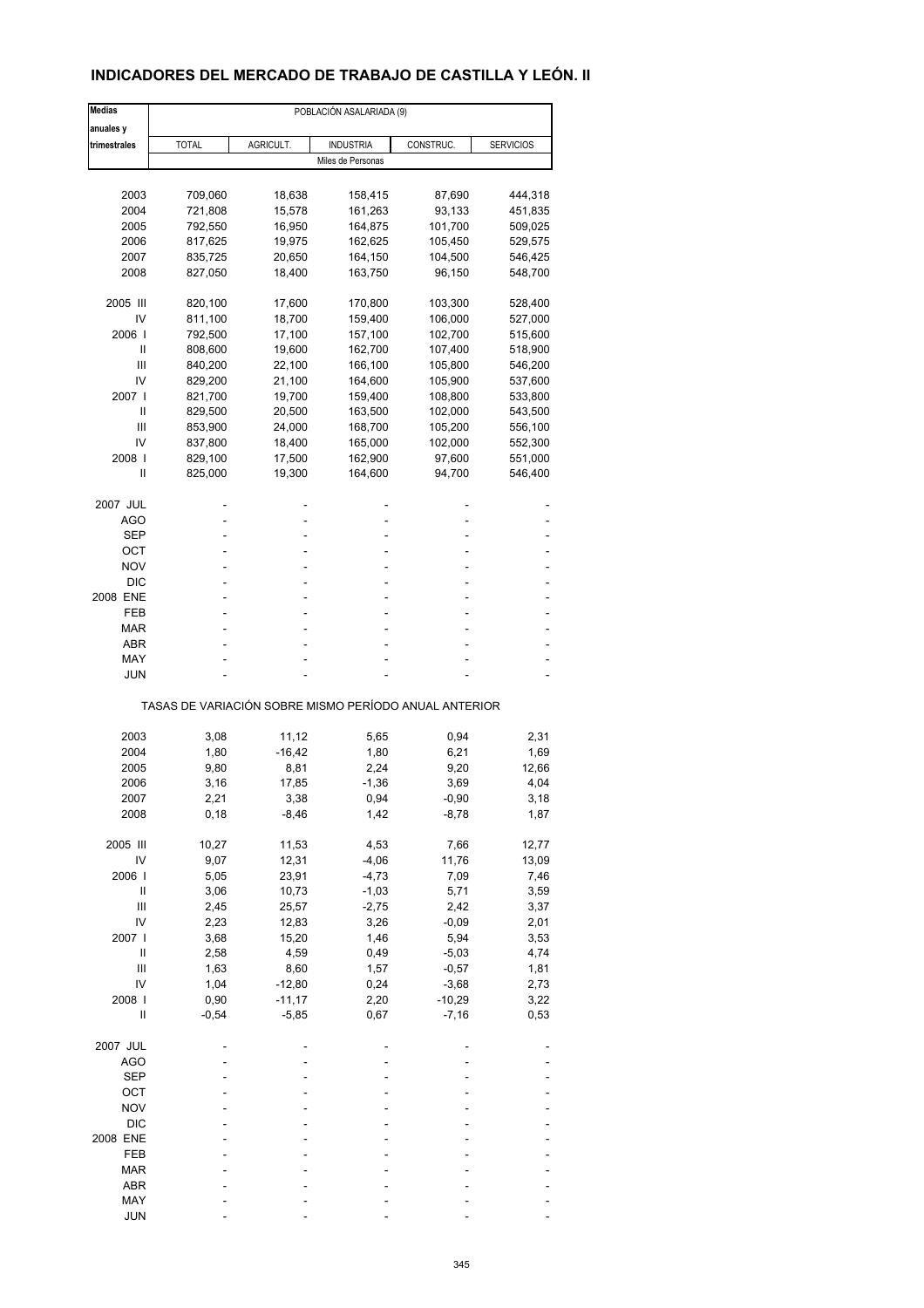# **INDICADORES DEL MERCADO DE TRABAJO DE CASTILLA Y LEÓN. III**

| <b>Medias</b>              |              | PARADOS (9)       |                |                                                       | TASA DE ACTIVIDAD (9) |                |              | TASA DE PARO (9) |                |
|----------------------------|--------------|-------------------|----------------|-------------------------------------------------------|-----------------------|----------------|--------------|------------------|----------------|
| anuales y                  |              |                   |                |                                                       | <b>MENORES</b>        |                |              | <b>MENORES</b>   |                |
| trimestrales               | <b>TOTAL</b> | VARONES           | <b>MUJERES</b> | <b>TOTAL</b>                                          | 20 AÑOS               | <b>MUJERES</b> | <b>TOTAL</b> | 20 AÑOS          | <b>MUJERES</b> |
|                            |              | Miles de personas |                |                                                       |                       | Porcentaje     |              |                  |                |
|                            |              |                   |                |                                                       |                       |                |              |                  |                |
| 2003                       | 116,648      | 42,018            | 74,633         | 49,73                                                 | 15,65                 |                | 11,07        | 32,15            |                |
|                            | 114,728      |                   | 72,125         |                                                       |                       | 37,99          |              |                  | 18,25          |
| 2004                       |              | 42,603            |                | 50,51                                                 | 18,21                 | 38,95          | 10,69        | 29,24            | 17,17          |
| 2005                       | 97,725       | 37,250            | 60,475         | 52,48                                                 | 23,80                 | 41,17          | 8,73         | 23,05            | 13,58          |
| 2006                       | 92,375       | 35,000            | 57,300         | 53,09                                                 | 21,94                 | 42,64          | 8,12         | 26,16            | 12,38          |
| 2007                       | 82,950       | 32,350            | 50,600         | 53,66                                                 | 21,91                 | 43,57          | 7,18         | 30,16            | 10,64          |
| 2008                       | 102,300      | 38,800            | 63,500         | 54,21                                                 | 21,33                 | 44,47          | 8,73         | 35,91            | 13,03          |
|                            |              |                   |                |                                                       |                       |                |              |                  |                |
| 2005 III                   | 86,700       | 33,800            | 52,900         | 53,15                                                 | 27,15                 | 41,66          | 7,64         | 17,65            | 11,72          |
| IV                         | 96,300       | 38,400            | 57,900         | 52,75                                                 | 23,00                 | 41,83          | 8,54         | 28,59            | 12,75          |
| 2006                       | 102,800      | 39,600            | 63,100         | 52,45                                                 | 18,20                 | 41,79          | 9,15         | 28,35            | 13,91          |
| Ш                          | 94,800       | 35,700            | 59,000         | 52,89                                                 | 22,22                 | 42,22          | 8,36         | 29,36            | 12,86          |
| $\mathbf{III}$             | 86,300       | 32,900            | 53,400         | 53,63                                                 | 27,44                 | 43,06          | 7,50         | 19,88            | 11,39          |
| IV                         | 85,600       | 31,800            | 53,700         | 53,38                                                 | 19,90                 | 43,48          | 7,47         | 27,04            | 11,35          |
| 2007 l                     | 84,500       | 32,500            | 52,000         | 53,05                                                 | 19,03                 | 43,05          | 7,41         | 29,58            | 11,09          |
| $\ensuremath{\mathsf{II}}$ | 83,700       | 30,100            | 53,600         | 53,42                                                 | 20,29                 | 43,45          | 7,28         | 32,74            | 11,30          |
| $\mathbf{III}$             | 82,300       | 35,300            | 47,000         | 54,32                                                 | 29,14                 | 43,80          | 7,03         | 28,85            | 9,82           |
| IV                         | 81,300       | 31,500            | 49,800         | 53,83                                                 | 19,17                 | 43,97          | 6,99         | 29,45            | 10,34          |
| 2008                       | 95,600       |                   |                | 54,18                                                 |                       |                |              |                  |                |
|                            |              | 35,100            | 60,500         |                                                       | 19,94                 | 44,48          | 8,16         | 27,50            | 12,41          |
| $\sf II$                   | 109,000      | 42,500            | 66,500         | 54,24                                                 | 22,71                 | 44,46          | 9,29         | 44,32            | 13,64          |
|                            |              |                   |                |                                                       |                       |                |              |                  |                |
| 2007 JUL                   |              |                   |                |                                                       |                       |                |              |                  |                |
| <b>AGO</b>                 |              |                   |                |                                                       |                       |                |              |                  |                |
| <b>SEP</b>                 |              |                   |                |                                                       |                       |                |              |                  |                |
| OCT                        |              |                   |                |                                                       |                       |                |              |                  |                |
| <b>NOV</b>                 |              |                   |                |                                                       |                       |                |              |                  |                |
| <b>DIC</b>                 |              |                   |                |                                                       |                       |                |              |                  |                |
| 2008 ENE                   |              |                   |                |                                                       |                       |                |              |                  |                |
| FEB                        |              |                   |                |                                                       |                       |                |              |                  |                |
| <b>MAR</b>                 |              |                   |                |                                                       |                       |                |              |                  |                |
| <b>ABR</b>                 |              |                   |                |                                                       |                       |                |              |                  |                |
| MAY                        |              |                   |                |                                                       |                       |                |              |                  |                |
| <b>JUN</b>                 |              |                   |                |                                                       |                       |                |              |                  |                |
|                            |              |                   |                |                                                       |                       |                |              |                  |                |
|                            |              |                   |                | TASAS DE VARIACIÓN SOBRE MISMO PERÍODO ANUAL ANTERIOR |                       |                |              |                  |                |
|                            |              |                   |                |                                                       |                       |                |              |                  |                |
| 2003                       | 8,14         | 0,45              | 13,02          |                                                       |                       |                |              |                  |                |
| 2004                       | $-1,65$      | 1,39              | $-3,36$        |                                                       |                       |                |              |                  |                |
| 2005                       | $-14,82$     | $-12,56$          | $-16, 15$      |                                                       |                       |                |              |                  |                |
|                            |              |                   |                |                                                       |                       |                |              |                  |                |
| 2006                       | $-5,47$      | $-6,04$           | $-5,25$        |                                                       |                       |                |              |                  |                |
| 2007                       | $-10,20$     | $-7,57$           | $-11,69$       |                                                       |                       |                |              |                  |                |
| 2008                       | 21,64        | 23,96             | 20,27          |                                                       |                       |                |              |                  |                |
|                            |              |                   |                |                                                       |                       |                |              |                  |                |
| 2005 III                   | $-18,45$     | $-15,65$          | $-20,14$       |                                                       |                       |                |              |                  |                |
| ${\sf IV}$                 | $-16,36$     | $-8,27$           | $-20,98$       |                                                       |                       |                |              |                  |                |
| 2006                       | $-7,89$      | $-2,22$           | $-11,25$       |                                                       |                       |                |              |                  |                |
| Ш                          | $-1,56$      | $-1,65$           | $-1,67$        |                                                       |                       |                |              |                  |                |
| $\mathbf{III}$             | $-0,46$      | $-2,66$           | 0,95           |                                                       |                       |                |              |                  |                |
| IV                         | $-11,11$     | $-17,19$          | $-7,25$        |                                                       |                       |                |              |                  |                |
| 2007 l                     | $-17,80$     | $-17,93$          | $-17,59$       |                                                       |                       |                |              |                  |                |
| $\ensuremath{\mathsf{II}}$ | $-11,71$     | $-15,69$          | $-9,15$        |                                                       |                       |                |              |                  |                |
| $\mathbf{III}$             | $-4,63$      | 7,29              | $-11,99$       |                                                       |                       |                |              |                  |                |
| IV                         | $-5,02$      | $-0,94$           | $-7,26$        |                                                       |                       |                |              |                  |                |
| 2008 l                     | 13,14        | 8,00              | 16,35          |                                                       |                       |                |              |                  |                |
| Ш                          | 30,23        | 41,20             | 24,07          |                                                       |                       |                |              |                  |                |
|                            |              |                   |                |                                                       |                       |                |              |                  |                |
| 2007 JUL                   |              |                   |                |                                                       |                       |                |              |                  |                |
| <b>AGO</b>                 |              |                   |                |                                                       |                       |                |              |                  |                |
| <b>SEP</b>                 |              |                   |                |                                                       |                       |                |              |                  |                |
| OCT                        |              |                   |                |                                                       |                       |                |              |                  |                |
|                            |              |                   |                |                                                       |                       |                |              |                  |                |
| <b>NOV</b>                 |              |                   |                |                                                       |                       |                |              |                  |                |
| <b>DIC</b>                 |              |                   |                |                                                       |                       |                |              |                  |                |
| 2008 ENE                   |              |                   |                |                                                       |                       |                |              |                  |                |
| FEB                        |              |                   |                |                                                       |                       |                |              |                  |                |
| <b>MAR</b>                 |              |                   |                |                                                       |                       |                |              |                  |                |
| <b>ABR</b>                 |              |                   |                |                                                       |                       |                |              |                  |                |
| MAY                        |              |                   |                |                                                       |                       |                |              |                  |                |
| <b>JUN</b>                 |              |                   |                |                                                       |                       |                |              |                  |                |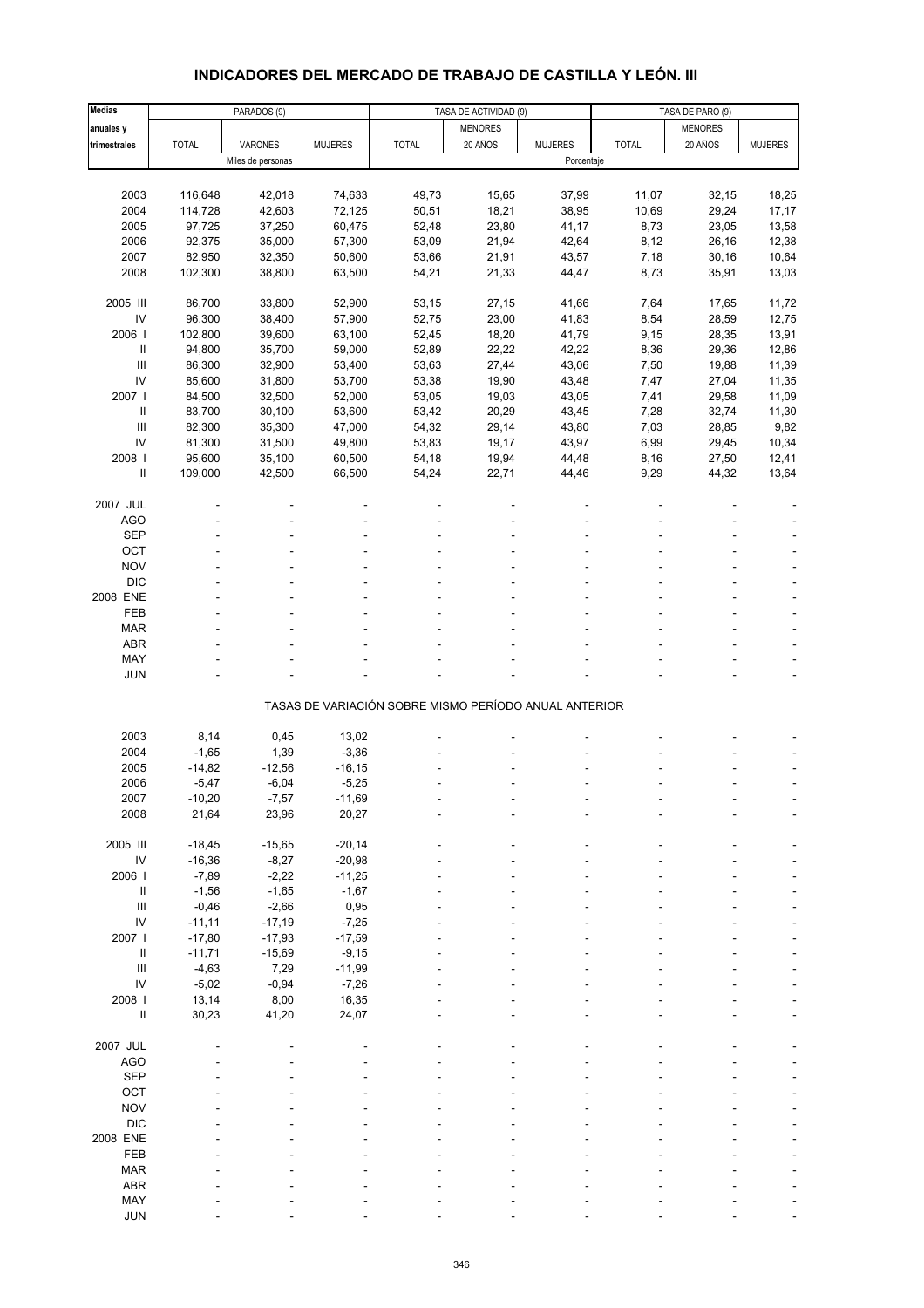| <b>Medias</b>                      | PARO REGISTRADO                                       |                    |                  |                     |                  |                 |  |  |  |  |
|------------------------------------|-------------------------------------------------------|--------------------|------------------|---------------------|------------------|-----------------|--|--|--|--|
| anuales y                          |                                                       |                    |                  |                     |                  | SIN EMPLEO      |  |  |  |  |
| trimestrales                       | <b>TOTAL</b>                                          | <b>AGRICULTURA</b> | <b>INDUSTRIA</b> | <b>CONSTRUCCIÓN</b> | <b>SERVICIOS</b> | <b>ANTERIOR</b> |  |  |  |  |
|                                    |                                                       |                    | Personas         |                     |                  |                 |  |  |  |  |
|                                    |                                                       |                    |                  |                     |                  |                 |  |  |  |  |
| 2003                               | 116.394                                               | 3.945              | 16.128           | 12.316              | 66.885           | 17.120          |  |  |  |  |
| 2004                               | 116.912                                               | 4.115              | 15.239           | 12.318              | 68.730           | 16.509          |  |  |  |  |
| 2005                               | 113.340                                               | 4.189              | 15.376           | 11.861              | 66.952           | 14.963          |  |  |  |  |
| 2006                               | 110.012                                               | 4.246              | 14.468           | 11.695              | 64.503           | 15.100          |  |  |  |  |
| 2007                               | 106.132                                               | 4.105              | 14.490           | 11.263              | 60.976           | 15.298          |  |  |  |  |
| 2008                               | 117.812                                               | 4.731              | 15.690           | 15.663              | 65.326           | 16.402          |  |  |  |  |
| 2005 IV                            | 113.789                                               | 4.292              | 15.202           | 12.065              | 67.713           | 14.518          |  |  |  |  |
| 2006                               | 121.336                                               | 4.762              | 16.036           | 13.402              | 71.803           | 15.332          |  |  |  |  |
| Ш                                  | 111.137                                               | 4.370              | 14.447           | 11.731              | 65.087           | 15.502          |  |  |  |  |
| $\ensuremath{\mathsf{III}}\xspace$ | 100.925                                               | 3.771              | 13.502           | 10.179              | 58.818           | 14.655          |  |  |  |  |
| IV                                 | 106.650                                               | 4.082              | 13.886           | 11.469              | 62.302           | 14.912          |  |  |  |  |
| 2007                               | 112.985                                               | 4.397              | 14.907           | 12.308              | 65.894           | 15.478          |  |  |  |  |
| $\mathbf{II}$                      | 106.272                                               | 4.139              | 14.610           | 10.890              | 60.910           | 15.724          |  |  |  |  |
| Ш                                  | 99.085                                                | 3.772              | 14.001           | 10.062              | 56.349           | 14.901          |  |  |  |  |
| IV                                 | 106.187                                               | 4.112              | 14.439           | 11.793              | 60.753           | 15.090          |  |  |  |  |
| 2008                               |                                                       | 4.847              |                  | 14.629              | 67.348           | 16.108          |  |  |  |  |
|                                    | 118.668                                               |                    | 15.735           |                     |                  |                 |  |  |  |  |
| $\ensuremath{\mathsf{II}}$         | 118.289                                               | 4.766              | 15.735           | 15.582              | 65.459           | 16.747          |  |  |  |  |
| Ш                                  | 116.478                                               | 4.579              | 15.601           | 16.778              | 63.171           | 16.349          |  |  |  |  |
| 2007 OCT                           | 104.088                                               | 3.719              | 14.290           | 10.520              | 60.185           | 15.374          |  |  |  |  |
| <b>NOV</b>                         | 104.762                                               | 4.135              | 14.111           | 11.127              | 60.337           | 15.052          |  |  |  |  |
| <b>DIC</b>                         | 109.711                                               | 4.481              | 14.917           | 13.731              | 61.738           | 14.844          |  |  |  |  |
| 2008 ENE                           | 117.479                                               | 4.842              | 15.724           | 14.598              | 66.702           | 15.613          |  |  |  |  |
| FEB                                | 119.405                                               | 4.969              | 15.675           | 14.467              | 67.970           | 16.324          |  |  |  |  |
| <b>MAR</b>                         | 119.121                                               | 4.731              | 15.807           | 14.823              | 67.372           | 16.388          |  |  |  |  |
| <b>ABR</b>                         | 119.983                                               | 4.801              | 15.992           | 15.324              | 67.135           | 16.731          |  |  |  |  |
| MAY                                | 118.656                                               | 4.771              | 15.798           | 15.553              | 65.887           | 16.647          |  |  |  |  |
| <b>JUN</b>                         | 116.228                                               | 4.725              | 15.414           | 15.869              | 63.356           | 16.864          |  |  |  |  |
| <b>JUL</b>                         | 113.137                                               | 4.506              | 15.088           | 15.753              | 61.518           | 16.272          |  |  |  |  |
| <b>AGO</b>                         | 115.116                                               | 4.533              | 15.707           | 16.656              | 62.291           | 15.929          |  |  |  |  |
| <b>SEP</b>                         | 121.182                                               | 4.699              | 16.008           | 17.924              | 65.705           | 16.846          |  |  |  |  |
|                                    | TASAS DE VARIACIÓN SOBRE MISMO PERÍODO ANUAL ANTERIOR |                    |                  |                     |                  |                 |  |  |  |  |
| 2003                               | 0,24                                                  | $-1,83$            | $-1,17$          | 8,79                | 0,47             | $-4,25$         |  |  |  |  |
| 2004                               | 0,45                                                  | 4,30               | $-5,51$          | 0,02                | 2,76             | $-3,56$         |  |  |  |  |
| 2005                               | $-3,05$                                               | 1,81               | 0,89             | $-3,72$             | $-2,59$          | $-9,37$         |  |  |  |  |
| 2006                               | $-2,94$                                               | 1,36               | $-5,90$          | $-1,40$             | $-3,66$          | 0,92            |  |  |  |  |
|                                    |                                                       |                    |                  |                     |                  |                 |  |  |  |  |
| 2007<br>2008                       | -3,53<br>11,02                                        | -3,33<br>15,31     | 0,15<br>8,16     | -3,69<br>41,28      | -5,47<br>7,00    | 1,31<br>6,73    |  |  |  |  |
|                                    |                                                       |                    |                  |                     |                  |                 |  |  |  |  |
| 2005 IV                            | $-0,70$                                               | 4,11               | 2,97             | $-1,03$             | $-0,48$          | $-6, 15$        |  |  |  |  |
| 2006                               | $-1,16$                                               | 4,84               | $-2,76$          | $-3,69$             | $-1,62$          | 3,44            |  |  |  |  |
| Ш                                  | $-1,07$                                               | 4,87               | $-5,79$          | 3,02                | $-1,55$          | 1,06            |  |  |  |  |
| Ш                                  | $-3,40$                                               | 0,38               | $-6,72$          | 1,04                | $-3,58$          | $-3,39$         |  |  |  |  |
| IV                                 | $-6,27$                                               | $-4,89$            | $-8,66$          | $-4,95$             | $-7,99$          | 2,71            |  |  |  |  |
| 2007 l                             | $-6,88$                                               | $-7,67$            | $-7,04$          | $-8,16$             | $-8,23$          | 0,95            |  |  |  |  |
| $\sf II$                           | $-4,38$                                               | $-5,29$            | 1,13             | $-7,17$             | $-6,42$          | 1,43            |  |  |  |  |
| $\ensuremath{\mathsf{III}}\xspace$ | $-1,82$                                               | 0,03               | 3,70             | $-1,15$             | $-4,20$          | 1,67            |  |  |  |  |
| IV                                 | $-0,43$                                               | 0,73               | 3,99             | 2,83                | $-2,49$          | 1,20            |  |  |  |  |
| 2008                               | 5,03                                                  | 10,25              | 5,55             | 18,86               | 2,21             | 4,07            |  |  |  |  |
| $\ensuremath{\mathsf{II}}$         | 11,31                                                 | 15,15              | 7,70             | 43,09               | 7,47             | 6,51            |  |  |  |  |
| Ш                                  | 17,55                                                 | 21,39              | 11,43            | 66,74               | 12,11            | 9,72            |  |  |  |  |
| 2007 OCT                           | $-0,34$                                               | $-2,18$            | 5,33             | 0,36                | $-2,33$          | 2,71            |  |  |  |  |
| <b>NOV</b>                         | $-2,17$                                               | $-0,19$            | 2,31             | 0,61                | $-4, 10$         | $-0,81$         |  |  |  |  |
| <b>DIC</b>                         | 1,19                                                  | 4,19               | 4,34             | 6,74                | $-1,01$          | 1,73            |  |  |  |  |
| 2008 ENE                           | 3,74                                                  | 9,72               | 6,15             | 13,71               | 0,98             | 3,25            |  |  |  |  |
| FEB                                | 5,54                                                  | 12,73              | 6,47             | 17,51               | 2,76             | 4,96            |  |  |  |  |
|                                    |                                                       |                    |                  |                     |                  |                 |  |  |  |  |
| <b>MAR</b>                         | 5,81                                                  | 8,29               | 4,09             | 25,87               | 2,88             | 3,97            |  |  |  |  |
| ABR                                | 9,65                                                  | 12,94              | 6,08             | 34,35               | 6,41             | 7,24            |  |  |  |  |
| MAY                                | 10,89                                                 | 14,80              | 7,00             | 43,35               | 6,84             | 6,92            |  |  |  |  |
| <b>JUN</b>                         | 13,52                                                 | 17,86              | 10,16            | 52,38               | 9,29             | 5,41            |  |  |  |  |
| JUL                                | 14,24                                                 | 18,24              | 8,54             | 55,94               | 9,79             | 7,17            |  |  |  |  |
| <b>AGO</b>                         | 17,59                                                 | 22,18              | 12,23            | 65,98               | 11,97            | 9,67            |  |  |  |  |
| <b>SEP</b>                         | 20,78                                                 | 23,79              | 13,47            | 78,37               | 14,50            | 12,35           |  |  |  |  |

### **INDICADORES DEL MERCADO DE TRABAJO DE CASTILLA Y LEÓN. IV**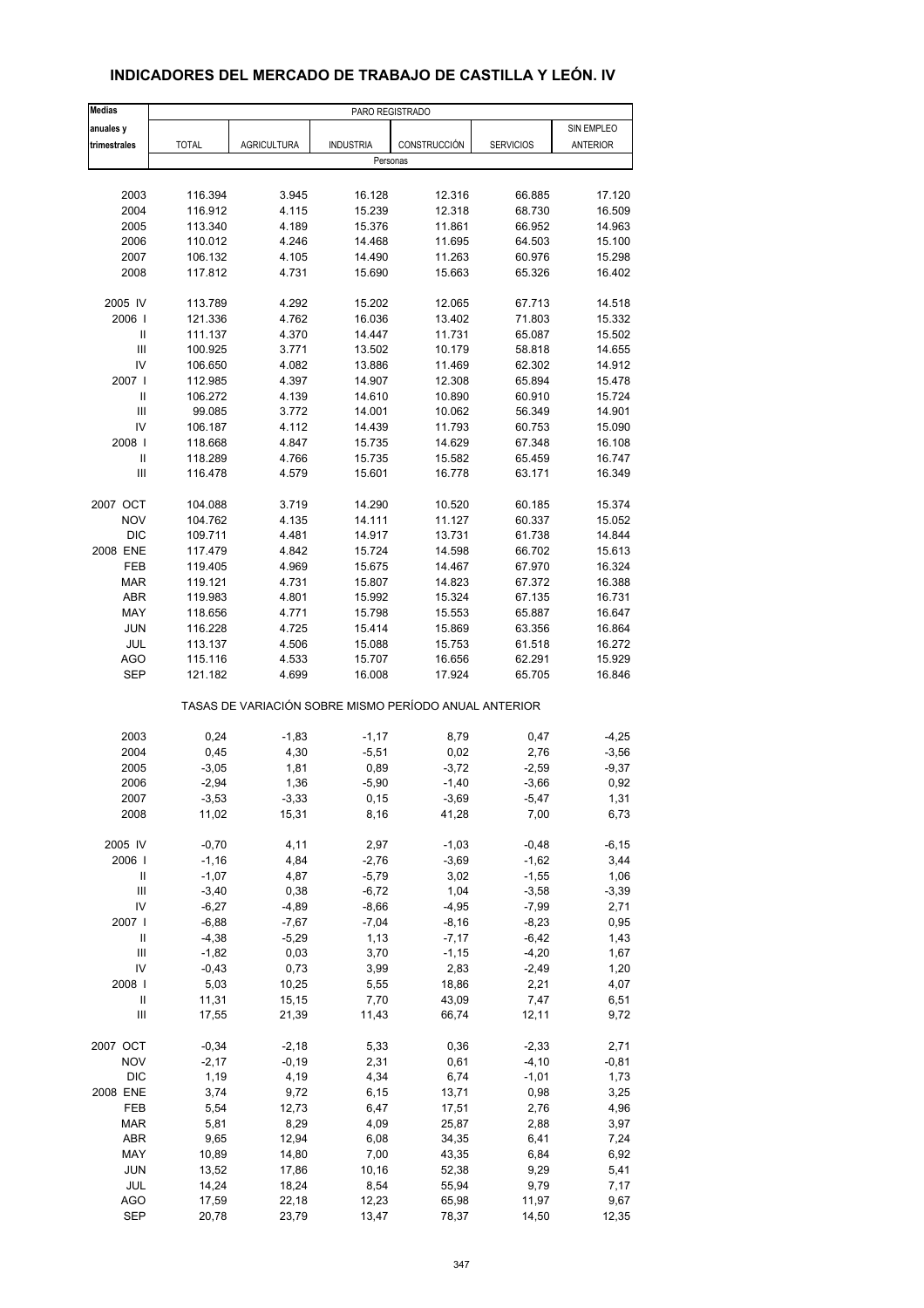# **INDICADORES DEL MERCADO DE TRABAJO DE CASTILLA Y LEÓN. V**

| <b>Medias</b> |                                                       |                    | AFILIADOS A LA SEGURIDAD SOCIAL EN ALTA LABORAL |              |                  |  |  |
|---------------|-------------------------------------------------------|--------------------|-------------------------------------------------|--------------|------------------|--|--|
| anuales y     | <b>TOTAL</b>                                          |                    |                                                 |              |                  |  |  |
| trimestrales  | <b>TOTAL</b>                                          | <b>AGRICULTURA</b> | <b>INDUSTRIA</b>                                | CONSTRUCCIÓN | <b>SERVICIOS</b> |  |  |
|               |                                                       |                    | Personas                                        |              |                  |  |  |
|               |                                                       |                    |                                                 |              |                  |  |  |
| 2003          | 853.007                                               | 76.952             | 148.678                                         | 107.185      | 519.442          |  |  |
| 2004          | 875.302                                               | 75.665             | 150.705                                         | 111.892      | 536.520          |  |  |
| 2005          | 905.179                                               | 73.846             | 150.461                                         | 119.570      | 561.033          |  |  |
| 2006          | 935.531                                               | 71.932             | 151.104                                         | 128.546      | 583.918          |  |  |
| 2007          | 969.645                                               | 71.903             | 156.266                                         | 134.637      | 606.833          |  |  |
| 2008          | 977.279                                               | 71.602             | 157.478                                         | 130.002      | 618.192          |  |  |
|               |                                                       |                    |                                                 |              |                  |  |  |
| 2005 IV       | 916.383                                               | 73.432             | 150.265                                         | 122.327      | 570.113          |  |  |
| 2006          | 913.248                                               | 71.943             | 149.042                                         | 123.301      | 568.882          |  |  |
| Ш             | 929.722                                               | 71.728             | 150.676                                         | 127.949      | 579.355          |  |  |
| Ш             | 950.725                                               | 72.504             | 152.187                                         | 132.248      | 593.773          |  |  |
| IV            | 948.428                                               | 71.554             | 152.512                                         | 130.687      | 593.663          |  |  |
| 2007 l        | 949.719                                               | 71.380             | 153.860                                         | 131.289      | 593.183          |  |  |
| Ш             | 966.207                                               | 71.850             | 156.230                                         | 135.076      | 603.046          |  |  |
| Ш             | 981.785                                               | 72.495             | 157.106                                         | 137.427      | 614.752          |  |  |
| IV            | 980.871                                               | 71.887             | 157.870                                         | 134.758      | 616.351          |  |  |
| 2008          | 972.249                                               | 71.639             | 157.023                                         | 131.712      | 611.869          |  |  |
| $\mathbf{I}$  | 977.222                                               | 71.499             | 157.721                                         | 129.959      | 618.038          |  |  |
| Ш             | 984.907                                               | 71.700             | 157.794                                         | 127.503      | 627.907          |  |  |
|               |                                                       |                    |                                                 |              |                  |  |  |
| 2007 SEP      | 985.166                                               | 72.598             | 157.976                                         | 137.834      | 616.753          |  |  |
| OCT           | 981.486                                               | 72.844             | 158.172                                         | 137.292      | 613.173          |  |  |
| <b>NOV</b>    | 985.797                                               | 71.712             | 158.506                                         | 136.743      | 618.831          |  |  |
| <b>DIC</b>    | 975.329                                               | 71.106             | 156.931                                         | 130.239      | 617.048          |  |  |
| 2008 ENE      | 969.993                                               | 71.010             | 157.149                                         | 131.576      | 610.253          |  |  |
| FEB           | 972.842                                               | 71.907             | 157.109                                         | 132.156      | 611.665          |  |  |
| <b>MAR</b>    | 973.912                                               | 72.000             | 156.812                                         | 131.405      | 613.690          |  |  |
| ABR           | 974.364                                               | 71.303             | 157.117                                         | 130.380      | 615.559          |  |  |
| MAY           | 981.036                                               | 71.534             | 157.967                                         | 130.506      | 621.024          |  |  |
| <b>JUN</b>    | 976.267                                               | 71.661             | 158.080                                         | 128.990      | 617.531          |  |  |
| JUL           | 985.388                                               | 71.975             | 158.109                                         | 128.627      | 626.672          |  |  |
| <b>AGO</b>    | 984.426                                               | 71.424             | 157.478                                         | 126.378      | 629.141          |  |  |
|               | TASAS DE VARIACIÓN SOBRE MISMO PERÍODO ANUAL ANTERIOR |                    |                                                 |              |                  |  |  |
| 2003          | 1,95                                                  | $-1,68$            | 0,36                                            | 2,60         | 2,85             |  |  |
| 2004          | 2,61                                                  | $-1,67$            | 1,36                                            | 4,39         | 3,29             |  |  |
| 2005          | 3,41                                                  | $-2,40$            | $-0,16$                                         | 6,86         | 4,57             |  |  |
| 2006          | 3,35                                                  | $-2,59$            | 0,43                                            | 7,51         | 4,08             |  |  |
| 2007          | 3,65                                                  | -0,04              | 3,42                                            | 4,74         | 3,92             |  |  |
| 2008          | 1,43                                                  | $-0,31$            | 1,30                                            | $-3, 12$     | 2,69             |  |  |
|               |                                                       |                    |                                                 |              |                  |  |  |
| 2005 IV       | 3,39                                                  | $-3,20$            | $-0,87$                                         | 8,30         | 4,48             |  |  |
| 2006          | 3,53                                                  | $-1,83$            | $-0,69$                                         | 9,05         | 4,31             |  |  |
| Ш             | 3,16                                                  | $-2,74$            | 0,03                                            | 7,60         | 3,89             |  |  |
| Ш             | 3,23                                                  | $-3,22$            | 0,87                                            | 6,68         | 3,99             |  |  |
| IV            | 3,50                                                  | $-2,56$            | 1,50                                            | 6,83         | 4,13             |  |  |
| 2007          | 3,99                                                  | $-0,78$            | 3,23                                            | 6,48         | 4,27             |  |  |
| Ш             | 3,92                                                  | 0,17               | 3,69                                            | 5,57         | 4,09             |  |  |
| Ш             | 3,27                                                  | $-0,01$            | 3,23                                            | 3,92         | 3,53             |  |  |
| IV            | 3,42                                                  | 0,47               | 3,51                                            | 3,12         | 3,82             |  |  |
| 2008          | 2,37                                                  | 0,36               | 2,06                                            | 0,32         | 3,15             |  |  |
| Ш             | 1,14                                                  | $-0,49$            | 0,95                                            | $-3,79$      | 2,49             |  |  |
| Ш             | 0,49                                                  | $-1,03$            | 0,72                                            | $-7,08$      | 2,31             |  |  |
|               |                                                       |                    |                                                 |              |                  |  |  |
| 2007 SEP      | 3,23                                                  | $-1,17$            | 3,33                                            | 3,90         | 3,60             |  |  |
| OCT           | 3,44                                                  | 1,00               | 3,63                                            | 3,81         | 3,60             |  |  |
| <b>NOV</b>    | 3,55                                                  | 0,33               | 3,39                                            | 3,28         | 4,04             |  |  |
| DIC           | 3,27                                                  | 0,06               | 3,52                                            | 2,22         | 3,83             |  |  |
| 2008 ENE      | 2,80                                                  | $-0, 12$           | 3,25                                            | 1,23         | 3,39             |  |  |
| FEB           | 2,63                                                  | 0,67               | 1,95                                            | 1,03         | 3,40             |  |  |
| <b>MAR</b>    | 1,69                                                  | 0,54               | 1,00                                            | $-1,26$      | 2,67             |  |  |
| ABR           | 1,62                                                  | $-0,30$            | 1,26                                            | $-2,38$      | 2,84             |  |  |
| MAY           | 1,72                                                  | $-0,33$            | 1,31                                            | $-3,39$      | 3,22             |  |  |
| <b>JUN</b>    | 0,09                                                  | $-0,83$            | 0,31                                            | $-5,57$      | 1,42             |  |  |
| JUL           | 0,27                                                  | $-0,88$            | 0,41                                            | $-6,53$      | 1,89             |  |  |
| AGO           | 0,71                                                  | $-1, 17$           | 1,03                                            | $-7,64$      | 2,72             |  |  |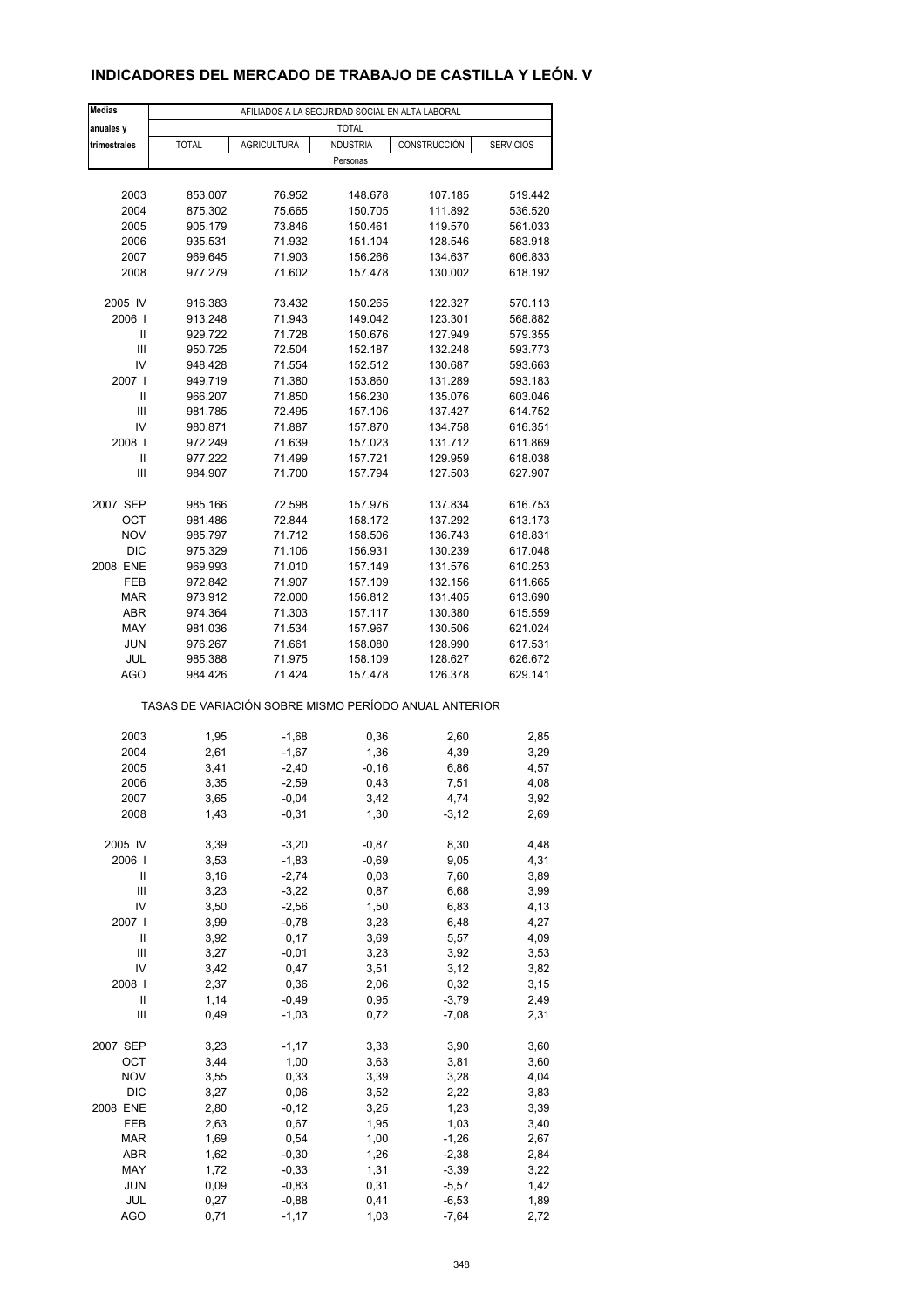# **INDICADORES DEL MERCADO DE TRABAJO DE CASTILLA Y LEÓN. VI**

| <b>Medias</b>  |                                                       | AFILIADOS A LA SEGURIDAD SOCIAL EN ALTA LABORAL |                     |              |                  |
|----------------|-------------------------------------------------------|-------------------------------------------------|---------------------|--------------|------------------|
| anuales y      |                                                       |                                                 | <b>CUENTA AJENA</b> |              |                  |
| trimestrales   | <b>TOTAL</b>                                          | <b>AGRICULTURA</b>                              | <b>INDUSTRIA</b>    | CONSTRUCCIÓN | <b>SERVICIOS</b> |
|                |                                                       |                                                 | Personas            |              |                  |
|                |                                                       |                                                 |                     |              |                  |
| 2003           | 635.592                                               | 18.787                                          | 132.470             | 79.805       | 404.027          |
| 2004           | 655.808                                               | 19.115                                          | 134.656             | 83.122       | 418.616          |
| 2005           | 683.699                                               | 19.295                                          | 134.606             | 89.340       | 440.386          |
| 2006           | 712.876                                               | 19.154                                          | 135.346             | 96.798       | 461.565          |
| 2007           | 744.541                                               | 20.879                                          | 140.605             | 100.251      | 482.804          |
| 2008           | 752.077                                               | 22.116                                          | 141.960             | 94.404       | 493.597          |
|                |                                                       |                                                 |                     |              |                  |
| 2005 IV        | 694.434                                               | 19.644                                          | 134.480             | 91.579       | 448.677          |
| 2006           | 691.529                                               | 18.518                                          | 133.247             | 92.337       | 447.400          |
| Ш              | 706.861                                               | 18.651                                          | 134.897             | 96.374       | 456.931          |
| $\mathsf{III}$ | 727.598                                               | 19.952                                          | 136.449             | 100.164      | 471.026          |
| IV             | 725.517                                               | 19.495                                          | 136.792             | 98.317       | 470.905          |
| 2007 l         | 726.474                                               | 19.740                                          | 138.200             | 98.359       | 470.172          |
| Ш              | 741.196                                               | 20.585                                          | 140.569             | 101.009      | 479.034          |
| Ш              | 755.644                                               | 21.626                                          | 141.430             | 102.422      | 490.167          |
| IV             | 754.848                                               | 21.566                                          | 142.222             | 99.216       | 491.844          |
| 2008           | 746.755                                               | 21.769                                          | 141.437             | 96.029       | 487.520          |
| Ш              | 751.928                                               | 22.072                                          | 142.197             | 94.285       | 493.375          |
| Ш              | 760.284                                               | 22.702                                          | 142.390             | 92.146       | 503.047          |
|                |                                                       |                                                 |                     |              |                  |
| 2007 SEP       | 759.119                                               | 21.868                                          | 142.331             | 102.609      | 492.311          |
| OCT            | 755.509                                               | 22.305                                          | 142.527             | 101.850      | 488.827          |
| <b>NOV</b>     | 759.753                                               | 21.442                                          | 142.867             | 101.098      | 494.346          |
| <b>DIC</b>     | 749.281                                               | 20.951                                          | 141.272             | 94.700       | 492.358          |
| 2008 ENE       | 744.808                                               | 21.177                                          | 141.557             | 96.064       | 486.010          |
| <b>FEB</b>     | 747.358                                               | 22.000                                          | 141.538             | 96.423       | 487.397          |
| <b>MAR</b>     | 748.100                                               | 22.131                                          | 141.216             | 95.599       | 489.154          |
| ABR            | 748.978                                               | 21.746                                          | 141.552             | 94.673       | 491.007          |
| MAY            | 755.696                                               | 22.103                                          | 142.437             | 94.815       | 496.341          |
| <b>JUN</b>     | 751.110                                               | 22.367                                          | 142.601             | 93.366       | 492.776          |
| JUL            | 760.457                                               | 22.835                                          | 142.666             | 93.173       | 501.783          |
| <b>AGO</b>     | 760.110                                               | 22.569                                          | 142.113             | 91.118       | 504.310          |
|                |                                                       |                                                 |                     |              |                  |
|                | TASAS DE VARIACIÓN SOBRE MISMO PERÍODO ANUAL ANTERIOR |                                                 |                     |              |                  |
|                |                                                       |                                                 |                     |              |                  |
| 2003           | 2,56                                                  | 3,78                                            | 0,56                | 2,31         | 3,23             |
| 2004           | 3,18                                                  | 1,74                                            | 1,65                | 4,16         | 3,61             |
| 2005           | 4,25                                                  | 0,95                                            | $-0,04$             | 7,48         | 5,20             |
| 2006           | 4,27                                                  | $-0,73$                                         | 0,55                | 8,35         | 4,81             |
| 2007           | 4,44                                                  | 9,01                                            | 3,89                | 3,57         | 4,60             |
| 2008           | 1,79                                                  | 7,89                                            | 1,56                | $-5,92$      | 3,21             |
|                |                                                       |                                                 |                     |              |                  |
| 2005 IV        | 4,22                                                  | $-1,90$                                         | $-0,83$             | 9,46         | 5,10             |
| 2006           | 4,46                                                  | 3,27                                            | $-0,68$             | 10,45        | 4,96             |
| Ш              | 4,01                                                  | $-1,56$                                         | 0, 13               | 8,54         | 4,55             |
| Ш              | 4,13                                                  | $-3,43$                                         | 1,03                | 7,25         | 4,77             |
| IV             | 4,48                                                  | $-0,76$                                         | 1,72                | 7,36         | 4,95             |
| 2007 l         | 5,05                                                  | 6,60                                            | 3,72                | 6,52         | 5,09             |
| Ш              | 4,86                                                  | 10,37                                           | 4,20                | 4,81         | 4,84             |
| $\mathsf{III}$ | 3,85                                                  | 8,39                                            | 3,65                | 2,25         | 4,06             |
| IV             | 4,04                                                  | 10,62                                           | 3,97                | 0,91         | 4,45             |
| 2008           | 2,79                                                  | 10,28                                           | 2,34                | $-2,37$      | 3,69             |
| $\mathsf{II}$  | 1,45                                                  | 7,23                                            | 1,16                | $-6,66$      | 2,99             |
| Ш              | 0,85                                                  | 5,56                                            | 1,00                | $-9,95$      | 2,85             |
|                |                                                       |                                                 |                     |              |                  |
| 2007 SEP       | 3,79                                                  | 3,70                                            | 3,77                | 2,15         | 4,15             |
| OCT            | 4,05                                                  | 12,06                                           | 4,10                | 1,90         | 4,16             |
| <b>NOV</b>     | 4,22                                                  | 10,38                                           | 3,85                | 1,11         | 4,73             |
| DIC            | 3,86                                                  | 9,37                                            | 3,96                | $-0,33$      | 4,45             |
| 2008 ENE       | 3,32                                                  | 9,74                                            | 3,65                | $-1,41$      | 3,95             |
| FEB            | 3,12                                                  | 11,03                                           | 2,25                | $-1,48$      | 4,01             |
| <b>MAR</b>     | 1,94                                                  | 10,05                                           | 1,15                | $-4,18$      | 3,12             |
| ABR            | 1,99                                                  | 8,11                                            | 1,45                | $-5,20$      | 3,40             |
| MAY            | 2,19                                                  | 7,80                                            | 1,54                | $-6, 14$     | 3,89             |
| <b>JUN</b>     | 0, 19                                                 | 5,83                                            | 0,49                | $-8,60$      | 1,71             |
| JUL            | 0,52                                                  | 5,76                                            | 0,64                | $-9,36$      | 2,33             |
| <b>AGO</b>     | 1,17                                                  | 5,37                                            | 1,37                | $-10,55$     | 3,38             |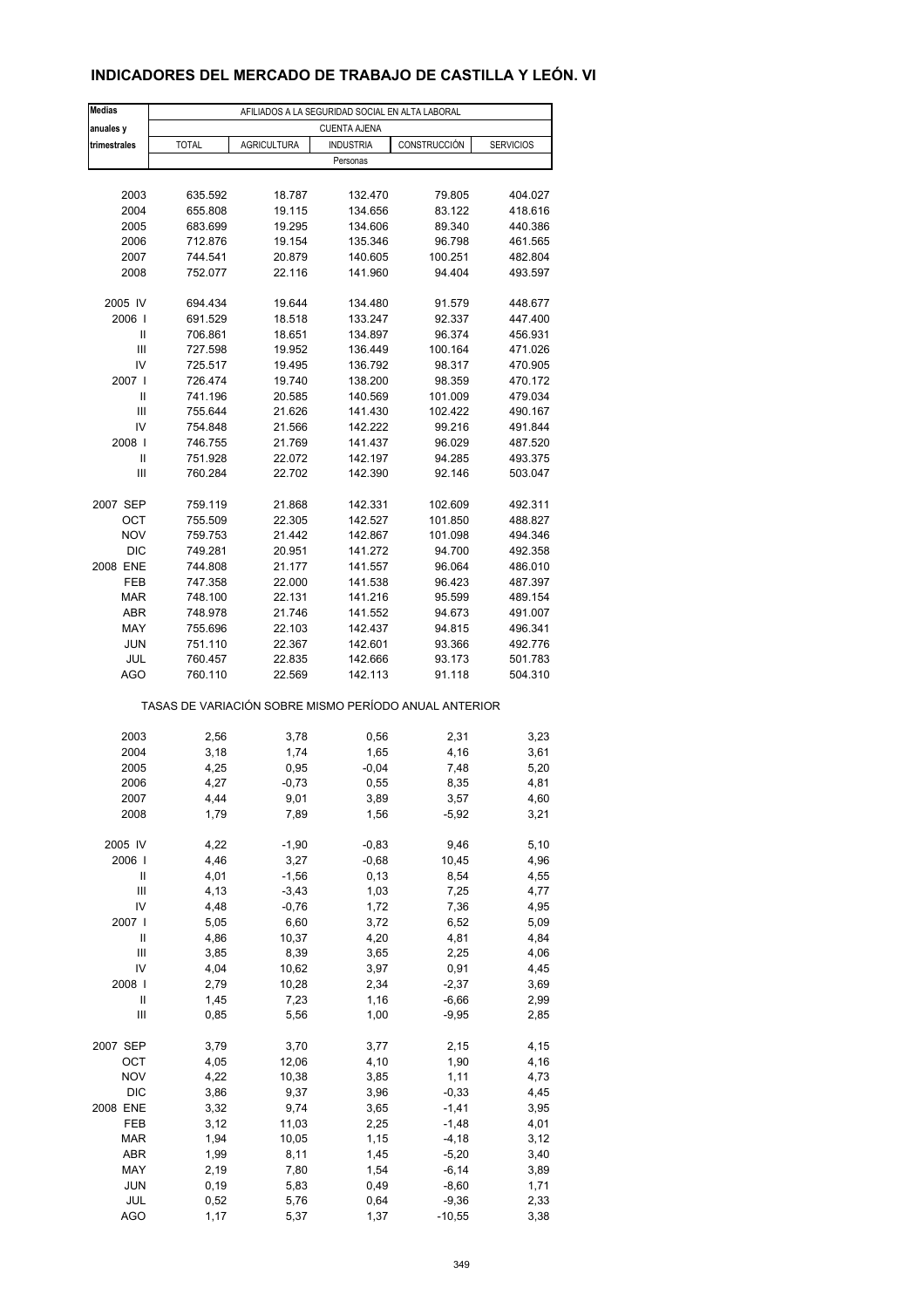# **INDICADORES DEL MERCADO DE TRABAJO DE CASTILLA Y LEÓN. VII**

| <b>Medias</b> | AFILIADOS A LA SEGURIDAD SOCIAL EN ALTA LABORAL       |                    |                      |              |                  |  |  |  |
|---------------|-------------------------------------------------------|--------------------|----------------------|--------------|------------------|--|--|--|
| anuales y     |                                                       |                    | <b>CUENTA PROPIA</b> |              |                  |  |  |  |
| trimestrales  | <b>TOTAL</b>                                          | <b>AGRICULTURA</b> | <b>INDUSTRIA</b>     | CONSTRUCCIÓN | <b>SERVICIOS</b> |  |  |  |
|               |                                                       |                    | Personas             |              |                  |  |  |  |
|               |                                                       |                    |                      |              |                  |  |  |  |
|               |                                                       |                    |                      |              |                  |  |  |  |
| 2003          | 217.415                                               | 58.165             | 16.208               | 27.380       | 115.415          |  |  |  |
| 2004          | 219.493                                               | 56.550             | 16.049               | 28.770       | 117.904          |  |  |  |
| 2005          | 221.481                                               | 54.551             | 15.856               | 30.230       | 120.647          |  |  |  |
| 2006          | 222.654                                               | 52.778             | 15.758               | 31.748       | 122.353          |  |  |  |
| 2007          | 225.105                                               | 51.024             | 15.661               | 34.386       | 124.029          |  |  |  |
| 2008          | 225.201                                               | 49.486             | 15.518               | 35.598       | 124.595          |  |  |  |
|               |                                                       |                    |                      |              |                  |  |  |  |
| 2005 IV       | 221.949                                               | 53.788             | 15.784               | 30.748       | 121.436          |  |  |  |
|               |                                                       |                    |                      |              |                  |  |  |  |
| 2006          | 221.719                                               | 53.424             | 15.795               | 30.964       | 121.482          |  |  |  |
| Ш             | 222.861                                               | 53.078             | 15.780               | 31.575       | 122.424          |  |  |  |
| Ш             | 223.127                                               | 52.553             | 15.738               | 32.084       | 122.748          |  |  |  |
| IV            | 222.911                                               | 52.058             | 15.720               | 32.370       | 122.758          |  |  |  |
| 2007 l        | 223.245                                               | 51.640             | 15.660               | 32.930       | 123.011          |  |  |  |
| $\mathbf{I}$  | 225.010                                               | 51.265             | 15.661               | 34.067       | 124.013          |  |  |  |
| Ш             | 226.141                                               | 50.868             | 15.677               | 35.005       | 124.585          |  |  |  |
| IV            | 226.023                                               | 50.321             | 15.648               | 35.542       | 124.507          |  |  |  |
| 2008          |                                                       |                    |                      |              |                  |  |  |  |
|               | 225.494                                               | 49.870             | 15.586               | 35.684       | 124.349          |  |  |  |
| Ш             | 225.294                                               | 49.427             | 15.525               | 35.674       | 124.663          |  |  |  |
| Ш             | 224.624                                               | 48.998             | 15.404               | 35.357       | 124.860          |  |  |  |
|               |                                                       |                    |                      |              |                  |  |  |  |
| 2007 SEP      | 226.047                                               | 50.730             | 15.645               | 35.225       | 124.442          |  |  |  |
| ОСТ           | 225.977                                               | 50.539             | 15.645               | 35.442       | 124.346          |  |  |  |
| <b>NOV</b>    | 226.044                                               | 50.270             | 15.639               | 35.645       | 124.485          |  |  |  |
| <b>DIC</b>    | 226.048                                               | 50.155             | 15.659               | 35.539       | 124.690          |  |  |  |
| 2008 ENE      | 225.185                                               | 49.833             | 15.592               | 35.512       | 124.243          |  |  |  |
|               |                                                       |                    |                      |              |                  |  |  |  |
| FEB           | 225.484                                               | 49.907             | 15.571               | 35.733       | 124.268          |  |  |  |
| <b>MAR</b>    | 225.812                                               | 49.869             | 15.596               | 35.806       | 124.536          |  |  |  |
| <b>ABR</b>    | 225.386                                               | 49.557             | 15.565               | 35.707       | 124.552          |  |  |  |
| MAY           | 225.340                                               | 49.431             | 15.530               | 35.691       | 124.683          |  |  |  |
| <b>JUN</b>    | 225.157                                               | 49.294             | 15.479               | 35.624       | 124.755          |  |  |  |
| JUL           | 224.931                                               | 49.140             | 15.443               | 35.454       | 124.889          |  |  |  |
| <b>AGO</b>    | 224.316                                               | 48.855             | 15.365               | 35.260       | 124.831          |  |  |  |
|               |                                                       |                    |                      |              |                  |  |  |  |
|               | TASAS DE VARIACIÓN SOBRE MISMO PERÍODO ANUAL ANTERIOR |                    |                      |              |                  |  |  |  |
|               |                                                       |                    |                      |              |                  |  |  |  |
| 2003          | 0,21                                                  | $-3,32$            | $-1,23$              | 3,45         | 1,54             |  |  |  |
| 2004          | 0,96                                                  | $-2,78$            | $-0,98$              | 5,08         | 2,16             |  |  |  |
| 2005          | 0,91                                                  | $-3,54$            | $-1,21$              | 5,07         | 2,33             |  |  |  |
|               |                                                       |                    |                      |              |                  |  |  |  |
| 2006          | 0,53                                                  | $-3,25$            | $-0,62$              | 5,02         | 1,41             |  |  |  |
| 2007          | 1,10                                                  | -3,32              | -0,62                | 8,31         | 1,37             |  |  |  |
| 2008          | 0,25                                                  | $-3,58$            | $-0,96$              | 5,17         | 0,64             |  |  |  |
|               |                                                       |                    |                      |              |                  |  |  |  |
| 2005 IV       | 0,85                                                  | $-3,67$            | $-1,22$              | 4,99         | 2,25             |  |  |  |
| 2006          | 0,75                                                  | $-3,49$            | $-0,81$              | 5,06         | 1,99             |  |  |  |
| Ш             | 0,55                                                  | $-3, 15$           | $-0,82$              | 4,80         | 1,51             |  |  |  |
| Ш             | 0,39                                                  | $-3, 14$           | $-0,43$              | 4,95         | 1,08             |  |  |  |
| IV            | 0,43                                                  | $-3,22$            | $-0,41$              | 5,27         | 1,09             |  |  |  |
| 2007 l        | 0,69                                                  | $-3,34$            | $-0,85$              | 6,35         | 1,26             |  |  |  |
| $\mathsf{II}$ |                                                       |                    |                      |              |                  |  |  |  |
|               | 0,96                                                  | $-3,41$            | $-0,75$              | 7,89         | 1,30             |  |  |  |
| Ш             | 1,35                                                  | $-3,21$            | $-0,39$              | 9,11         | 1,50             |  |  |  |
| IV            | 1,40                                                  | $-3,34$            | $-0,46$              | 9,80         | 1,42             |  |  |  |
| 2008          | 1,01                                                  | $-3,43$            | $-0,47$              | 8,36         | 1,09             |  |  |  |
| $\mathsf{II}$ | 0, 13                                                 | $-3,59$            | $-0,87$              | 4,72         | 0,52             |  |  |  |
| Ш             | $-0,69$                                               | $-3,81$            | $-1,84$              | 1,32         | 0, 16            |  |  |  |
|               |                                                       |                    |                      |              |                  |  |  |  |
| 2007 SEP      | 1,41                                                  | $-3, 14$           | $-0,51$              | 9,38         | 1,51             |  |  |  |
| OCT           | 1,43                                                  | $-3,21$            | $-0,42$              | 9,73         | 1,46             |  |  |  |
|               |                                                       |                    |                      |              |                  |  |  |  |
| <b>NOV</b>    | 1,37                                                  | $-3,42$            | $-0,64$              | 9,98         | 1,39             |  |  |  |
| DIC           | 1,39                                                  | $-3,38$            | $-0,32$              | 9,68         | 1,43             |  |  |  |
| 2008 ENE      | 1,11                                                  | $-3,80$            | $-0,30$              | 9,11         | 1,24             |  |  |  |
| FEB           | 1,04                                                  | $-3,31$            | $-0,68$              | 8,49         | 1,08             |  |  |  |
| <b>MAR</b>    | 0,87                                                  | $-3,18$            | $-0,42$              | 7,50         | 0,94             |  |  |  |
| ABR           | 0,42                                                  | $-3,58$            | $-0,42$              | 5,98         | 0,67             |  |  |  |
| MAY           | 0, 19                                                 | $-3,58$            | $-0,80$              | 4,79         | 0,61             |  |  |  |
| <b>JUN</b>    | $-0,22$                                               | $-3,59$            | $-1,38$              | 3,42         | 0,30             |  |  |  |
|               |                                                       |                    |                      |              |                  |  |  |  |
| JUL           | $-0,58$                                               | $-3,69$            | $-1,69$              | 1,83         | 0, 16            |  |  |  |
| <b>AGO</b>    | $-0,80$                                               | $-3,93$            | $-1,98$              | 0,81         | 0,17             |  |  |  |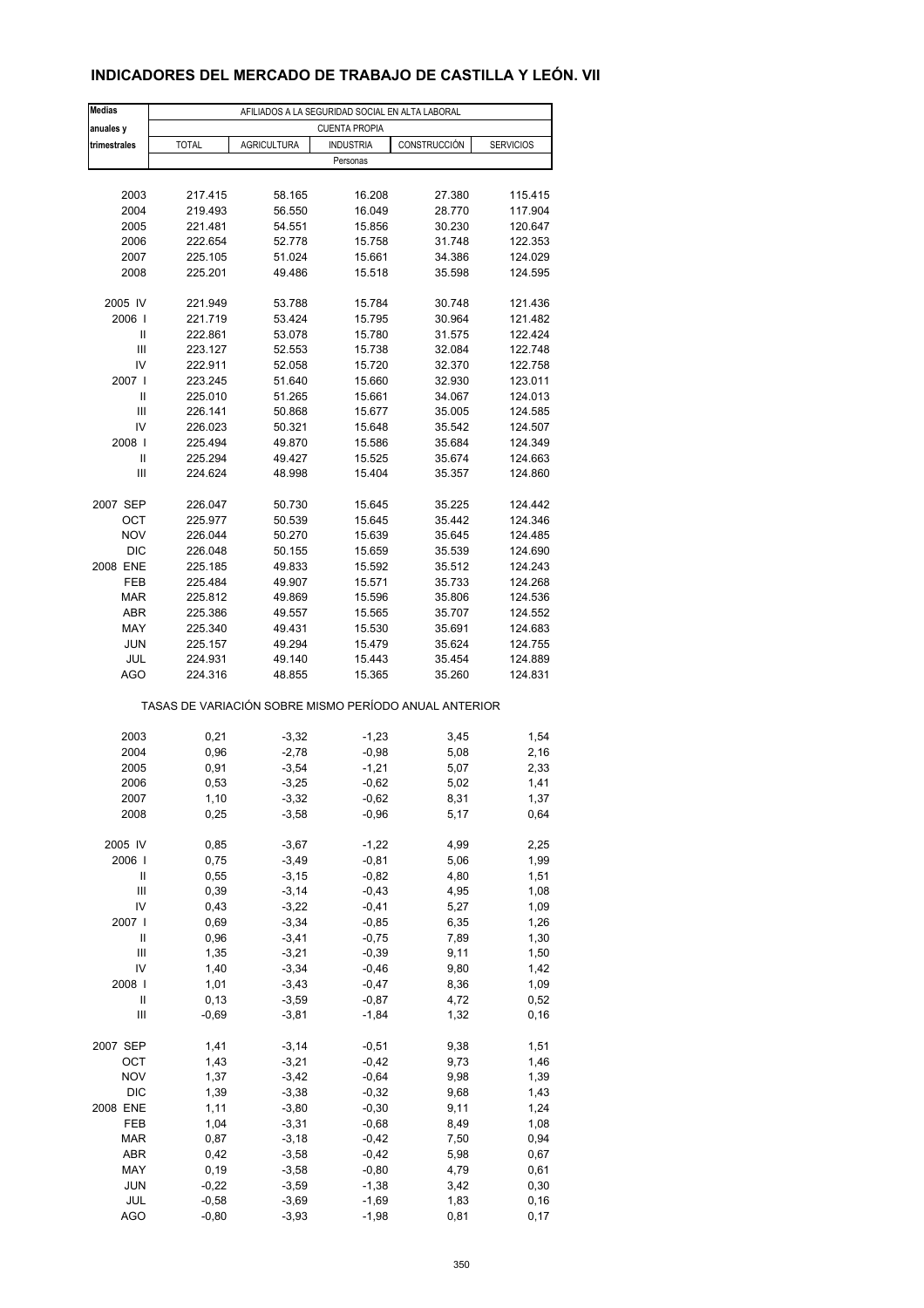| <b>Medias</b>                      |              |                  | EFECTIVOS LABORALES |                  | JORNADA MEDIA POR TRABAJADOR Y TRIM.                  |                 |              |                 |                |
|------------------------------------|--------------|------------------|---------------------|------------------|-------------------------------------------------------|-----------------|--------------|-----------------|----------------|
| anuales y                          | <b>TOTAL</b> |                  | <b>SECTORES</b>     |                  | CONTRATO                                              | CONTRATO        | <b>TOTAL</b> | A TIEMPO        | A TIEMPO       |
| trimestrales                       |              | <b>INDUSTRIA</b> | CONSTRUC.           | <b>SERVICIOS</b> | <b>INDEFINIDO</b>                                     | <b>TEMPORAL</b> |              | <b>COMPLETO</b> | <b>PARCIAL</b> |
|                                    |              |                  | Miles de personas   |                  |                                                       |                 |              | Horas           |                |
|                                    |              |                  |                     |                  |                                                       |                 |              |                 |                |
| 2003                               | 537,6        | 132,7            | 78,2                | 326,7            | 359,2                                                 | 178,4           | 408,5        | 436,3           | 242,7          |
| 2004                               | 555,5        | 135,1            | 82,6                | 337,9            | 361,1                                                 | 194,4           | 405,2        | 437,3           | 235,7          |
| 2005                               | 581,1        | 135,3            | 89,0                | 356,8            | 382,9                                                 | 198,2           | 404,6        | 435,7           | 240,8          |
| 2006                               | 609,1        | 136,3            | 96,6                | 376,1            | 400,6                                                 | 208,5           | 400,1        | 433,6           | 236,1          |
| 2007                               | 658,2        | 142,5            | 99,7                | 416,0            | 444,3                                                 | 213,9           | 400,6        | 432,2           | 242,2          |
| 2008                               | 662,3        | 142,3            | 94,2                | 425,8            | 450,3                                                 | 212,0           | 414,6        | 447,2           | 257,9          |
|                                    |              |                  |                     |                  |                                                       |                 |              |                 |                |
| 2005 III                           | 587,5        | 135,4            | 93,0                | 359,1            | 377,8                                                 | 209,7           | 364,8        | 392,6           | 218,4          |
| IV                                 | 586,2        | 133,4            | 88,6                | 364,2            | 397,5                                                 | 188,7           | 404,2        | 437,5           | 244,2          |
| 2006                               | 592,9        | 133,8            | 93,7                | 365,4            | 382,4                                                 | 210,5           | 416,2        | 450,9           | 246,0          |
| Ш                                  | 606,4        | 137,3            | 97,1                | 372,1            | 386,9                                                 | 219,5           | 416,0        | 451,8           | 249,1          |
| Ш                                  | 622,8        | 138,9            | 100,1               | 383,8            | 406,1                                                 | 216,7           | 364,9        | 393,3           | 213,5          |
| IV                                 | 614,2        | 135,3            | 95,6                | 383,2            | 426,9                                                 | 187,3           | 403,4        | 438,4           | 235,7          |
| 2007 l                             | 641,1        | 139,6            | 99,7                | 401,8            | 431,4                                                 | 209,7           | 414,7        | 448,7           | 244,6          |
| Ш                                  | 660,0        | 144,3            | 101,7               | 414,0            | 444,9                                                 | 215,1           | 415,6        | 448,4           | 248,1          |
| Ш                                  | 669,6        | 142,1            | 103,2               | 424,3            | 445,8                                                 | 223,9           | 366,8        | 394,5           | 226,0          |
| IV                                 | 662,0        | 143,8            | 94,3                | 423,9            | 455,1                                                 | 206,9           | 405,4        | 437,3           | 249,9          |
| 2008                               | 662,5        | 141,9            | 95,8                | 424,8            | 448,1                                                 | 214,3           | 414,4        | 446,8           | 254,6          |
| Ш                                  | 662,2        | 142,7            | 92,6                | 426,9            | 452,4                                                 | 209,7           | 414,8        | 447,6           | 261,2          |
|                                    |              |                  |                     |                  |                                                       |                 |              |                 |                |
| 2007 JUL                           |              |                  |                     |                  |                                                       |                 |              |                 |                |
| AGO                                |              |                  |                     |                  |                                                       |                 |              |                 |                |
| <b>SEP</b>                         |              |                  |                     |                  |                                                       |                 |              |                 |                |
| OCT                                |              |                  |                     |                  |                                                       |                 |              |                 |                |
| <b>NOV</b>                         |              |                  |                     |                  |                                                       |                 |              |                 |                |
| <b>DIC</b>                         |              |                  |                     |                  |                                                       |                 |              |                 |                |
| 2008 ENE                           |              |                  |                     |                  |                                                       |                 |              |                 |                |
| <b>FEB</b>                         |              |                  |                     |                  |                                                       |                 |              |                 |                |
| <b>MAR</b>                         |              |                  |                     |                  |                                                       |                 |              |                 |                |
| ABR                                |              |                  |                     |                  |                                                       |                 |              |                 |                |
| MAY                                |              |                  |                     |                  |                                                       |                 |              |                 |                |
| <b>JUN</b>                         |              |                  |                     |                  |                                                       |                 |              |                 |                |
|                                    |              |                  |                     |                  |                                                       |                 |              |                 |                |
|                                    |              |                  |                     |                  | TASAS DE VARIACIÓN SOBRE MISMO PERÍODO ANUAL ANTERIOR |                 |              |                 |                |
|                                    |              |                  |                     |                  |                                                       |                 |              |                 |                |
| 2003                               | 2,65         | 0,63             | 2,29                | 3,60             | 3,63                                                  | 0,76            | $-0,84$      | $-1,03$         | 2,05           |
| 2004                               | 3,33         | 1,79             | 5,56                | 3,41             | 0,52                                                  | 8,98            | $-0,81$      | 0,22            | $-2,86$        |
| 2005                               | 4,60         | 0,20             | 7,78                | 5,60             | 6,05                                                  | 1,95            | $-0,14$      | $-0,36$         | 2,13           |
| 2006                               | 4,81         | 0,74             | 8,57                | 5,41             | 4,61                                                  | 5,18            | $-1,12$      | $-0,47$         | $-1,94$        |
| 2007                               | 8,07         | 4,51             | 3,21                | 10,61            | 10,92                                                 | 2,58            | 0,12         | $-0,31$         | 2,57           |
| 2008                               | 1,81         | 0,24             | $-6,47$             | 4,40             | 2,76                                                  | $-0,17$         | $-0,12$      | $-0,31$         | 4,69           |
|                                    |              |                  |                     |                  |                                                       |                 |              |                 |                |
| 2005 III                           | 4,57         | 0,22             | 8,77                | 5,25             | 2,94                                                  | 7,65            | $-0,60$      | $-0, 10$        | 1,30           |
| ${\sf IV}$                         | 5,11         | $-0,75$          | 11,72               | 5,92             | 10,21                                                 | $-4, 16$        | $-1,28$      | $-1,30$         | 0,25           |
| 2006                               | 4,42         | $-0,75$          | 10,40               | 4,96             | 1,76                                                  | 9,61            | $-1,18$      | $-0,99$         | 0,64           |
| $\sf II$                           | 4,04         | $-0,29$          | 8,47                | 4,60             | 1,68                                                  | 8,40            | $-2,88$      | $-1, 15$        | $-2,68$        |
| $\ensuremath{\mathsf{III}}\xspace$ | 6,00         | 2,59             | 7,62                | 6,87             | 7,48                                                  | 3,34            | 0,02         | 0,18            | $-2,23$        |
| IV                                 | 4,77         | 1,44             | 7,94                | 5,21             | 7,38                                                  | $-0,74$         | $-0,19$      | 0, 19           | $-3,50$        |
| 2007 l                             | 8,14         | 4,38             | 6,32                | 9,98             | 12,81                                                 | $-0,35$         | $-0,36$      | $-0,48$         | $-0,57$        |
| $\ensuremath{\mathsf{II}}$         | 8,83         | 5,08             | 4,81                | 11,27            | 14,99                                                 | $-2,03$         | $-0,12$      | $-0,75$         | $-0,41$        |
| $\ensuremath{\mathsf{III}}\xspace$ | 7,52         | 2,34             | 3,09                | 10,56            | 9,78                                                  | 3,30            | 0,53         | 0,30            | 5,85           |
| IV                                 | 7,79         | 6,30             | $-1,34$             | 10,60            | 6,62                                                  | 10,47           | 0,49         | $-0,25$         | 6,04           |
| 2008 l                             | 3,33         | 1,62             | $-3,88$             | 5,71             | 3,87                                                  | 2,21            | $-0,07$      | $-0,43$         | 4,09           |
| $\sf II$                           | 0,33         | $-1,09$          | $-9,00$             | 3,12             | 1,69                                                  | $-2,48$         | $-0,18$      | $-0,19$         | 5,28           |
|                                    |              |                  |                     |                  |                                                       |                 |              |                 |                |
| 2007 JUL                           |              |                  |                     |                  |                                                       |                 |              |                 |                |
| <b>AGO</b>                         |              |                  |                     |                  |                                                       |                 |              |                 |                |
| <b>SEP</b>                         |              |                  |                     |                  |                                                       |                 |              |                 |                |
| OCT                                |              |                  |                     |                  |                                                       |                 |              |                 |                |
| <b>NOV</b>                         |              |                  |                     |                  |                                                       |                 |              |                 |                |
| <b>DIC</b>                         |              |                  |                     |                  |                                                       |                 |              |                 |                |
| 2008 ENE                           |              |                  |                     |                  |                                                       |                 |              |                 |                |
| FEB                                |              |                  |                     |                  |                                                       |                 |              |                 |                |
| <b>MAR</b>                         |              |                  |                     |                  |                                                       |                 |              |                 |                |
| ABR                                |              |                  |                     |                  |                                                       |                 |              |                 |                |
| MAY                                |              |                  |                     |                  |                                                       |                 |              |                 |                |
| <b>JUN</b>                         |              |                  |                     |                  |                                                       |                 |              |                 |                |

#### **INDICADORES DEL MERCADO DE TRABAJO DE CASTILLA Y LEÓN. VIII**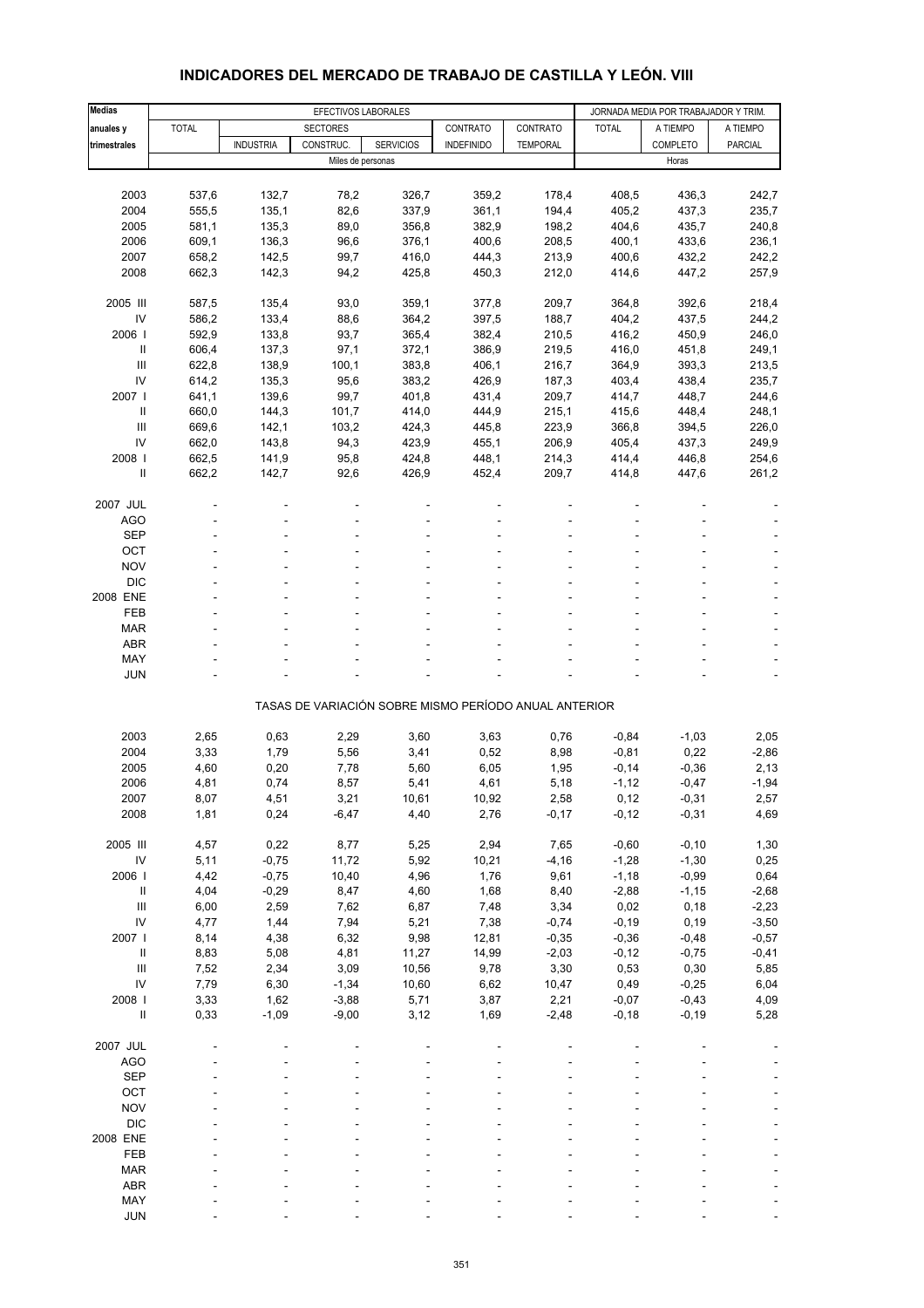# **INDICADORES DE PRECIOS DE CASTILLA Y LEÓN. I**

| <b>Medias</b> |                                                       | INDICES DE PRECIOS DE CONSUMO (10) |                    | DIFERENCIAL DE   |
|---------------|-------------------------------------------------------|------------------------------------|--------------------|------------------|
| anuales y     | <b>GENERAL</b>                                        | ALIMENTACIÓN                       | SIN                | <b>INFLACIÓN</b> |
| trimestrales  |                                                       | <b>AGREGADO</b>                    | ALIMENTACIÓN       | RTO. ESPAÑA      |
|               |                                                       | <b>Base 2006</b>                   |                    | P.Porcentuales   |
|               |                                                       |                                    |                    |                  |
|               |                                                       |                                    |                    |                  |
| 2003          | 90,937                                                | 89,329                             | 91,547             | $-0,32$          |
| 2004          | 93,487                                                | 92,920                             | 93,699             | $-0,24$          |
| 2005          | 96,562                                                | 96,006                             | 96,771             | $-0,08$          |
| 2006          | 100,000                                               | 100,000                            | 100,000            | 0,05             |
| 2007          | 102,817                                               | 104,241                            | 102,291            | 0,03             |
| 2008          | 106,949                                               | 110,095                            | 105,799            | 0,30             |
| 2005 IV       | 98,401                                                | 97,287                             | 98,822             | $-0,05$          |
| 2006          | 98,289                                                | 98,599                             | 98,174             | 0,07             |
| Ш             | 100,411                                               | 99,436                             | 100,775            | 0,05             |
| Ш             | 100,340                                               | 100,784                            | 100,175            | 0,06             |
| IV            | 100,959                                               | 101,181                            | 100,877            | 0,01             |
| 2007 l        | 100,639                                               | 102,176                            | 100,071            | $-0,03$          |
| Ш             | 102,794                                               | 103,070                            | 102,690            | $-0,01$          |
| Ш             | 102,710                                               | 104,072                            | 102,207            | 0,00             |
| IV            | 105,127                                               | 107,648                            | 104,197            | 0,17             |
|               |                                                       |                                    |                    |                  |
| 2008  <br>Ш   | 105,336<br>107,860                                    | 109,442                            | 103,881            | 0,29             |
|               |                                                       | 110,236                            | 106,957            | 0,33             |
| Ш             | 108,000                                               | 110,863                            | 106,941            | 0,27             |
| 2007 SEP      | 103,106                                               | 104,760                            | 102,496            | 0,02             |
| ОСТ           | 104,404                                               | 106,654                            | 103,574            | 0,07             |
| <b>NOV</b>    | 105,273                                               | 107,703                            | 104,377            | 0,19             |
| <b>DIC</b>    | 105,703                                               | 108,586                            | 104,640            | 0,25             |
| 2008 ENE      | 104,910                                               | 109,431                            | 103,322            | 0,27             |
| FEB           | 105,056                                               | 109,315                            | 103,551            | 0,27             |
| MAR           | 106,042                                               | 109,579                            | 104,769            | 0,32             |
| ABR           | 107,115                                               | 109,905                            | 106,080            | 0,27             |
| MAY           | 107,894                                               | 110,142                            | 107,032            | 0,34             |
| <b>JUN</b>    |                                                       |                                    |                    |                  |
| JUL           | 108,572                                               | 110,662                            | 107,760<br>107,157 | 0,37<br>0,35     |
| <b>AGO</b>    | 108,158<br>107,842                                    | 110,839<br>110,887                 | 106,724            | 0,18             |
|               | TASAS DE VARIACIÓN SOBRE MISMO PERÍODO ANUAL ANTERIOR |                                    |                    |                  |
|               |                                                       |                                    |                    |                  |
| 2003          | 2,71                                                  | 3,64                               | 2,38               |                  |
| 2004          | 2,80                                                  | 4,02                               | 2,35               |                  |
| 2005          | 3,29                                                  | 3,32                               | 3,28               |                  |
| 2006          | 3,56                                                  | 4,16                               | 3,34               |                  |
| 2007          | 2,82                                                  | 4,24                               | 2,29               |                  |
| 2008          | 4,94                                                  | 6,99                               | 4,18               |                  |
| 2005 IV       | 3,50                                                  | 3,29                               | 3,58               |                  |
| 2006          | 4,08                                                  | 4,07                               | 4,10               |                  |
| Ш             | 3,99                                                  | 3,82                               | 4,06               |                  |
| Ш             | 3,59                                                  | 4,75                               | 3,16               |                  |
| IV            | 2,60                                                  | 4,00                               | 2,08               |                  |
| 2007 l        | 2,39                                                  | 3,63                               | 1,93               |                  |
| Ш             | 2,37                                                  | 3,65                               | 1,90               |                  |
| Ш             | 2,36                                                  | 3,26                               | 2,03               |                  |
| IV            | 4,13                                                  | 6,39                               | 3,29               |                  |
|               |                                                       |                                    |                    |                  |
| 2008 l        | 4,67                                                  | 7,11                               | 3,81               |                  |
| Ш<br>Ш        | 4,93<br>5,35                                          | 6,95<br>6,88                       | 4,16<br>4,78       |                  |
|               |                                                       |                                    |                    |                  |
| 2007 SEP      | 2,70                                                  | 3,72                               | 2,33               |                  |
| OCT           | 3,65                                                  | 5,68                               | 2,90               |                  |
| <b>NOV</b>    | 4,26                                                  | 6,57                               | 3,41               |                  |
| <b>DIC</b>    | 4,47                                                  | 6,92                               | 3,56               |                  |
| 2008 ENE      | 4,54                                                  | 7,14                               | 3,64               |                  |
| FEB           | 4,64                                                  | 7,12                               | 3,77               |                  |
| <b>MAR</b>    | 4,82                                                  | 7,07                               | 4,01               |                  |
| ABR           | 4,46                                                  | 6,82                               | 3,58               |                  |
| MAY           | 4,94                                                  | 6,85                               | 4,21               |                  |
| <b>JUN</b>    | 5,38                                                  | 7,19                               | 4,68               |                  |
| JUL           | 5,62                                                  | 7,06                               | 5,07               |                  |
| <b>AGO</b>    | 5,09                                                  | 6,69                               | 4,49               |                  |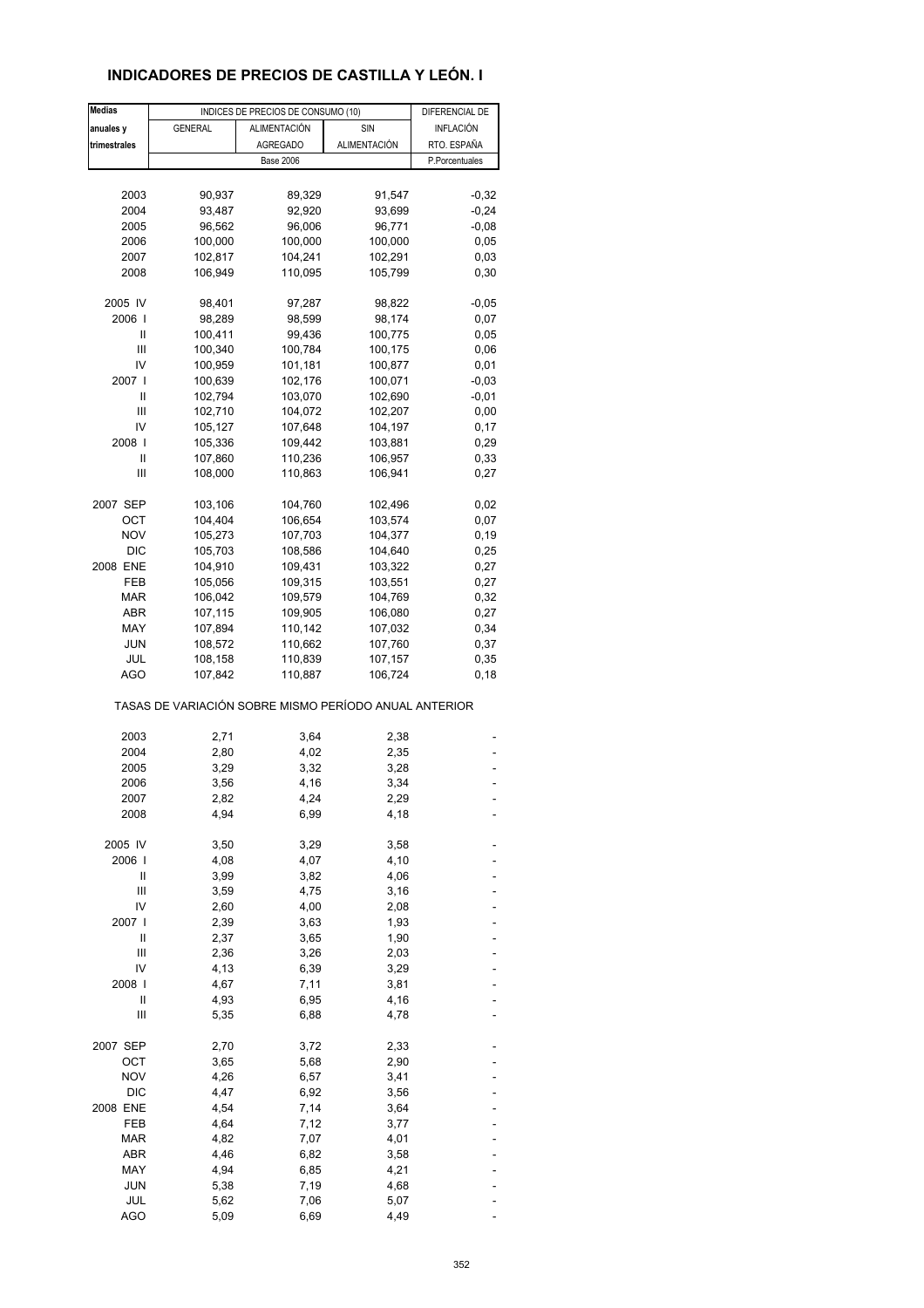# **INDICADORES DE PRECIOS DE CASTILLA Y LEÓN. II**

| <b>Medias</b>                      |                    |              | INDICES DE PRECIOS DE CONSUMO (10)                    |                 |               |                    |
|------------------------------------|--------------------|--------------|-------------------------------------------------------|-----------------|---------------|--------------------|
| anuales y                          | <b>ALIMENTOS Y</b> | BEBIDAS ALC. | <b>VESTIDO Y</b>                                      | <b>VIVIENDA</b> | <b>MENAJE</b> | <b>MEDICINA</b>    |
| trimestrales                       | BEB.NO ALCOH.      | Y TABACO     | CALZADO                                               |                 |               |                    |
|                                    |                    |              | <b>Base 2006</b>                                      |                 |               |                    |
|                                    |                    |              |                                                       |                 |               |                    |
| 2003                               | 89,287             | 89,736       | 96,069                                                | 85,591          | 94,336        | 96,537             |
| 2004                               | 92,866             | 93,452       | 97,557                                                | 88,121          | 95,679        | 97,154             |
| 2005                               | 95,760             | 98,240       | 98,936                                                | 93,674          | 97,639        | 98,698             |
| 2006                               | 100,000            | 100,000      | 100,000                                               | 100,000         | 100,000       | 100,000            |
| 2007                               | 103,933            | 107,161      | 101,120                                               | 102,956         | 102,589       | 100,143            |
|                                    |                    |              |                                                       |                 |               |                    |
| 2008                               | 109,976            | 111,144      | 99,297                                                | 110,951         | 104,628       | 100,762            |
| 2005 IV                            | 97,010             | 99,806       | 105,838                                               | 96,093          | 98,380        | 99,439             |
| 2006                               | 98,715             | 97,530       | 94,023                                                | 98,451          | 98,929        | 99,346             |
| Ш                                  | 99,299             | 100,690      | 103,996                                               | 100,577         | 100,161       | 99,498             |
| Ш                                  | 100,797            | 100,662      | 94,723                                                | 101,029         | 99,979        |                    |
| IV                                 | 101,188            | 101,118      | 107,258                                               | 99,943          | 100,932       | 100,417<br>100,738 |
|                                    |                    |              |                                                       |                 |               |                    |
| 2007                               | 101,692            | 106,757      | 94,973                                                | 100,793         | 101,263       | 100,700            |
| Ш                                  | 102,649            | 107,061      | 105,192                                               | 102,313         | 102,850       | 99,455             |
| Ш                                  | 103,735            | 107,262      | 95,735                                                | 103,483         | 102,837       | 99,942             |
| IV                                 | 107,657            | 107,565      | 108,580                                               | 105,235         | 103,405       | 100,474            |
| 2008                               | 109,310            | 110,610      | 95,833                                                | 108,065         | 103,750       | 100,638            |
| Ш                                  | 110,103            | 111,416      | 105,851                                               | 111,474         | 105,261       | 100,815            |
| Ш                                  | 110,785            | 111,536      | 94,662                                                | 114,495         | 104,997       | 100,869            |
|                                    |                    |              |                                                       |                 |               |                    |
| 2007 SEP                           | 104,493            | 107,287      | 98,645                                                | 103,708         | 102,965       | 99,958             |
| ОСТ                                | 106,569            | 107,462      | 106,691                                               | 104,374         | 103,308       | 100,249            |
| <b>NOV</b>                         | 107,715            | 107,591      | 110,115                                               | 105,562         | 103,392       | 100,558            |
| <b>DIC</b>                         | 108,686            | 107,641      | 108,933                                               | 105,770         | 103,514       | 100,615            |
| 2008 ENE                           | 109,400            | 109,681      | 95,365                                                | 107,451         | 103,445       | 100,753            |
| FEB                                | 109,129            | 110,984      | 94,383                                                | 107,801         | 103,675       | 101,104            |
| <b>MAR</b>                         | 109,401            | 111,164      | 97,750                                                | 108,944         | 104,131       | 100,056            |
| ABR                                | 109,746            | 111,320      | 105,404                                               | 109,997         | 104,846       | 101,070            |
| MAY                                | 109,998            | 111,421      | 106,445                                               | 111,540         | 105,405       | 100,646            |
| JUN                                | 110,565            | 111,508      | 105,703                                               | 112,886         | 105,532       | 100,730            |
| JUL                                | 110,758            | 111,539      | 94,880                                                | 115,095         | 104,964       | 100,865            |
| AGO                                | 110,812            | 111,533      | 94,443                                                | 113,894         | 105,029       | 100,873            |
|                                    |                    |              | TASAS DE VARIACIÓN SOBRE MISMO PERÍODO ANUAL ANTERIOR |                 |               |                    |
|                                    |                    |              |                                                       |                 |               |                    |
| 2003                               | 3,69               | 3,18         | 3,81                                                  | 2,20            | 1,76          | 1,76               |
| 2004<br>2005                       | 4,01               | 4,14         | 1,55                                                  | 2,96            | 1,42          | 0,64               |
|                                    | 3,12               | 5,12         | 1,41                                                  | 6,30            | 2,05          | 1,59               |
| 2006                               | 4,43               | 1,79         | 1,08                                                  | 6,75            | 2,42          | 1,32               |
| 2007                               | 3,93               | 7,16         | 1,12                                                  | 2,96            | 2,59          | 0,14               |
| 2008                               | 7,33               | 3,88         | 0,67                                                  | 8,77            | 2,34          | 0,72               |
| 2005 IV                            | 3,11               | 4,88         | 1,80                                                  | 6,69            | 1,97          | 2,02               |
| 2006                               | 4,26               | 2,35         | 1,00                                                  | 8,81            | 2,31          | 1,36               |
| Ш                                  | 4,02               | 2,05         | 1,10                                                  | 8,18            | 2,48          | 1,17               |
| $\ensuremath{\mathsf{III}}\xspace$ | 5,12               | 1,48         | 0,82                                                  | 6,18            | 2,29          | 1,44               |
| IV                                 | 4,31               | 1,31         | 1,34                                                  | 4,01            | 2,59          | 1,31               |
| 2007 l                             | 3,02               | 9,46         | 1,01                                                  | 2,38            | 2,36          | 1,36               |
| $\ensuremath{\mathsf{II}}$         | 3,37               | 6,33         | 1,15                                                  | 1,73            | 2,69          | $-0,04$            |
| Ш                                  | 2,92               | 6,56         | 1,07                                                  | 2,43            | 2,86          | $-0,47$            |
| IV                                 | 6,39               | 6,38         | 1,23                                                  | 5,30            | 2,45          | $-0,26$            |
| 2008                               | 7,49               | 3,61         | 0,90                                                  | 7,21            | 2,46          | $-0,06$            |
| Ш                                  | 7,26               | 4,07         | 0,63                                                  | 8,95            | 2,34          | 1,37               |
| Ш                                  | 7,19               | 4,00         | 0,41                                                  | 10,76           | 2,16          | 0,94               |
|                                    |                    |              |                                                       |                 |               |                    |
| 2007 SEP                           | 3,41               | 6,67         | 1,01                                                  | 2,87            | 2,85          | $-0,65$            |
| OCT                                | 5,58               | 6,67         | 0,97                                                  | 4,36            | 2,66          | $-0,43$            |
| <b>NOV</b>                         | 6,57               | 6,51         | 1,28                                                  | 5,68            | 2,37          | $-0,17$            |
| $DIC$                              | 7,02               | 5,95         | 1,44                                                  | 5,85            | 2,31          | $-0,19$            |
| 2008 ENE                           | 7,62               | 2,81         | 0,96                                                  | 7,00            | 2,47          | $-0,70$            |
| FEB                                | 7,46               | 3,98         | 0,93                                                  | 7,04            | 2,48          | $-0,70$            |
| <b>MAR</b>                         | 7,39               | 4,04         | 0,83                                                  | 7,60            | 2,42          | 1,26               |
| ABR                                | 7,11               | 4,08         | 0,67                                                  | 7,87            | 2,30          | 1,95               |
| MAY                                | 7,14               | 4,08         | 0,71                                                  | 9,06            | 2,43          | 1,27               |
| <b>JUN</b>                         | 7,53               | 4,04         | 0,49                                                  | 9,93            | 2,30          | 0,88               |
| JUL                                | 7,39               | 4,04         | 0,41                                                  | 11,46           | 2,11          | 0,94               |
| <b>AGO</b>                         | 6,99               | 3,96         | 0,40                                                  | 10,06           | 2,22          | 0,93               |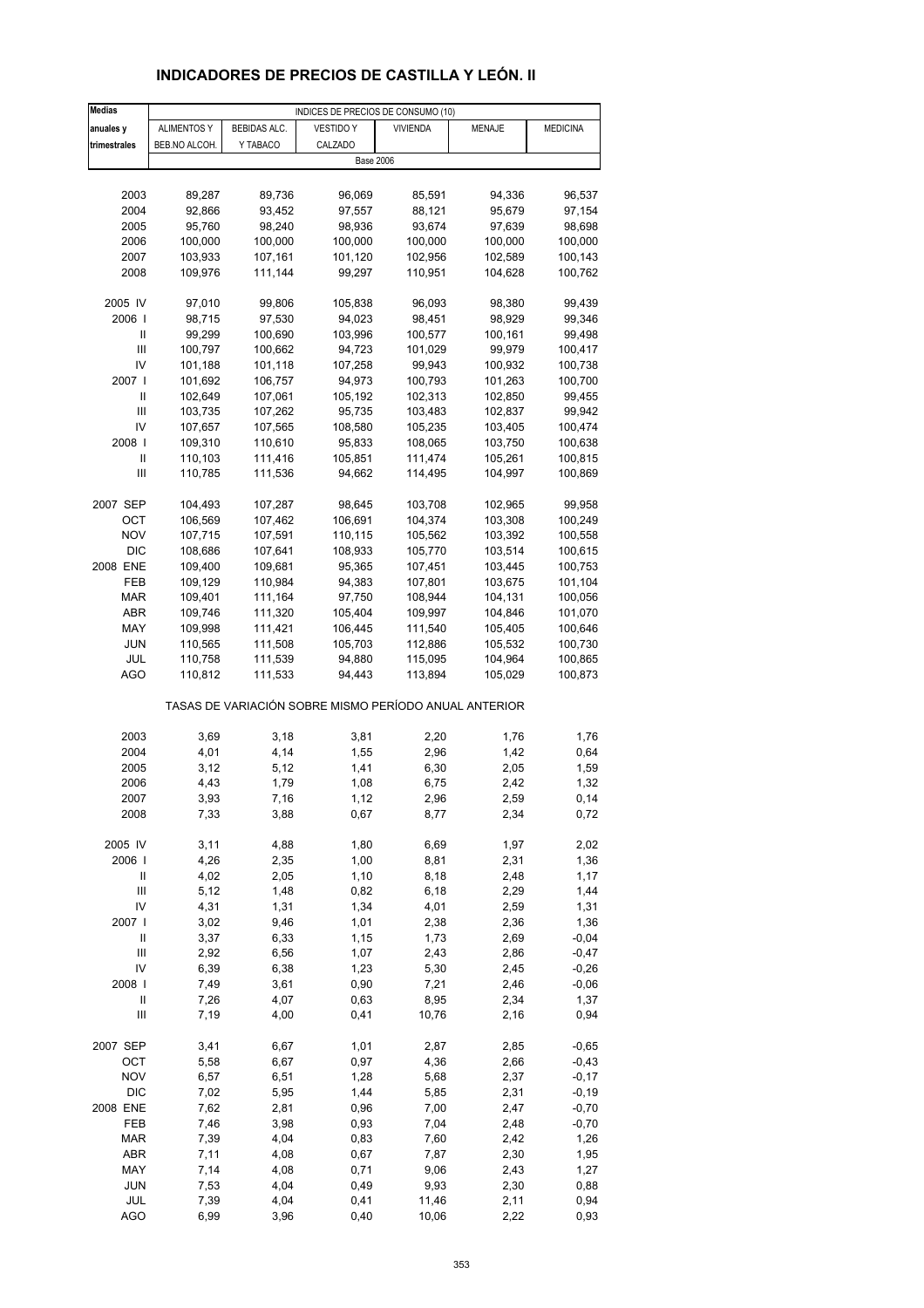| <b>Medias</b>  |                    |                    | INDICES DE PRECIOS DE CONSUMO (10)                    |                    |                    |                    |
|----------------|--------------------|--------------------|-------------------------------------------------------|--------------------|--------------------|--------------------|
| anuales y      | TRANSPORTE         | COMUNICA -         | OCIO <sub>Y</sub>                                     | ENSEÑANZA          | HOTELES,           | <b>OTROS</b>       |
| trimestrales   |                    | <b>CIONES</b>      | <b>CULTURA</b>                                        |                    | CAFÉS Y REST.      |                    |
|                |                    |                    | <b>Base 2006</b>                                      |                    |                    |                    |
|                |                    |                    |                                                       |                    |                    |                    |
| 2003           | 87,168             | 103,005            | 102,294                                               | 89,134             | 88,854             | 91,894             |
| 2004           | 90,585             | 102,292            | 101,569                                               | 92,589             | 92,052             | 94,238             |
| 2005           | 95,929             | 101,020            | 100,551                                               | 96,189             | 95,595             | 96,614             |
| 2006           | 100,000            | 100,000            | 100,000                                               | 100,000            | 100,000            | 100,000            |
| 2007           | 101,954            | 100,409            | 98,838                                                | 104,013            | 104,420            | 103,122            |
| 2008           | 108,877            | 100,470            | 98,207                                                | 107,030            | 108,614            | 105,889            |
|                |                    |                    |                                                       |                    |                    |                    |
| 2005 IV        | 97,983             | 100,551            | 100,733                                               | 98,766             | 96,495             | 97,166             |
| 2006           | 98,701             | 100,537            | 99,695                                                | 98,890             | 98,034             | 98,839             |
| Ш              | 101,358            | 100,071            | 99,730                                                | 99,018             | 99,586             | 100,003            |
| Ш              | 101,651            | 99,843             | 101,278                                               | 99,330             | 101,571            | 100,429            |
| IV             | 98,290             | 99,549             | 99,297                                                | 102,762            | 100,810            | 100,729            |
| 2007           | 98,972             | 100,148            | 98,688                                                | 102,955            | 102,196            | 102,436            |
| Ш              | 102,106            | 100,675            | 99,086                                                | 103,056            | 104,191            | 103,114            |
| $\mathbf{III}$ | 102,618            | 100,537            | 99,554                                                | 103,381            | 106,071            | 103,302            |
| IV             | 104,122            | 100,277            | 98,025                                                | 106,660            | 105,222            | 103,634            |
| 2008           | 105,769            | 100,494            | 97,746                                                | 106,917            | 106,791            | 105,091            |
| Ш              | 110,111            | 100,489            | 97,694                                                | 107,075            | 108,749            | 106,322            |
| $\mathbf{III}$ | 111,689            | 100,408            | 99,668                                                | 107,131            | 111,144            | 106,436            |
|                |                    |                    |                                                       |                    |                    |                    |
| 2007 SEP       | 102,697            | 100,488            | 98,788                                                | 103,805            | 105,609            | 103,409            |
| ОСТ            | 102,942            | 100,391            | 98,031                                                | 106,408            | 105,254            | 103,472            |
| <b>NOV</b>     | 104,294            | 100,301            | 97,366                                                | 106,723            | 104,989            | 103,632            |
| <b>DIC</b>     | 105,129            | 100,138            | 98,678                                                | 106,848            | 105,424            | 103,799            |
| 2008 ENE       | 104,974            | 100,554            | 97,339                                                | 106,883            | 105,977            | 104,358            |
| FEB            | 105,319            | 100,437            | 97,371                                                | 106,920            | 106,626            | 105,257            |
| MAR            | 107,013            | 100,490            | 98,529                                                | 106,947            | 107,770            | 105,659            |
| <b>ABR</b>     | 107,683            | 100,470            | 97,592                                                | 107,068            | 108,339            | 106,015            |
| MAY            | 110,327            | 100,492            | 97,553                                                | 107,068            | 108,552            | 106,226            |
| JUN<br>JUL     | 112,322            | 100,504            | 97,938                                                | 107,089            | 109,357            | 106,726            |
| AGO            | 112,984<br>110,393 | 100,462<br>100,354 | 98,936<br>100,400                                     | 107,131<br>107,131 | 110,559<br>111,728 | 106,483<br>106,389 |
|                |                    |                    |                                                       |                    |                    |                    |
|                |                    |                    | TASAS DE VARIACIÓN SOBRE MISMO PERÍODO ANUAL ANTERIOR |                    |                    |                    |
|                |                    |                    |                                                       |                    |                    |                    |
| 2003           | 1,92               | $-2,27$            | 0,00                                                  | 3,92               | 3,52               | 2,98               |
| 2004           | 3,92               | $-0,69$            | $-0,71$                                               | 3,88               | 3,60               | 2,55               |
| 2005           | 5,90               | $-1,24$            | $-1,00$                                               | 3,89               | 3,85               | 2,52               |
| 2006           | 4,24               | $-1,01$            | $-0,55$                                               | 3,96               | 4,61               | 3,51               |
| 2007           | 1,95               | 0,41               | $-1,16$                                               | 4,01               | 4,42               | 3,12               |
| 2008           | 7,75               | 0,02               | $-0,95$                                               | 3,87               | 4,47               | 2,91               |
|                |                    |                    |                                                       |                    |                    |                    |
| 2005 IV        | 6,17               | $-1,41$            | $-0,45$                                               | 4,17               | 4,07               | 3,04               |
| 2006           | 6,82               | $-1,20$            | $-0,52$                                               | 4,01               | 4,52               | 3,03               |
| Ш              | 6,81               | $-0,94$            | $-0,04$                                               | 4,02               | 4,65               | 3,42               |
| $\mathbf{III}$ | 3,26               | $-0,90$            | $-0,20$                                               | 3,77               | 4,79               | 3,89               |
| IV             | 0,31               | $-1,00$            | $-1,43$                                               | 4,05               | 4,47               | 3,67               |
| 2007 l         | 0,28               | $-0,39$            | $-1,01$                                               | 4,11               | 4,25               | 3,64               |
| $\mathbf{I}$   | 0,74               | 0,60               | $-0,65$                                               | 4,08               | 4,62               | 3,11               |
| $\mathbf{III}$ | 0,95               | 0,70               | $-1,70$                                               | 4,08               | 4,43               | 2,86               |
| IV             | 5,93               | 0,73               | $-1,28$                                               | 3,79               | 4,38               | 2,88               |
| 2008           | 6,87               | 0,35               | $-0,95$                                               | 3,85               | 4,50               | 2,59               |
| Ш              | 7,84               | $-0,19$            | $-1,40$                                               | 3,90               | 4,38               | 3,11               |
| Ш              | 8,88               | $-0,15$            | $-0,27$                                               | 3,84               | 4,55               | 3,09               |
| 2007 SEP       | 2,49               | 0,60               | $-1,63$                                               | 3,89               | 4,33               | 2,79               |
| OCT            | 4,69               | 0,68               | $-1,16$                                               | 3,76               | 4,35               | 2,84               |
| <b>NOV</b>     | 6,34               | 0,74               | $-1,30$                                               | 3,78               | 4,35               | 2,96               |
| <b>DIC</b>     | 6,77               | 0,77               | $-1,38$                                               | 3,84               | 4,43               | 2,85               |
| 2008 ENE       | 6,83               | 0,65               | $-1,10$                                               | 3,85               | 4,11               | 2,04               |
| FEB            | 6,80               | 0,86               | $-1,22$                                               | 3,84               | 4,37               | 2,84               |
| <b>MAR</b>     | 6,97               | $-0,47$            | $-0,55$                                               | 3,86               | 5,01               | 2,89               |
| ABR            | 6,24               | $-0,28$            | $-2,16$                                               | 3,91               | 4,14               | 2,89               |
| MAY            | 7,87               | 0,07               | $-1,35$                                               | 3,89               | 4,45               | 3,01               |
| <b>JUN</b>     | 9,39               | $-0,34$            | $-0,70$                                               | 3,91               | 4,53               | 3,43               |
| JUL            | 9,87               | $-0,16$            | $-0,35$                                               | 3,86               | 4,58               | 3,12               |

# **INDICADORES DE PRECIOS DE CASTILLA Y LEÓN. III**

AGO 7,89 -0,14 -0,19 3,83 4,53 3,05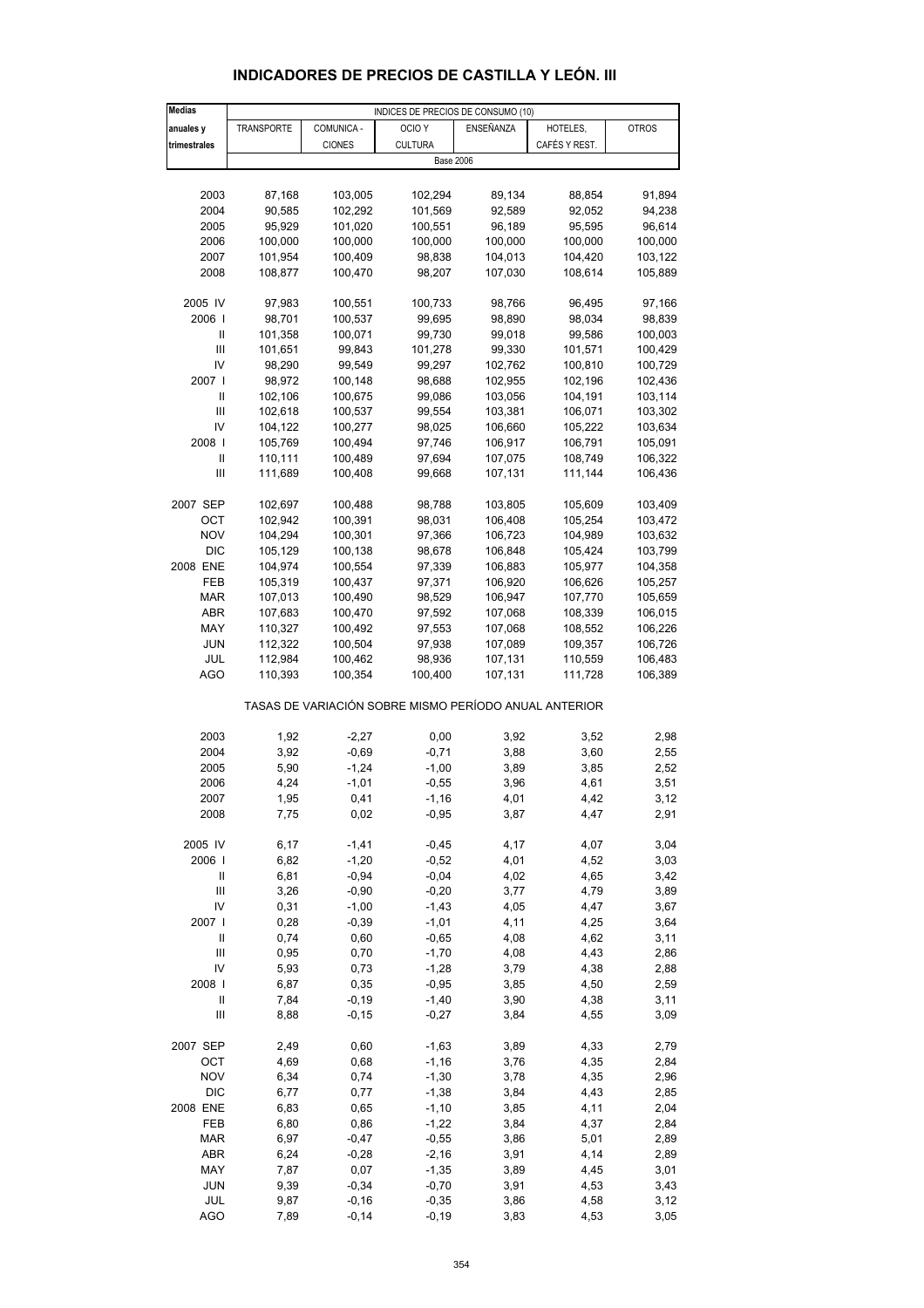| <b>Medias</b>              |                      | COSTE SALARIAL   |                                                       |                  |              |                                              | <b>SALARIOS</b> |         |       |
|----------------------------|----------------------|------------------|-------------------------------------------------------|------------------|--------------|----------------------------------------------|-----------------|---------|-------|
| anuales y                  | POR TRABAJADOR Y MES |                  | POR HORA EFECTIVA DE TRABAJO                          |                  |              | INCREMENTO SALARIAL PACTADO EN CONVENIO (12) |                 |         |       |
| trimestrales               | <b>TOTAL</b>         | <b>ORDINARIO</b> | <b>TOTAL</b>                                          | <b>ORDINARIO</b> | <b>TOTAL</b> | AGRIC.                                       | CONST.          | INDUST. | SERV. |
|                            |                      | €                |                                                       |                  |              |                                              | $\%$            |         |       |
|                            |                      |                  |                                                       |                  |              |                                              |                 |         |       |
|                            |                      |                  |                                                       |                  |              |                                              |                 |         |       |
| 2003                       | 1.361,55             | 1.153,63         | 10,02                                                 | 8,49             | 3,62         | 3,13                                         | 4,49            | 3,35    | 3,35  |
| 2004                       | 1.395,04             | 1.192,70         | 10,27                                                 | 8,77             | 3,75         | 2,44                                         | 4,54            | 3,74    | 3,48  |
| 2005                       | 1.440,35             | 1.231,82         | 10,74                                                 | 9,18             | 4,06         | 4,50                                         | 4,50            | 4,30    | 3,72  |
| 2006                       | 1.495,82             | 1.279,76         | 11,16                                                 | 9,55             | 3,49         | 3,24                                         | 3,50            | 3,66    | 3,41  |
| 2007                       | 1.540,70             | 1.321,90         | 11,39                                                 | 9,82             | 4,68         | 4,61                                         | 5,88            | 4,45    | 4,11  |
| 2008                       | 1.579,62             | 1.371,91         | 11,55                                                 | 10,03            | 3,49         | 3,37                                         | 3,50            | 3,72    | 3,39  |
|                            |                      |                  |                                                       |                  |              |                                              |                 |         |       |
| 2005 IV                    | 1.579,64             | 1.232,82         | 12,00                                                 | 9,36             | 2,97         | 3,43                                         | 2,80            | 3,14    | 2,95  |
|                            |                      |                  |                                                       |                  |              |                                              |                 |         |       |
| 2006                       | 1.427,42             | 1.263,70         | 10,00                                                 | 8,85             | 2,91         | 2,37                                         | 2,80            | 2,90    | 3,00  |
| Ш                          | 1.472,60             | 1.276,53         | 10,78                                                 | 9,35             | 2,97         | 2,90                                         | 2,80            | 3,18    | 3,01  |
| III                        | 1.447,26             | 1.285,55         | 11,49                                                 | 10,21            | 3,01         | 2,99                                         | 2,80            | 3,23    | 3,03  |
| IV                         | 1.635,98             | 1.293,25         | 12,36                                                 | 9,77             | 3,06         | 2,99                                         | 2,80            | 3,30    | 3,10  |
| 2007 l                     | 1.447,37             | 1.305,68         | 9,38                                                  | 8,68             | 2,96         | 2,91                                         | 0,00            | 2,81    | 3,05  |
| $\mathbf{I}$               | 1.536,16             | 1.310,45         | 11,38                                                 | 9,71             | 2,96         | 2,84                                         | 0,00            | 2,83    | 3,04  |
| Ш                          | 1.494,23             | 1.336,24         | 11,94                                                 | 10,68            | 2,95         | 2,63                                         | 0,00            | 2,83    | 3,04  |
|                            |                      |                  |                                                       |                  |              |                                              |                 |         |       |
| IV                         | 1.685,04             | 1.335,22         | 12,86                                                 | 10,19            | 3,10         | 2,65                                         | 3,50            | 2,83    | 3,08  |
| 2008                       | 1.530,12             | 1.365,79         | 11,25                                                 | 10,04            | 3,19         | 2,65                                         | 3,68            | 2,93    | 3,06  |
| $\mathsf{II}$              | 1.629,12             | 1.378,02         | 11,84                                                 | 10,01            | 3,45         | 3,37                                         | 3,50            | 3,54    | 3,38  |
| III                        |                      |                  |                                                       | ä,               | 3,49         | 3,37                                         | 3,50            | 3,72    | 3,39  |
|                            |                      |                  |                                                       |                  |              |                                              |                 |         |       |
| 2007 SEP                   |                      |                  |                                                       |                  | 2,95         | 2,63                                         | 0,00            | 2,83    | 3,04  |
| OCT                        |                      |                  |                                                       | ä,               | 3,06         | 2,63                                         | 3,50            | 2,85    | 3,06  |
| <b>NOV</b>                 |                      |                  |                                                       |                  |              |                                              |                 |         |       |
|                            |                      |                  |                                                       | ۰                | 3,10         | 2,65                                         | 3,50            | 2,84    | 3,08  |
| <b>DIC</b>                 |                      |                  |                                                       |                  | 3,10         | 2,65                                         | 3,50            | 2,83    | 3,08  |
| 2008 ENE                   |                      |                  |                                                       | ä,               | 3,15         | 2,65                                         | 3,50            | 2,86    | 3,15  |
| <b>FEB</b>                 |                      |                  |                                                       | ÷,               | 3,21         | 2,65                                         | 3,73            | 2,93    | 3,14  |
| <b>MAR</b>                 |                      |                  |                                                       |                  | 3,19         | 2,65                                         | 3,68            | 2,93    | 3,06  |
| <b>ABR</b>                 |                      |                  |                                                       | ä,               | 3,19         | 2,65                                         | 3,68            | 2,94    | 3,06  |
| MAY                        |                      |                  |                                                       | ٠                | 3,19         | 2,65                                         | 3,68            | 2,94    | 3,06  |
| <b>JUN</b>                 |                      |                  |                                                       |                  | 3,45         | 3,37                                         | 3,50            | 3,54    | 3,38  |
|                            |                      |                  |                                                       |                  |              |                                              |                 |         |       |
| JUL                        |                      |                  |                                                       | ä,               | 3,21         | 2,65                                         | 3,68            | 3,02    | 3,06  |
| <b>AGO</b>                 |                      |                  |                                                       | ä,               | 3,49         | 3,37                                         | 3,50            | 3,72    | 3,39  |
|                            |                      |                  |                                                       |                  |              |                                              |                 |         |       |
|                            |                      |                  | TASAS DE VARIACIÓN SOBRE MISMO PERÍODO ANUAL ANTERIOR |                  |              |                                              |                 |         |       |
|                            |                      |                  |                                                       |                  |              |                                              |                 |         |       |
| 2003                       | 2,85                 | 2,06             | 4,11                                                  | 3,32             |              |                                              |                 |         |       |
| 2004                       | 2,46                 | 3,39             | 2,55                                                  | 3,39             |              |                                              |                 |         |       |
| 2005                       | 3,25                 | 3,28             | 4,55                                                  | 4,65             |              |                                              |                 |         |       |
| 2006                       | 3,85                 | 3,89             | 3,91                                                  | 3,98             |              |                                              |                 |         |       |
|                            |                      |                  |                                                       |                  |              |                                              |                 |         |       |
| 2007                       | 3,00                 | 3,29             | 2,08                                                  | 2,83             |              |                                              |                 |         |       |
| 2008                       | 5,89                 | 4,88             | 11,22                                                 | 9,03             |              |                                              |                 |         |       |
|                            |                      |                  |                                                       |                  |              |                                              |                 |         |       |
| 2005 IV                    | 3,74                 | 2,98             | 5,73                                                  | 4,93             |              |                                              |                 |         |       |
| 2006                       | 4,99                 | 3,23             | 0,70                                                  | $-1,01$          |              |                                              |                 |         |       |
| $\ensuremath{\mathsf{II}}$ | 2,60                 | 3,68             | 6,94                                                  | 8,09             |              |                                              |                 |         |       |
| $\mathbf{III}$             | 4,34                 | 3,75             | 5,03                                                  | 4,50             |              |                                              |                 |         |       |
| IV                         | 3,57                 | 4,90             | 3,00                                                  | 4,38             |              |                                              |                 |         |       |
| 2007 l                     |                      |                  |                                                       |                  |              |                                              |                 |         |       |
|                            | 1,40                 | 3,32             | $-6,20$                                               | $-1,92$          |              |                                              |                 |         |       |
| $\mathsf{II}$              | 4,32                 | 2,66             | 5,57                                                  | 3,85             |              |                                              |                 |         |       |
| Ш                          | 3,25                 | 3,94             | 3,92                                                  | 4,60             |              |                                              |                 |         |       |
| IV                         | 3,00                 | 3,25             | 4,05                                                  | 4,30             |              |                                              |                 |         |       |
| 2008                       | 5,72                 | 4,60             | 19,94                                                 | 15,67            |              |                                              |                 |         |       |
| Ш                          | 6,05                 | 5,16             | 4,04                                                  | 3,09             |              |                                              |                 |         |       |
| $\mathsf{III}$             |                      |                  |                                                       |                  |              |                                              |                 |         |       |
|                            |                      |                  |                                                       |                  |              |                                              |                 |         |       |
| 2007 SEP                   |                      |                  |                                                       |                  |              |                                              |                 |         |       |
|                            |                      |                  |                                                       |                  |              |                                              |                 |         |       |
| OCT                        |                      |                  |                                                       |                  |              |                                              |                 |         |       |
| <b>NOV</b>                 |                      |                  |                                                       |                  |              |                                              |                 |         |       |
| <b>DIC</b>                 |                      |                  |                                                       |                  |              |                                              |                 |         |       |
| 2008 ENE                   |                      |                  |                                                       |                  |              |                                              |                 |         |       |
| FEB                        |                      |                  |                                                       |                  |              |                                              |                 |         |       |
| <b>MAR</b>                 |                      |                  |                                                       |                  |              |                                              |                 |         |       |
| <b>ABR</b>                 |                      |                  |                                                       |                  |              |                                              |                 |         |       |
| MAY                        |                      |                  |                                                       |                  |              |                                              |                 |         |       |
|                            |                      |                  |                                                       |                  |              |                                              |                 |         |       |
| <b>JUN</b>                 |                      |                  |                                                       |                  |              |                                              |                 |         |       |
| JUL                        |                      |                  |                                                       |                  |              |                                              |                 |         |       |

### **INDICADORES DE SALARIOS DE CASTILLA Y LEÓN**

AGO - - - - - - ---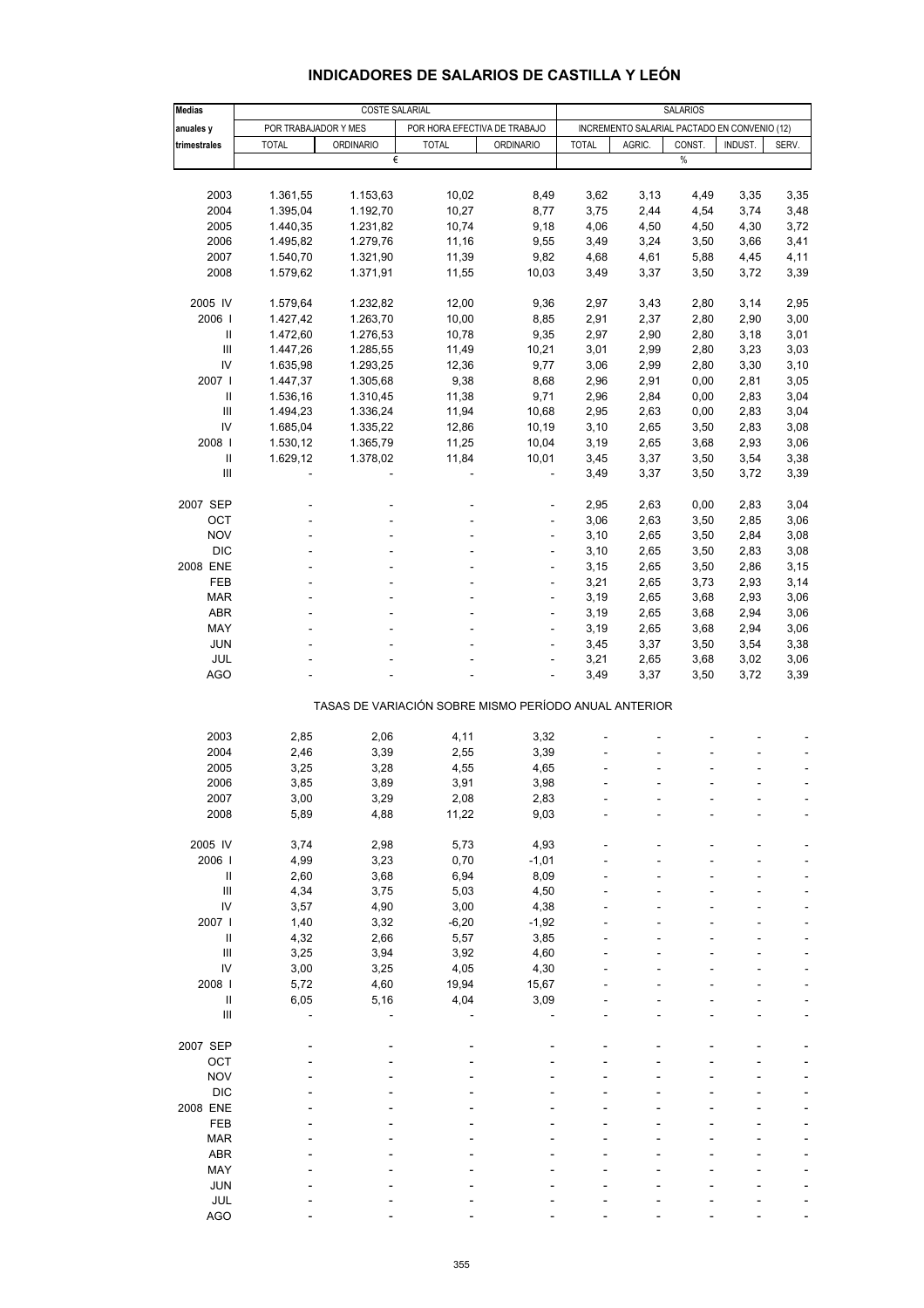| <b>Medias</b>                         |                 | CRÉDITOS Y DEPÓSITOS DEL SISTEMA BANCARIO |                                                       | HIPOTECAS INMOBILIARIAS |          |                           |
|---------------------------------------|-----------------|-------------------------------------------|-------------------------------------------------------|-------------------------|----------|---------------------------|
| anuales y                             | <b>CRÉDITOS</b> |                                           | <b>DEPÓSITOS</b>                                      |                         |          | FINCAS RÚSTICAS Y URBANAS |
| trimestrales                          | S.PRIVADO       | S.PÚBLICO                                 | S.PRIVADO                                             | S.PÚBLICO               | NÚMERO   | <b>IMPORTE</b>            |
|                                       |                 |                                           | Millones de €                                         |                         | Unidades | Miles de €                |
|                                       |                 |                                           |                                                       |                         |          |                           |
| 2003                                  | 32.261,20       | 1.694,26                                  | 40.597,38                                             | 1.105,41                | 5.508    | 553.615                   |
| 2004                                  | 37.909,68       | 1.697,05                                  | 43.773,66                                             | 1.277,12                | 5.944    | 721.978                   |
| 2005                                  | 46.194,60       | 1.681,96                                  | 43.295,42                                             | 1.515,43                | 6.265    | 830.831                   |
| 2006                                  | 56.683,04       | 1.824,01                                  | 45.643,50                                             | 2.074,98                | 6.615    | 953.149                   |
| 2007                                  | 66.699,36       | 1.839,44                                  | 51.464,94                                             | 2.505,08                | 6.949    | 1.080.981                 |
| 2008                                  | 71.866,50       |                                           |                                                       | 2.363,55                | 6.441    | 887.095                   |
|                                       |                 | 1.838,45                                  | 55.776,68                                             |                         |          |                           |
| 2005 IV                               | 49.894,86       | 1.951,21                                  | 43.589,01                                             | 1.805,79                | 6.417    | 837.611                   |
| 2006                                  | 52.399,17       | 1.747,44                                  | 42.750,11                                             | 1.765,57                | 7.016    | 1.034.522                 |
| Ш                                     | 55.583,00       | 1.801,30                                  | 45.243,22                                             | 1.818,61                | 6.810    | 967.913                   |
| $\mathbf{III}$                        | 57.990,41       | 1.778,13                                  | 46.104,94                                             | 2.247,51                | 6.262    | 929.856                   |
| IV                                    | 60.759,57       | 1.969,17                                  | 48.475,76                                             | 2.468,22                | 6.369    | 880.304                   |
| 2007 l                                | 63.162,69       | 1.769,02                                  | 48.863,36                                             | 2.025,25                | 7.364    | 1.106.801                 |
| Ш                                     | 66.146,00       | 1.810,59                                  | 51.171,36                                             | 2.252,33                | 7.428    | 1.185.056                 |
| Ш                                     | 67.921,94       | 1.791,86                                  | 51.713,90                                             | 3.064,92                | 6.514    | 1.000.444                 |
| IV                                    | 69.566,83       | 1.986,31                                  | 54.111,14                                             | 2.677,84                | 6.492    | 1.031.624                 |
| 2008                                  | 70.607,90       | 1.831,05                                  | 54.951,50                                             | 2.397,52                | 6.808    | 958.085                   |
| $\mathbf{I}$                          | 73.125,10       | 1.845,85                                  | 56.601,86                                             | 2.329,57                | 5.903    | 832.653                   |
| Ш                                     |                 |                                           |                                                       |                         | 6.953    | 837.452                   |
|                                       |                 |                                           |                                                       |                         |          |                           |
| 2007 AGO                              |                 |                                           |                                                       |                         | 6.774    | 1.001.973                 |
| SEP                                   |                 |                                           |                                                       |                         | 5.894    | 973.312                   |
| OCT                                   |                 |                                           |                                                       |                         | 6.296    | 1.080.764                 |
| <b>NOV</b>                            | ÷               |                                           |                                                       |                         | 7.336    | 1.166.510                 |
| <b>DIC</b>                            |                 |                                           |                                                       |                         | 5.843    | 847.597                   |
| 2008 ENE                              | ÷               |                                           |                                                       | ä,                      | 7.008    | 970.126                   |
| FEB                                   | ÷               |                                           |                                                       |                         | 6.417    | 974.375                   |
| MAR                                   |                 |                                           |                                                       |                         | 7.000    | 929.754                   |
| ABR                                   | ÷               |                                           |                                                       |                         | 5.890    | 830.776                   |
| MAY                                   |                 |                                           |                                                       |                         | 5.821    | 829.385                   |
| JUN                                   |                 |                                           |                                                       |                         | 5.997    | 837.799<br>837.452        |
| JUL                                   |                 |                                           |                                                       |                         | 6.953    |                           |
|                                       |                 |                                           | TASAS DE VARIACIÓN SOBRE MISMO PERÍODO ANUAL ANTERIOR |                         |          |                           |
| 2003                                  | 15,61           | $-0.58$                                   | 6,11                                                  | 7,91                    | 10,75    | $-6,52$                   |
| 2004                                  | 17,51           | 0, 16                                     | 7,82                                                  | 15,53                   | 7,91     | 30,41                     |
| 2005                                  | 21,85           | $-0,89$                                   | -1,09                                                 | 18,66                   | 5,40     | 15,08                     |
| 2006                                  | 22,70           | 8,45                                      | 5,42                                                  | 36,92                   | 5,58     | 14,72                     |
| 2007                                  | 17,67           | 0,85                                      | 12,75                                                 | 20,73                   | 5,06     | 13,41                     |
| 2008                                  | 11,15           | 2,72                                      | 11,51                                                 | 10,51                   | $-12,03$ | $-21,41$                  |
|                                       |                 |                                           |                                                       |                         |          |                           |
| 2005 IV                               | 24,35           | 11,68                                     | $-3,00$                                               | 29,72                   | 22,06    | 22,08                     |
| 2006                                  | 24,84           | 7,44                                      | -4,84                                                 | 30,83                   | 9,23     | 24,09                     |
| $\begin{array}{c} \hline \end{array}$ | 21,98           | 15,23                                     | 7,01                                                  | 37,04                   | 7,82     | 12,71                     |
| Ш                                     | 22,49           | 12,05                                     | 8,76                                                  | 42,31                   | 6,08     | 17,23                     |
| IV                                    | 21,78           | 0,92                                      | 11,21                                                 | 36,68                   | $-0,75$  | 5,10                      |
| 2007 l                                | 20,54           | 1,24                                      | 14,30                                                 | 14,71                   | 4,96     | 6,99                      |
| $\begin{array}{c} \hline \end{array}$ | 19,00           | 0,52                                      | 13,10                                                 | 23,85                   | 9,06     | 22,43                     |
| $\mathbf{III}$                        | 17,13           | 0,77                                      | 12,17                                                 | 36,37                   | 4,02     | 7,59                      |
| IV                                    | 14,50           | 0,87                                      | 11,63                                                 | 8,49                    | 1,93     | 17,19                     |
| 2008                                  | 11,79           | 3,51                                      | 12,46                                                 | 18,38                   | $-7,55$  | $-13,44$                  |
| Ш                                     | 10,55           | 1,95                                      | 10,61                                                 | 3,43                    | $-20,53$ | $-29,74$                  |
| $\mathbf{III}$                        |                 |                                           |                                                       |                         | 1,15     | $-18,38$                  |
| 2007 AGO                              |                 |                                           |                                                       |                         | 13,24    | 8,85                      |
| <b>SEP</b>                            |                 |                                           |                                                       |                         | $-18,42$ | $-3,55$                   |
| OCT                                   |                 |                                           |                                                       |                         | $-0,47$  | 31,13                     |
| <b>NOV</b>                            |                 |                                           |                                                       |                         | 6, 13    | 18,29                     |
| <b>DIC</b>                            |                 |                                           |                                                       |                         | $-0,44$  | 2,06                      |
| 2008 ENE                              |                 |                                           |                                                       |                         | $-6,46$  | $-16,82$                  |
| FEB                                   |                 |                                           |                                                       |                         | $-3,04$  | $-4,16$                   |
| MAR                                   |                 |                                           |                                                       |                         | $-12,31$ | $-18,26$                  |
| ABR                                   |                 |                                           |                                                       |                         | $-12,43$ | $-15,40$                  |
| MAY                                   |                 |                                           |                                                       |                         | $-29,04$ | $-32,75$                  |
| <b>JUN</b>                            |                 |                                           |                                                       |                         | -18,45   | $-37,47$                  |
| JUL                                   |                 |                                           |                                                       |                         | 1,15     | $-18,38$                  |

# **INDICADORES MONETARIOS Y FINANCIEROS DE CASTILLA Y LEÓN**